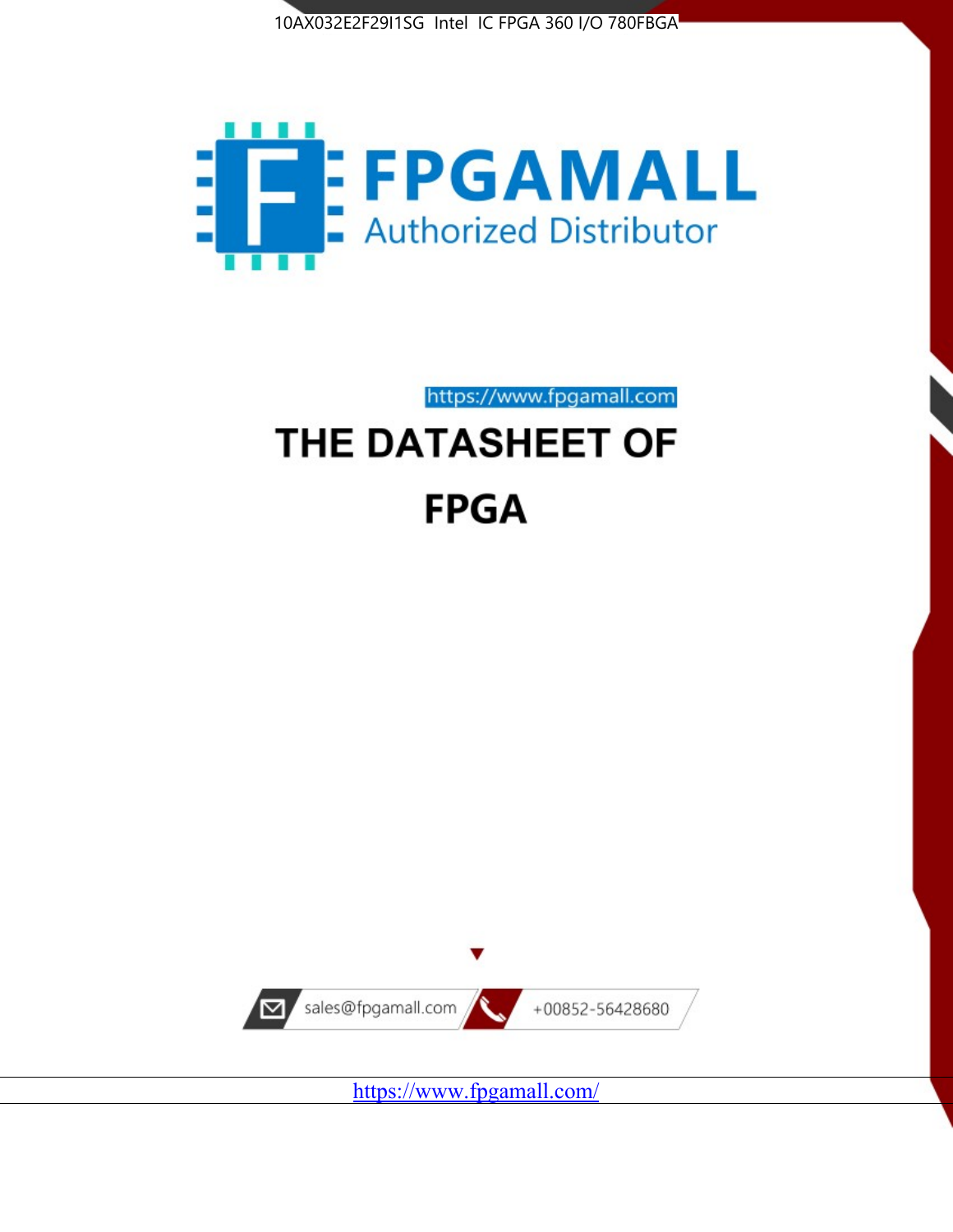10AX032E2F29I1SG Intel IC FPGA 360 I/O 780FBGA



# **Intel® Arria® 10 Device Overview**



**A10-OVERVIEW | 2018.12.06** Latest document on the web: **[PDF](https://www.intel.com/content/dam/www/programmable/us/en/pdfs/literature/hb/arria-10/a10_overview.pdf)** | **[HTML](https://www.intel.com/content/www/us/en/programmable/documentation/sam1403480274650.html)**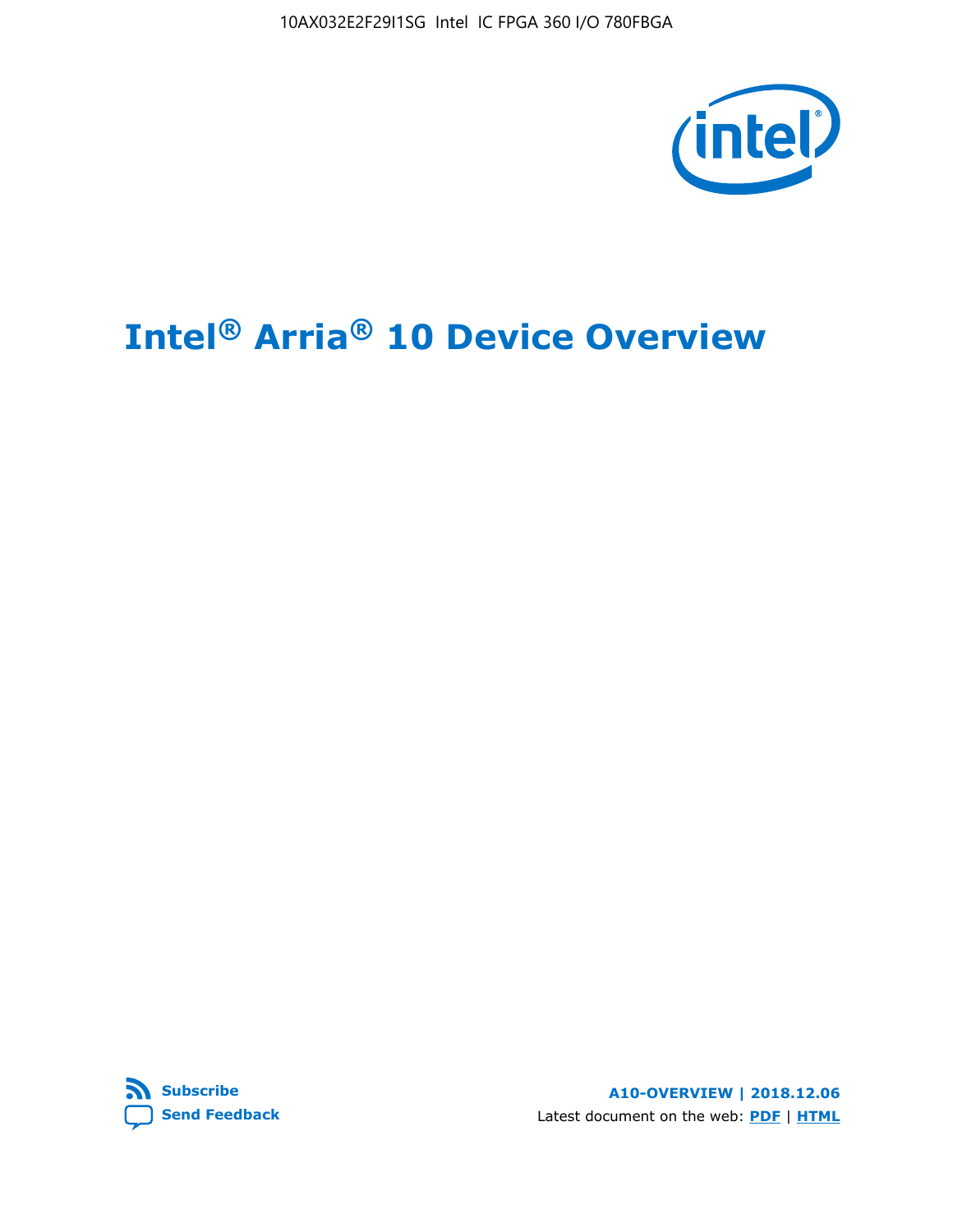

**Contents**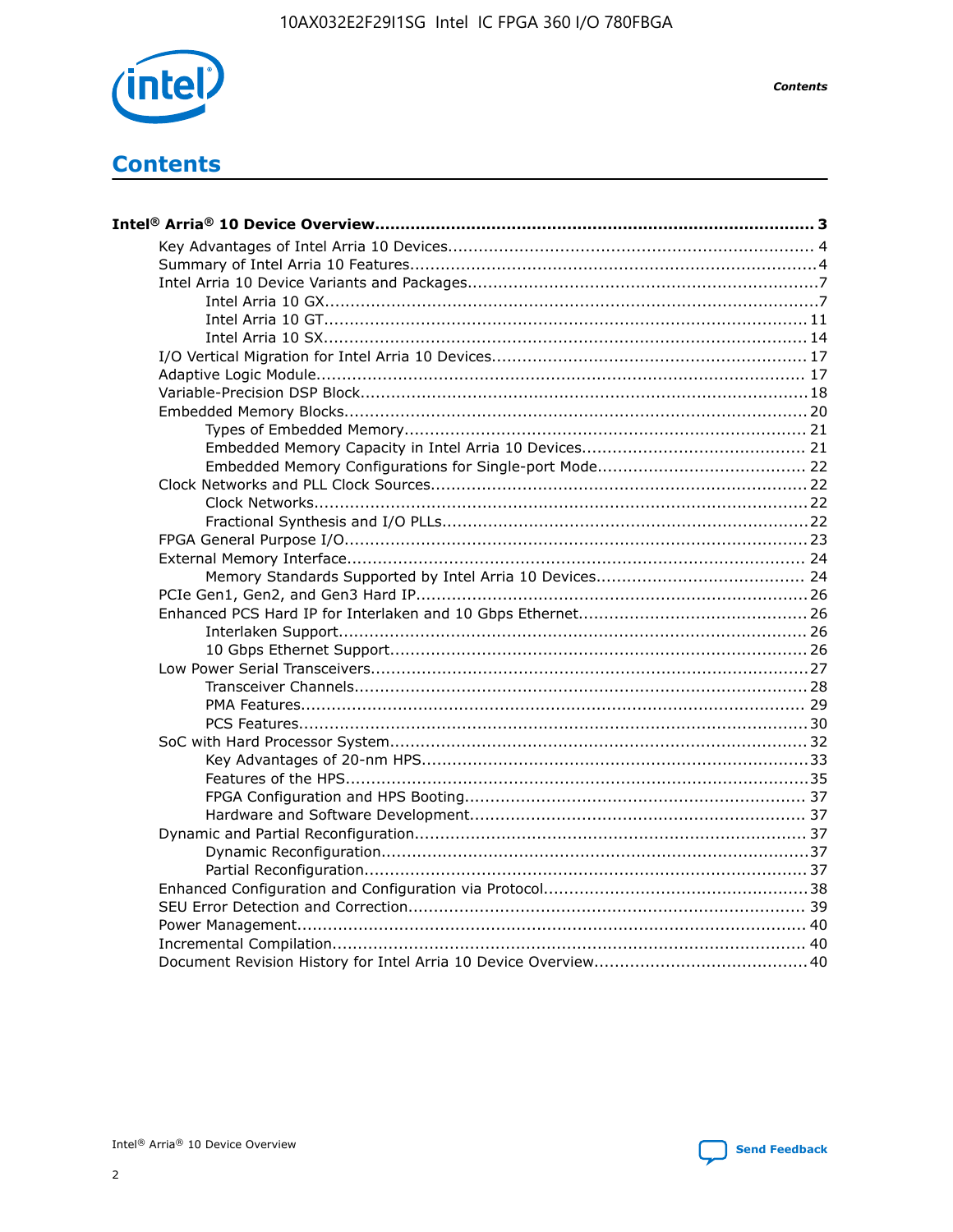**A10-OVERVIEW | 2018.12.06**

**[Send Feedback](mailto:FPGAtechdocfeedback@intel.com?subject=Feedback%20on%20Intel%20Arria%2010%20Device%20Overview%20(A10-OVERVIEW%202018.12.06)&body=We%20appreciate%20your%20feedback.%20In%20your%20comments,%20also%20specify%20the%20page%20number%20or%20paragraph.%20Thank%20you.)**



# **Intel® Arria® 10 Device Overview**

The Intel<sup>®</sup> Arria<sup>®</sup> 10 device family consists of high-performance and power-efficient 20 nm mid-range FPGAs and SoCs.

Intel Arria 10 device family delivers:

- Higher performance than the previous generation of mid-range and high-end FPGAs.
- Power efficiency attained through a comprehensive set of power-saving technologies.

The Intel Arria 10 devices are ideal for high performance, power-sensitive, midrange applications in diverse markets.

| <b>Market</b>         | <b>Applications</b>                                                                                               |
|-----------------------|-------------------------------------------------------------------------------------------------------------------|
| Wireless              | Channel and switch cards in remote radio heads<br>٠<br>Mobile backhaul<br>٠                                       |
| Wireline              | 40G/100G muxponders and transponders<br>٠<br>100G line cards<br>٠<br><b>Bridging</b><br>٠<br>Aggregation<br>٠     |
| <b>Broadcast</b>      | Studio switches<br>٠<br>Servers and transport<br>٠<br>Videoconferencing<br>٠<br>Professional audio and video<br>٠ |
| Computing and Storage | Flash cache<br>٠<br>Cloud computing servers<br>٠<br>Server acceleration<br>٠                                      |
| Medical               | Diagnostic scanners<br>٠<br>Diagnostic imaging<br>٠                                                               |
| Military              | Missile guidance and control<br>٠<br>Radar<br>٠<br>Electronic warfare<br>٠<br>Secure communications<br>٠          |

#### **Table 1. Sample Markets and Ideal Applications for Intel Arria 10 Devices**

#### **Related Information**

- [Intel Arria 10 Device Handbook: Known Issues](http://www.altera.com/support/kdb/solutions/rd07302013_646.html) Lists the planned updates to the *Intel Arria 10 Device Handbook* chapters.
- [Intel Arria 10 GX/GT Device Errata and Design Recommendations](https://www.intel.com/content/www/us/en/programmable/documentation/agz1493851706374.html#yqz1494433888646)
- [Intel Arria 10 SX Device Errata and Design Recommendations](https://www.intel.com/content/www/us/en/programmable/documentation/cru1462832385668.html#cru1462832558642)

Intel Corporation. All rights reserved. Intel, the Intel logo, Altera, Arria, Cyclone, Enpirion, MAX, Nios, Quartus and Stratix words and logos are trademarks of Intel Corporation or its subsidiaries in the U.S. and/or other countries. Intel warrants performance of its FPGA and semiconductor products to current specifications in accordance with Intel's standard warranty, but reserves the right to make changes to any products and services at any time without notice. Intel assumes no responsibility or liability arising out of the application or use of any information, product, or service described herein except as expressly agreed to in writing by Intel. Intel customers are advised to obtain the latest version of device specifications before relying on any published information and before placing orders for products or services. \*Other names and brands may be claimed as the property of others.

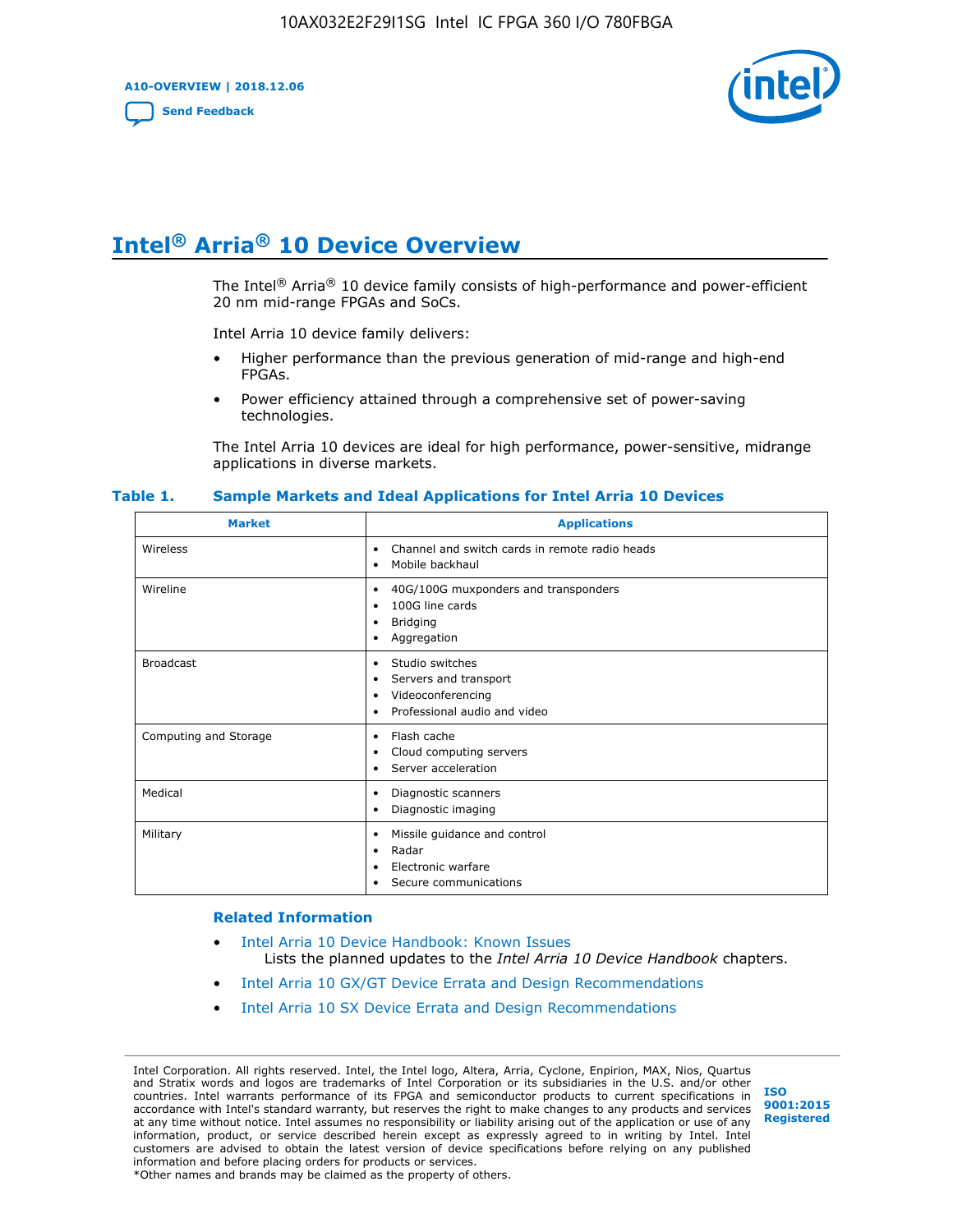

# **Key Advantages of Intel Arria 10 Devices**

# **Table 2. Key Advantages of the Intel Arria 10 Device Family**

| <b>Advantage</b>                                                                                          | <b>Supporting Feature</b>                                                                                                                                                                                                                                                                                                |
|-----------------------------------------------------------------------------------------------------------|--------------------------------------------------------------------------------------------------------------------------------------------------------------------------------------------------------------------------------------------------------------------------------------------------------------------------|
| Enhanced core architecture                                                                                | Built on TSMC's 20 nm process technology<br>٠<br>60% higher performance than the previous generation of mid-range FPGAs<br>٠<br>15% higher performance than the fastest previous-generation FPGA<br>٠                                                                                                                    |
| High-bandwidth integrated<br>transceivers                                                                 | Short-reach rates up to 25.8 Gigabits per second (Gbps)<br>٠<br>Backplane capability up to 12.5 Gbps<br>٠<br>Integrated 10GBASE-KR and 40GBASE-KR4 Forward Error Correction (FEC)<br>٠                                                                                                                                   |
| Improved logic integration and<br>hard IP blocks                                                          | 8-input adaptive logic module (ALM)<br>٠<br>Up to 65.6 megabits (Mb) of embedded memory<br>٠<br>Variable-precision digital signal processing (DSP) blocks<br>Fractional synthesis phase-locked loops (PLLs)<br>Hard PCI Express Gen3 IP blocks<br>Hard memory controllers and PHY up to 2,400 Megabits per second (Mbps) |
| Second generation hard<br>processor system (HPS) with<br>integrated ARM* Cortex*-A9*<br>MPCore* processor | Tight integration of a dual-core ARM Cortex-A9 MPCore processor, hard IP, and an<br>٠<br>FPGA in a single Intel Arria 10 system-on-a-chip (SoC)<br>Supports over 128 Gbps peak bandwidth with integrated data coherency between<br>$\bullet$<br>the processor and the FPGA fabric                                        |
| Advanced power savings                                                                                    | Comprehensive set of advanced power saving features<br>٠<br>Power-optimized MultiTrack routing and core architecture<br>٠<br>Up to 40% lower power compared to previous generation of mid-range FPGAs<br>٠<br>Up to 60% lower power compared to previous generation of high-end FPGAs<br>٠                               |

# **Summary of Intel Arria 10 Features**

## **Table 3. Summary of Features for Intel Arria 10 Devices**

| <b>Feature</b>                  | <b>Description</b>                                                                                                                                                                                                                                                                                                                                                                                       |
|---------------------------------|----------------------------------------------------------------------------------------------------------------------------------------------------------------------------------------------------------------------------------------------------------------------------------------------------------------------------------------------------------------------------------------------------------|
| Technology                      | TSMC's 20-nm SoC process technology<br>٠<br>Allows operation at a lower $V_{\text{CC}}$ level of 0.82 V instead of the 0.9 V standard $V_{\text{CC}}$ core voltage                                                                                                                                                                                                                                       |
| Packaging                       | 1.0 mm ball-pitch Fineline BGA packaging<br>0.8 mm ball-pitch Ultra Fineline BGA packaging<br>Multiple devices with identical package footprints for seamless migration between different<br><b>FPGA</b> densities<br>Devices with compatible package footprints allow migration to next generation high-end<br>Stratix $\mathcal{R}$ 10 devices<br>RoHS, leaded $(1)$ , and lead-free (Pb-free) options |
| High-performance<br>FPGA fabric | Enhanced 8-input ALM with four registers<br>٠<br>Improved multi-track routing architecture to reduce congestion and improve compilation time<br>Hierarchical core clocking architecture<br>Fine-grained partial reconfiguration                                                                                                                                                                          |
| Internal memory<br>blocks       | M20K-20-Kb memory blocks with hard error correction code (ECC)<br>Memory logic array block (MLAB)-640-bit memory                                                                                                                                                                                                                                                                                         |
|                                 | continued                                                                                                                                                                                                                                                                                                                                                                                                |



<sup>(1)</sup> Contact Intel for availability.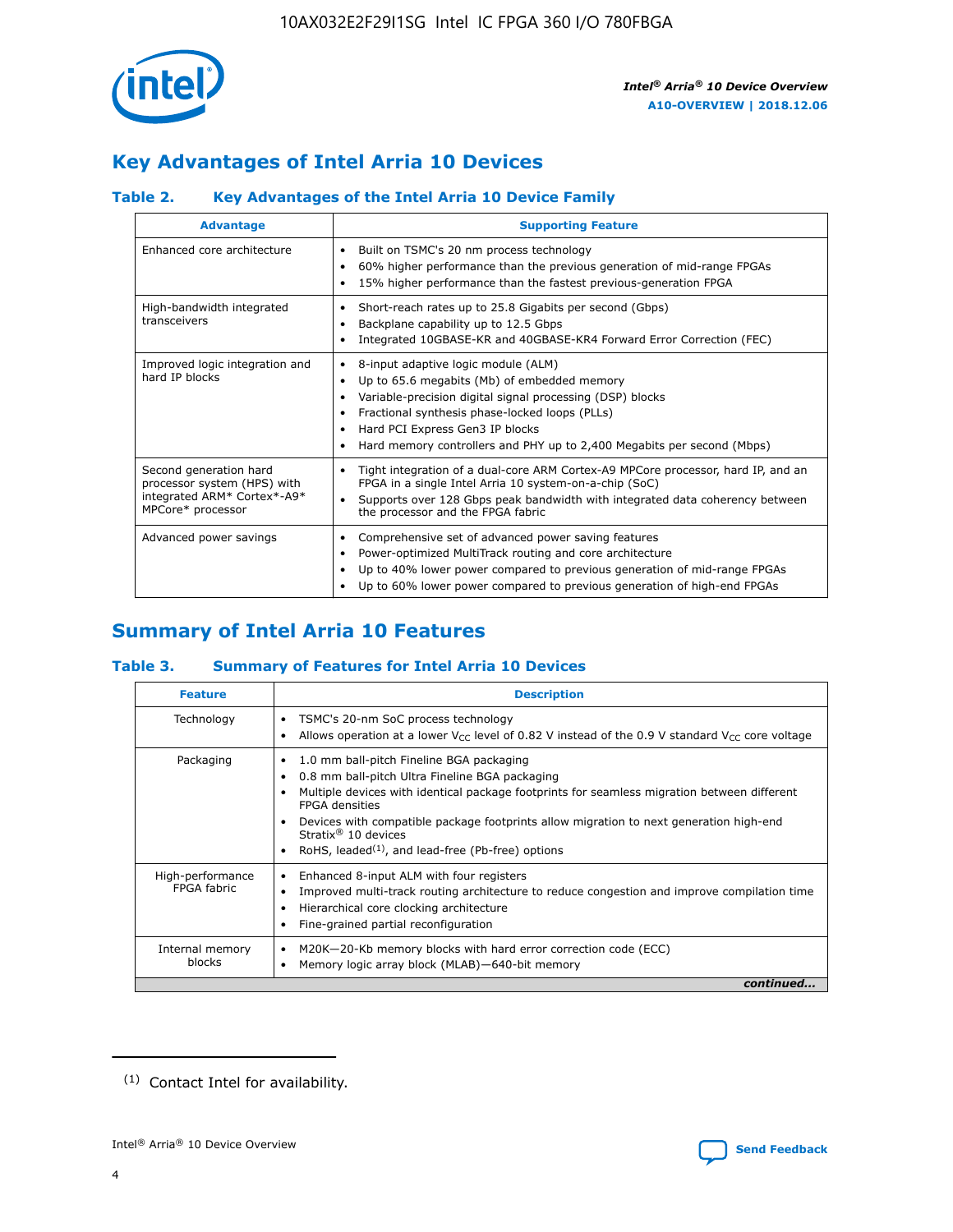$\mathsf{r}$ 



| <b>Feature</b>                         |                                                                                                                | <b>Description</b>                                                                                                                                                                                                                                                                                                                                                                                                                                                                                                                                                                                                                                                                                                                                                                                                                          |
|----------------------------------------|----------------------------------------------------------------------------------------------------------------|---------------------------------------------------------------------------------------------------------------------------------------------------------------------------------------------------------------------------------------------------------------------------------------------------------------------------------------------------------------------------------------------------------------------------------------------------------------------------------------------------------------------------------------------------------------------------------------------------------------------------------------------------------------------------------------------------------------------------------------------------------------------------------------------------------------------------------------------|
| Embedded Hard IP<br>blocks             | Variable-precision DSP                                                                                         | Native support for signal processing precision levels from $18 \times 19$ to<br>$\bullet$<br>54 x 54<br>Native support for 27 x 27 multiplier mode<br>64-bit accumulator and cascade for systolic finite impulse responses<br>(FIRS)<br>Internal coefficient memory banks<br>٠<br>Preadder/subtractor for improved efficiency<br>Additional pipeline register to increase performance and reduce<br>power<br>Supports floating point arithmetic:<br>- Perform multiplication, addition, subtraction, multiply-add,<br>multiply-subtract, and complex multiplication.<br>- Supports multiplication with accumulation capability, cascade<br>summation, and cascade subtraction capability.<br>- Dynamic accumulator reset control.<br>- Support direct vector dot and complex multiplication chaining<br>multiply floating point DSP blocks. |
|                                        | Memory controller                                                                                              | DDR4, DDR3, and DDR3L                                                                                                                                                                                                                                                                                                                                                                                                                                                                                                                                                                                                                                                                                                                                                                                                                       |
|                                        | PCI Express*                                                                                                   | PCI Express (PCIe*) Gen3 (x1, x2, x4, or x8), Gen2 (x1, x2, x4, or x8)<br>and Gen1 (x1, x2, x4, or x8) hard IP with complete protocol stack,<br>endpoint, and root port                                                                                                                                                                                                                                                                                                                                                                                                                                                                                                                                                                                                                                                                     |
|                                        | Transceiver I/O                                                                                                | 10GBASE-KR/40GBASE-KR4 Forward Error Correction (FEC)<br>PCS hard IPs that support:<br>- 10-Gbps Ethernet (10GbE)<br>- PCIe PIPE interface<br>- Interlaken<br>- Gbps Ethernet (GbE)<br>- Common Public Radio Interface (CPRI) with deterministic latency<br>support<br>- Gigabit-capable passive optical network (GPON) with fast lock-<br>time support<br>13.5G JESD204b<br>8B/10B, 64B/66B, 64B/67B encoders and decoders<br>Custom mode support for proprietary protocols                                                                                                                                                                                                                                                                                                                                                                |
| Core clock networks                    | $\bullet$                                                                                                      | Up to 800 MHz fabric clocking, depending on the application:<br>- 667 MHz external memory interface clocking with 2,400 Mbps DDR4 interface<br>- 800 MHz LVDS interface clocking with 1,600 Mbps LVDS interface<br>Global, regional, and peripheral clock networks<br>Clock networks that are not used can be gated to reduce dynamic power                                                                                                                                                                                                                                                                                                                                                                                                                                                                                                 |
| Phase-locked loops<br>(PLLs)           | High-resolution fractional synthesis PLLs:<br>$\bullet$<br>Integer PLLs:<br>- Adjacent to general purpose I/Os | - Precision clock synthesis, clock delay compensation, and zero delay buffering (ZDB)<br>- Support integer mode and fractional mode<br>- Fractional mode support with third-order delta-sigma modulation<br>- Support external memory and LVDS interfaces                                                                                                                                                                                                                                                                                                                                                                                                                                                                                                                                                                                   |
| FPGA General-purpose<br>$I/Os$ (GPIOs) | On-chip termination (OCT)<br>$\bullet$                                                                         | 1.6 Gbps LVDS-every pair can be configured as receiver or transmitter<br>1.2 V to 3.0 V single-ended LVTTL/LVCMOS interfacing                                                                                                                                                                                                                                                                                                                                                                                                                                                                                                                                                                                                                                                                                                               |
| <b>External Memory</b><br>Interface    |                                                                                                                | Hard memory controller- DDR4, DDR3, and DDR3L support<br>$-$ DDR4 $-$ speeds up to 1,200 MHz/2,400 Mbps<br>- DDR3-speeds up to 1,067 MHz/2,133 Mbps<br>Soft memory controller—provides support for RLDRAM $3^{(2)}$ , QDR IV $(2)$ , and QDR II+<br>continued                                                                                                                                                                                                                                                                                                                                                                                                                                                                                                                                                                               |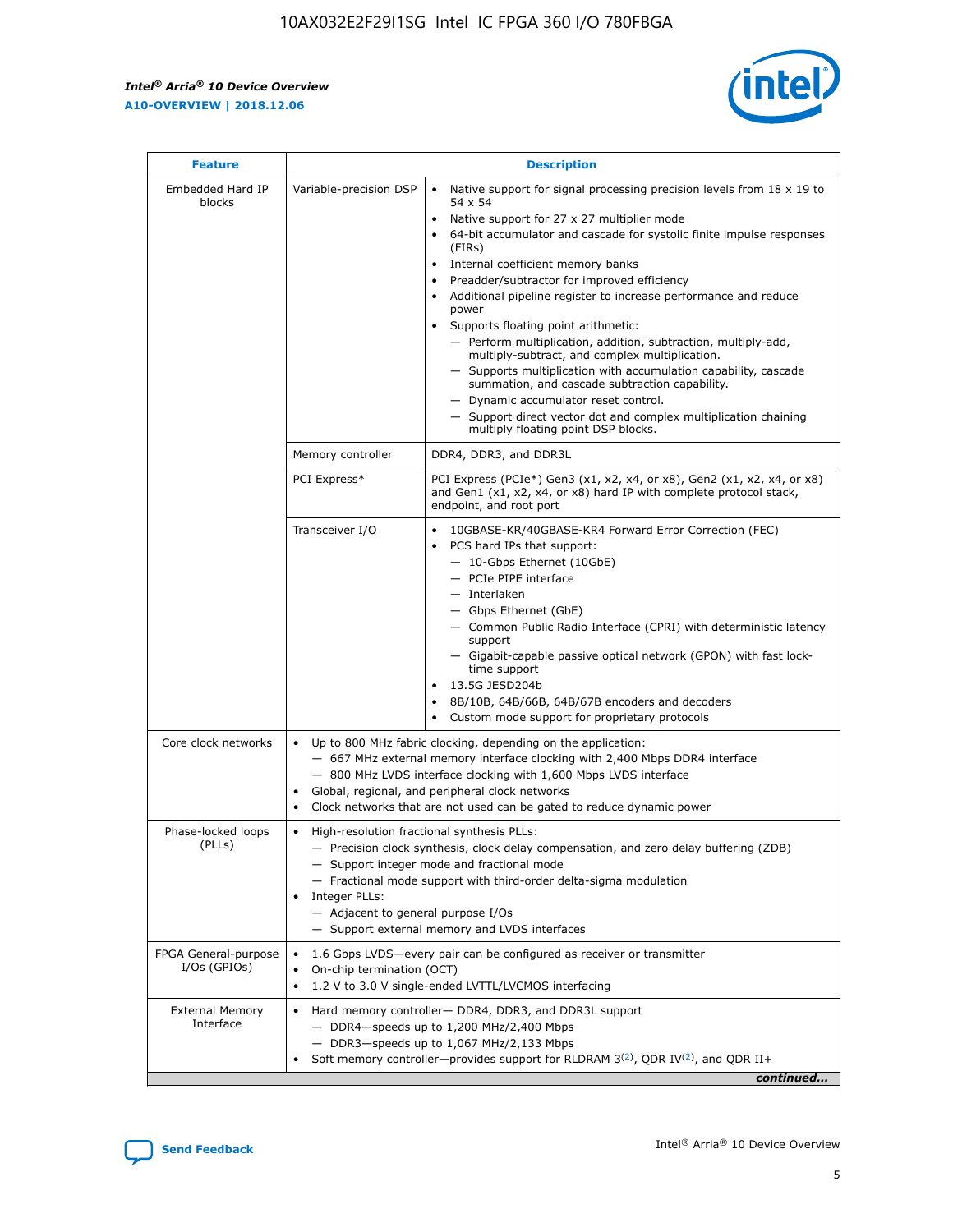

| <b>Feature</b>                                    | <b>Description</b>                                                                                                                                                                                                                                                                                                                                                                                                                                                                                                                                                                                                                                                 |
|---------------------------------------------------|--------------------------------------------------------------------------------------------------------------------------------------------------------------------------------------------------------------------------------------------------------------------------------------------------------------------------------------------------------------------------------------------------------------------------------------------------------------------------------------------------------------------------------------------------------------------------------------------------------------------------------------------------------------------|
| Low-power serial<br>transceivers                  | • Continuous operating range:<br>- Intel Arria 10 GX-1 Gbps to 17.4 Gbps<br>- Intel Arria 10 GT-1 Gbps to 25.8 Gbps<br>Backplane support:<br>$-$ Intel Arria 10 GX-up to 12.5<br>- Intel Arria 10 GT-up to 12.5<br>Extended range down to 125 Mbps with oversampling<br>ATX transmit PLLs with user-configurable fractional synthesis capability<br>$\bullet$<br>Electronic Dispersion Compensation (EDC) support for XFP, SFP+, OSFP, and CFP optical<br>module<br>Adaptive linear and decision feedback equalization<br>$\bullet$<br>Transmitter pre-emphasis and de-emphasis<br>$\bullet$<br>Dynamic partial reconfiguration of individual transceiver channels |
| <b>HPS</b><br>(Intel Arria 10 SX<br>devices only) | • Dual-core ARM Cortex-A9 MPCore processor-1.2 GHz CPU with<br>Processor and system<br>1.5 GHz overdrive capability<br>256 KB on-chip RAM and 64 KB on-chip ROM<br>$\bullet$<br>System peripherals—general-purpose timers, watchdog timers, direct<br>memory access (DMA) controller, FPGA configuration manager, and<br>clock and reset managers<br>Security features—anti-tamper, secure boot, Advanced Encryption<br>$\bullet$<br>Standard (AES) and authentication (SHA)<br>ARM CoreSight* JTAG debug access port, trace port, and on-chip<br>$\bullet$<br>trace storage                                                                                       |
|                                                   | <b>External interfaces</b><br>Hard memory interface-Hard memory controller (2,400 Mbps DDR4,<br>$\bullet$<br>and 2,133 Mbps DDR3), Quad serial peripheral interface (OSPI) flash<br>controller, NAND flash controller, direct memory access (DMA)<br>controller, Secure Digital/MultiMediaCard (SD/MMC) controller<br>Communication interface-10/100/1000 Ethernet media access<br>$\bullet$<br>control (MAC), USB On-The-GO (OTG) controllers, I <sup>2</sup> C controllers,<br>UART 16550, serial peripheral interface (SPI), and up to 62<br>HPS GPIO interfaces (48 direct-share I/Os)                                                                         |
|                                                   | Interconnects to core<br>High-performance ARM AMBA* AXI bus bridges that support<br>$\bullet$<br>simultaneous read and write<br>HPS-FPGA bridges-include the FPGA-to-HPS, HPS-to-FPGA, and<br>$\bullet$<br>lightweight HPS-to-FPGA bridges that allow the FPGA fabric to issue<br>transactions to slaves in the HPS, and vice versa<br>Configuration bridge that allows HPS configuration manager to<br>configure the core logic via dedicated 32-bit configuration port<br>FPGA-to-HPS SDRAM controller bridge-provides configuration<br>interfaces for the multiport front end (MPFE) of the HPS SDRAM<br>controller                                             |
| Configuration                                     | Tamper protection—comprehensive design protection to protect your valuable IP investments<br>Enhanced 256-bit advanced encryption standard (AES) design security with authentication<br>٠<br>Configuration via protocol (CvP) using PCIe Gen1, Gen2, or Gen3<br>continued                                                                                                                                                                                                                                                                                                                                                                                          |

<sup>(2)</sup> Intel Arria 10 devices support this external memory interface using hard PHY with soft memory controller.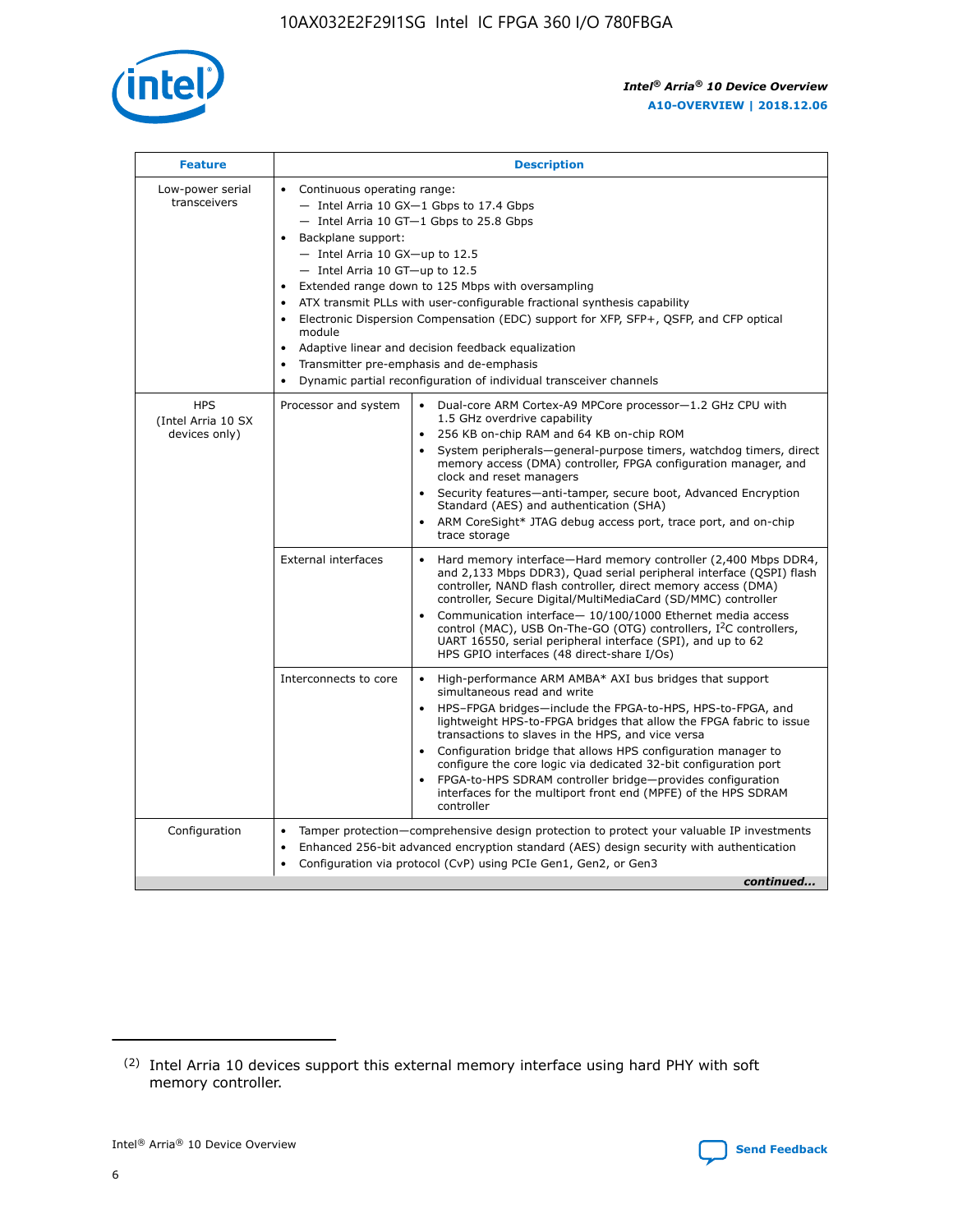

| <b>Feature</b>     | <b>Description</b>                                                                                                                                                                                               |
|--------------------|------------------------------------------------------------------------------------------------------------------------------------------------------------------------------------------------------------------|
|                    | Dynamic reconfiguration of the transceivers and PLLs<br>Fine-grained partial reconfiguration of the core fabric<br>Active Serial x4 Interface                                                                    |
| Power management   | SmartVID<br>Low static power device options<br>Programmable Power Technology<br>Intel Quartus <sup>®</sup> Prime integrated power analysis                                                                       |
| Software and tools | Intel Quartus Prime design suite<br>Transceiver toolkit<br>Platform Designer system integration tool<br>DSP Builder for Intel FPGAs<br>OpenCL <sup>™</sup> support<br>Intel SoC FPGA Embedded Design Suite (EDS) |

# **Related Information**

[Intel Arria 10 Transceiver PHY Overview](https://www.intel.com/content/www/us/en/programmable/documentation/nik1398707230472.html#nik1398706768037) Provides details on Intel Arria 10 transceivers.

# **Intel Arria 10 Device Variants and Packages**

#### **Table 4. Device Variants for the Intel Arria 10 Device Family**

| <b>Variant</b>    | <b>Description</b>                                                                                                                                                                                                     |
|-------------------|------------------------------------------------------------------------------------------------------------------------------------------------------------------------------------------------------------------------|
| Intel Arria 10 GX | FPGA featuring 17.4 Gbps transceivers for short reach applications with 12.5 backplane driving<br>capability.                                                                                                          |
| Intel Arria 10 GT | FPGA featuring:<br>17.4 Gbps transceivers for short reach applications with 12.5 backplane driving capability.<br>25.8 Gbps transceivers for supporting CAUI-4 and CEI-25G applications with CFP2 and CFP4<br>modules. |
| Intel Arria 10 SX | SoC integrating ARM-based HPS and FPGA featuring 17.4 Gbps transceivers for short reach<br>applications with 12.5 backplane driving capability.                                                                        |

# **Intel Arria 10 GX**

This section provides the available options, maximum resource counts, and package plan for the Intel Arria 10 GX devices.

The information in this section is correct at the time of publication. For the latest information and to get more details, refer to the Intel FPGA Product Selector.

## **Related Information**

#### [Intel FPGA Product Selector](http://www.altera.com/products/selector/psg-selector.html) Provides the latest information on Intel products.

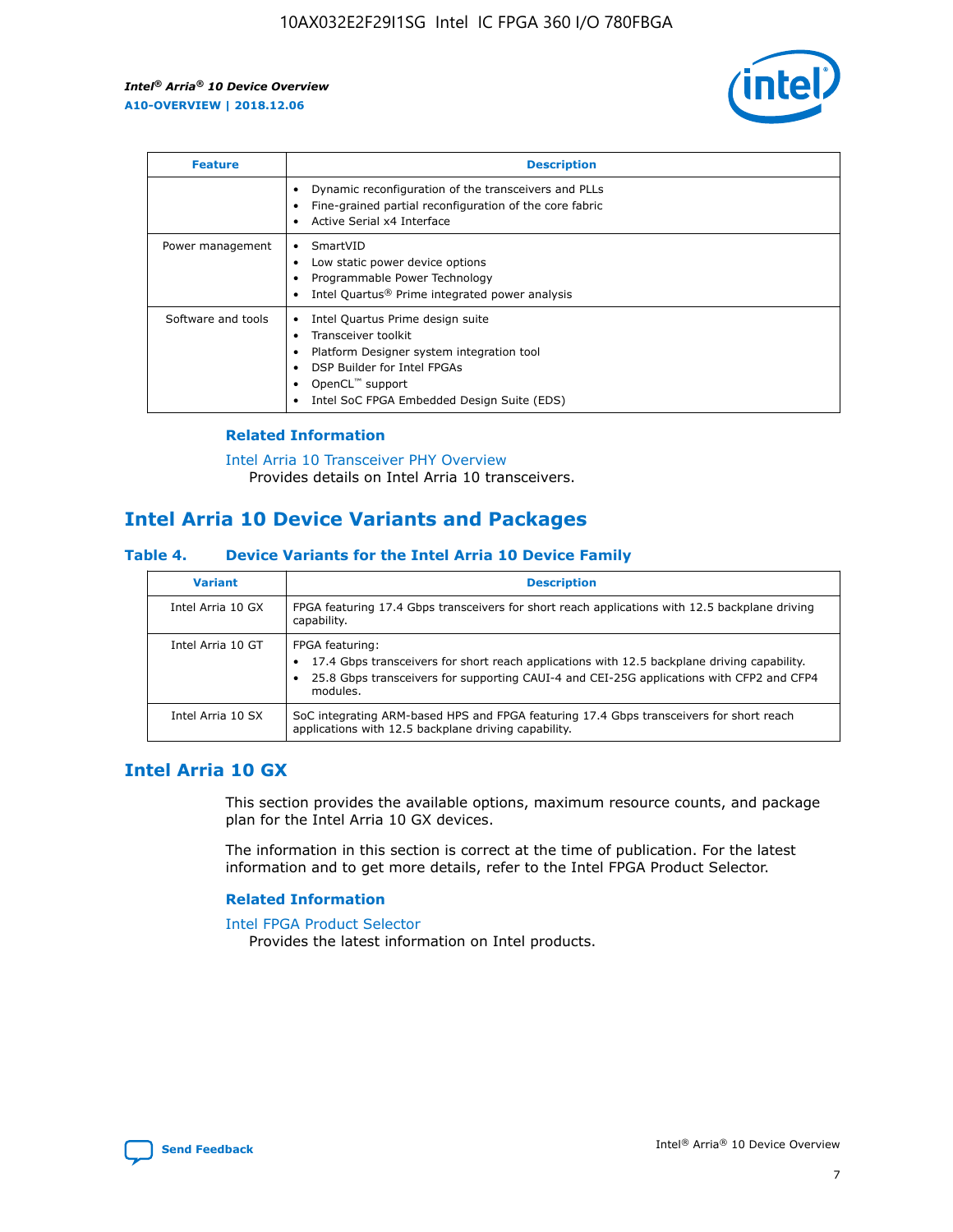

# **Available Options**





#### **Related Information**

#### [Transceiver Performance for Intel Arria 10 GX/SX Devices](https://www.intel.com/content/www/us/en/programmable/documentation/mcn1413182292568.html#mcn1413213965502) Provides more information about the transceiver speed grade.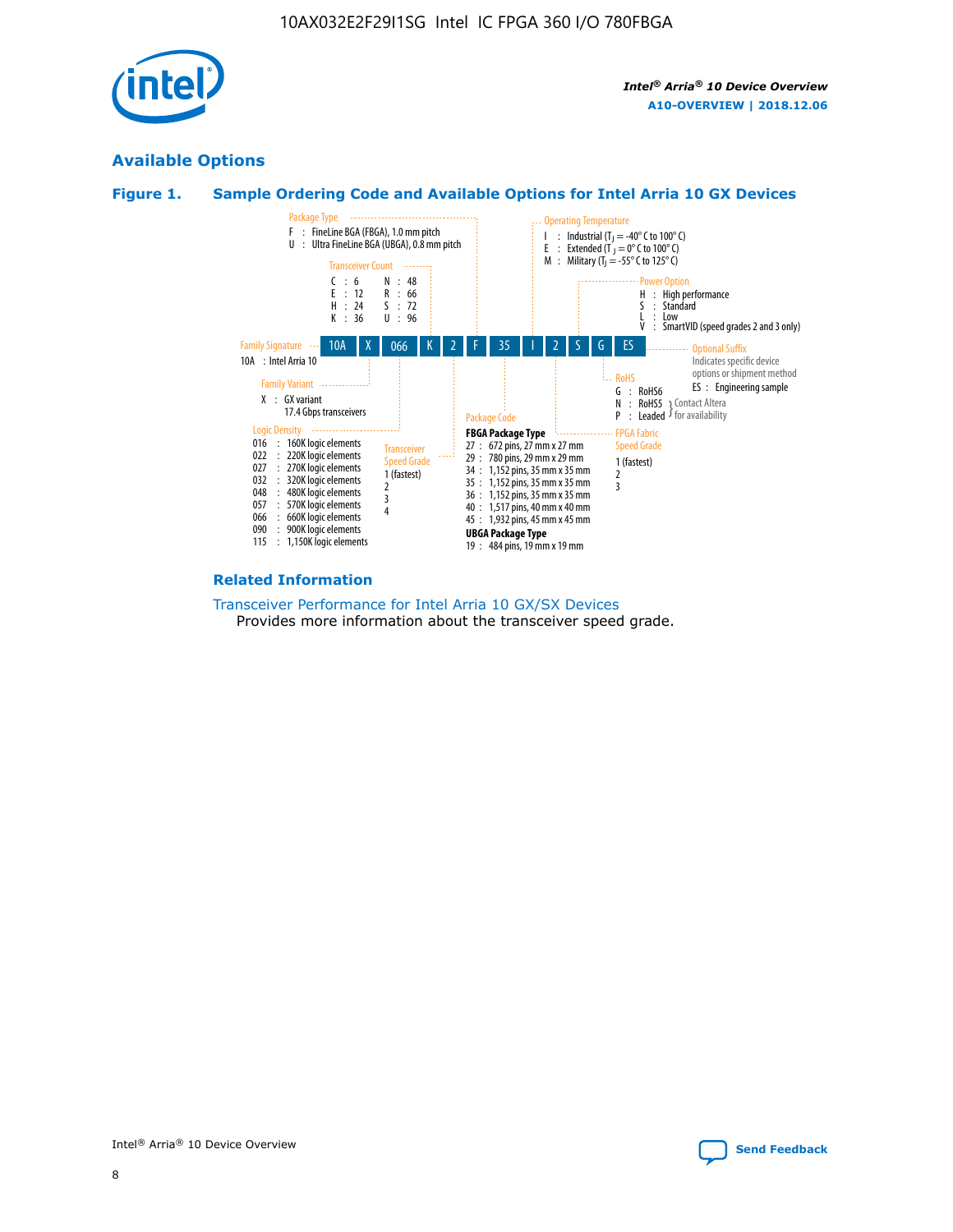

# **Maximum Resources**

#### **Table 5. Maximum Resource Counts for Intel Arria 10 GX Devices (GX 160, GX 220, GX 270, GX 320, and GX 480)**

| <b>Resource</b>              |                         | <b>Product Line</b>     |                                |            |                |                |  |  |  |
|------------------------------|-------------------------|-------------------------|--------------------------------|------------|----------------|----------------|--|--|--|
|                              |                         | <b>GX 160</b>           | <b>GX 220</b><br><b>GX 270</b> |            | <b>GX 320</b>  | <b>GX 480</b>  |  |  |  |
| Logic Elements (LE) (K)      |                         | 160                     | 220                            | 270        | 320            | 480            |  |  |  |
| <b>ALM</b>                   |                         | 61,510                  | 80,330                         | 101,620    | 119,900        | 183,590        |  |  |  |
| Register                     |                         | 246,040                 | 406,480<br>321,320             |            | 479,600        | 734,360        |  |  |  |
| Memory (Kb)                  | M <sub>20</sub> K       | 8,800                   | 11,740                         | 15,000     | 17,820         | 28,620         |  |  |  |
|                              | <b>MLAB</b>             | 1,050<br>1,690<br>2,452 |                                |            | 2,727          | 4,164          |  |  |  |
| Variable-precision DSP Block |                         | 156                     | 192                            | 830        | 985            |                |  |  |  |
| 18 x 19 Multiplier           |                         | 312                     | 384                            | 1,660      | 1,970          | 2,736          |  |  |  |
| PLL                          | Fractional<br>Synthesis | 6                       | 6                              | 8          | 8              | 12             |  |  |  |
|                              | I/O                     | 6                       | 6                              | 8          | 8              | 12             |  |  |  |
| 17.4 Gbps Transceiver        |                         | 12                      | 12                             | 24         | 24             | 36             |  |  |  |
| GPIO <sup>(3)</sup>          |                         | 288                     | 288                            | 384<br>384 |                | 492            |  |  |  |
| LVDS Pair $(4)$              |                         | 120                     | 120                            | 168        | 168            | 222            |  |  |  |
| PCIe Hard IP Block           |                         | 1                       | 1                              | 2          | $\overline{2}$ | $\overline{2}$ |  |  |  |
| Hard Memory Controller       |                         | 6                       | 6                              | 8          | 8              | 12             |  |  |  |

<sup>(4)</sup> Each LVDS I/O pair can be used as differential input or output.



<sup>(3)</sup> The number of GPIOs does not include transceiver I/Os. In the Intel Quartus Prime software, the number of user I/Os includes transceiver I/Os.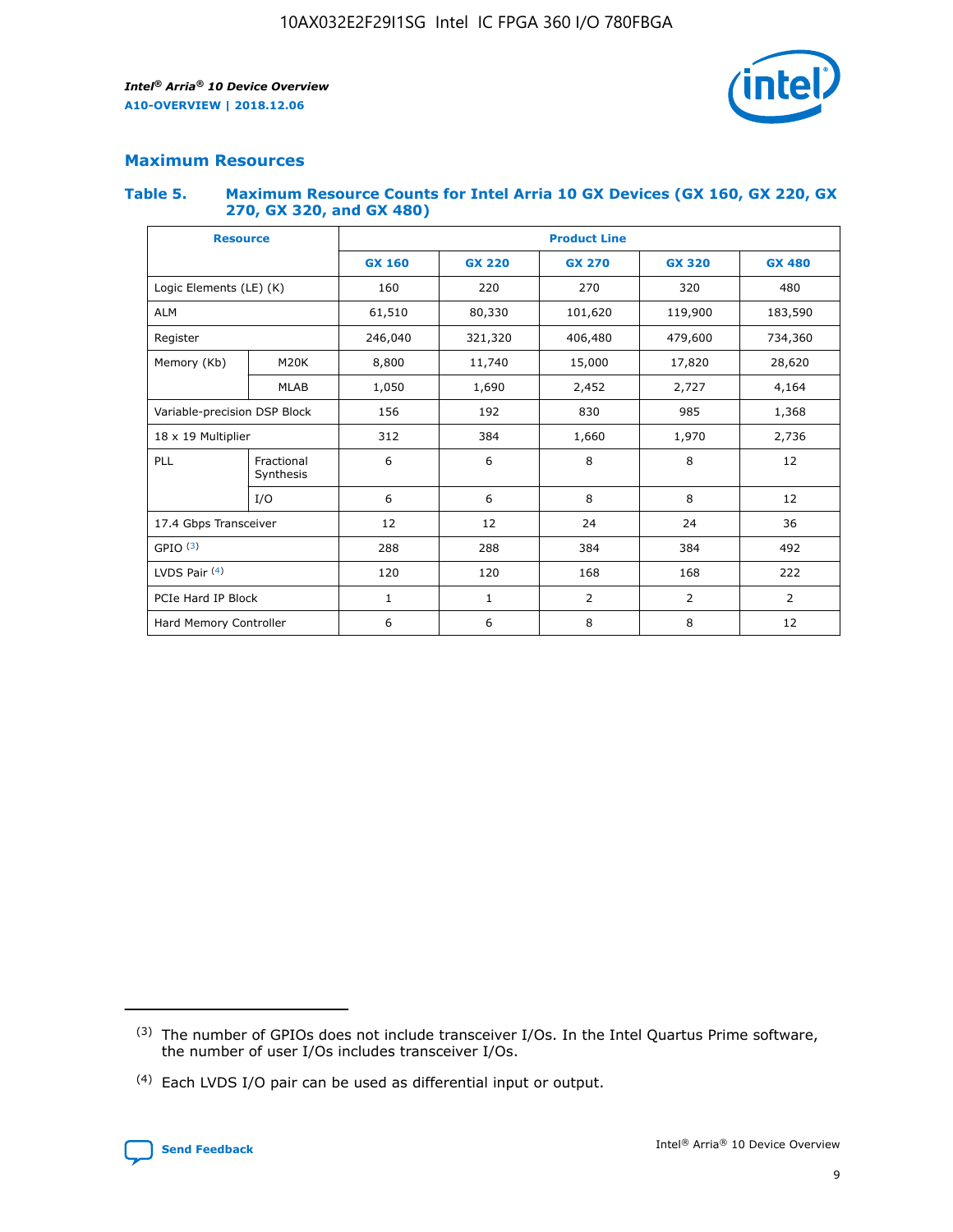

## **Table 6. Maximum Resource Counts for Intel Arria 10 GX Devices (GX 570, GX 660, GX 900, and GX 1150)**

|                              | <b>Resource</b>         | <b>Product Line</b> |                |                |                |  |  |  |  |
|------------------------------|-------------------------|---------------------|----------------|----------------|----------------|--|--|--|--|
|                              |                         | <b>GX 570</b>       | <b>GX 660</b>  | <b>GX 900</b>  | <b>GX 1150</b> |  |  |  |  |
| Logic Elements (LE) (K)      |                         | 570                 | 660            | 900            | 1,150          |  |  |  |  |
| <b>ALM</b>                   |                         | 217,080             | 251,680        | 339,620        | 427,200        |  |  |  |  |
| Register                     |                         | 868,320             | 1,006,720      |                | 1,708,800      |  |  |  |  |
| Memory (Kb)                  | <b>M20K</b>             | 36,000              | 42,620         | 48,460         | 54,260         |  |  |  |  |
|                              | <b>MLAB</b>             | 5,096               | 5,788          | 9,386          | 12,984         |  |  |  |  |
| Variable-precision DSP Block |                         | 1,523               | 1,687          | 1,518          | 1,518          |  |  |  |  |
| $18 \times 19$ Multiplier    |                         | 3,046               | 3,374          | 3,036          | 3,036          |  |  |  |  |
| PLL                          | Fractional<br>Synthesis | 16                  | 16             | 32             | 32             |  |  |  |  |
|                              | I/O                     | 16                  | 16             | 16             | 16             |  |  |  |  |
| 17.4 Gbps Transceiver        |                         | 48                  | 96<br>48       |                | 96             |  |  |  |  |
| GPIO <sup>(3)</sup>          |                         | 696                 | 696            | 768            | 768            |  |  |  |  |
| LVDS Pair $(4)$              |                         | 324                 | 324            | 384            | 384            |  |  |  |  |
| PCIe Hard IP Block           |                         | $\overline{2}$      | $\overline{2}$ | $\overline{4}$ | $\overline{4}$ |  |  |  |  |
| Hard Memory Controller       |                         | 16                  | 16             | 16             |                |  |  |  |  |

# **Package Plan**

# **Table 7. Package Plan for Intel Arria 10 GX Devices (U19, F27, and F29)**

Refer to I/O and High Speed I/O in Intel Arria 10 Devices chapter for the number of 3 V I/O, LVDS I/O, and LVDS channels in each device package.

| <b>Product Line</b> |         | U <sub>19</sub><br>$(19 \text{ mm} \times 19 \text{ mm})$<br>484-pin UBGA) |             |         | <b>F27</b><br>(27 mm × 27 mm,<br>672-pin FBGA) |             | <b>F29</b><br>$(29 \text{ mm} \times 29 \text{ mm})$<br>780-pin FBGA) |          |             |
|---------------------|---------|----------------------------------------------------------------------------|-------------|---------|------------------------------------------------|-------------|-----------------------------------------------------------------------|----------|-------------|
|                     | 3 V I/O | <b>LVDS I/O</b>                                                            | <b>XCVR</b> | 3 V I/O | <b>LVDS I/O</b>                                | <b>XCVR</b> | 3 V I/O                                                               | LVDS I/O | <b>XCVR</b> |
| GX 160              | 48      | 192                                                                        | 6           | 48      | 192                                            | 12          | 48                                                                    | 240      | 12          |
| GX 220              | 48      | 192                                                                        | 6           | 48      | 192                                            | 12          | 48                                                                    | 240      | 12          |
| GX 270              |         |                                                                            |             | 48      | 192                                            | 12          | 48                                                                    | 312      | 12          |
| GX 320              |         |                                                                            |             | 48      | 192                                            | 12          | 48                                                                    | 312      | 12          |
| GX 480              |         |                                                                            |             |         |                                                |             | 48                                                                    | 312      | 12          |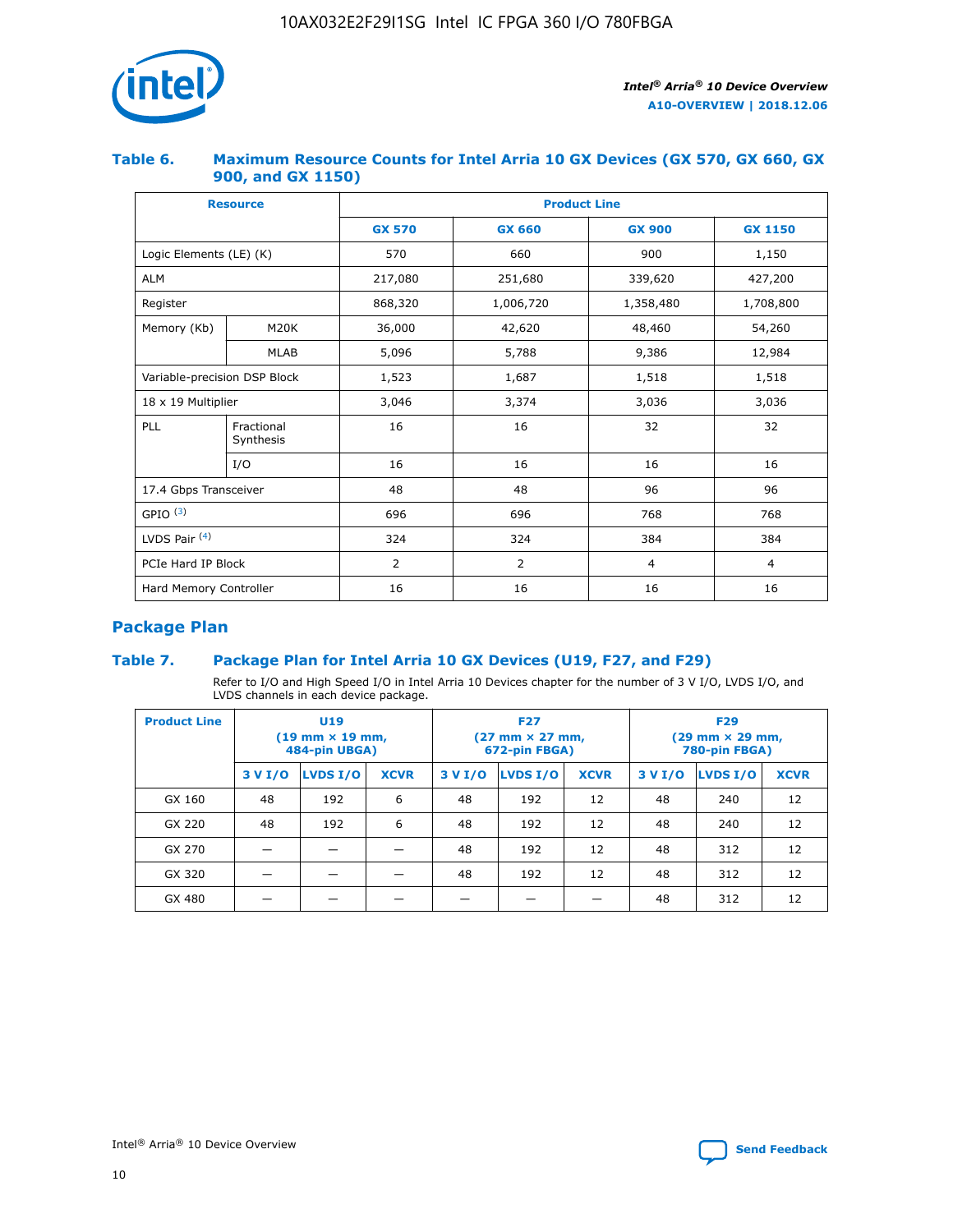

#### **Table 8. Package Plan for Intel Arria 10 GX Devices (F34, F35, NF40, and KF40)**

Refer to I/O and High Speed I/O in Intel Arria 10 Devices chapter for the number of 3 V I/O, LVDS I/O, and LVDS channels in each device package.

| <b>Product Line</b> | <b>F34</b><br>$(35 \text{ mm} \times 35 \text{ mm})$<br>1152-pin FBGA) |                    | <b>F35</b><br>$(35$ mm $\times$ 35 mm,<br>1152-pin FBGA) |           | <b>KF40</b><br>$(40$ mm $\times$ 40 mm,<br>1517-pin FBGA) |             |           | <b>NF40</b><br>$(40$ mm $\times$ 40 mm,<br><b>1517-pin FBGA)</b> |             |            |                    |             |
|---------------------|------------------------------------------------------------------------|--------------------|----------------------------------------------------------|-----------|-----------------------------------------------------------|-------------|-----------|------------------------------------------------------------------|-------------|------------|--------------------|-------------|
|                     | 3V<br>I/O                                                              | <b>LVDS</b><br>I/O | <b>XCVR</b>                                              | 3V<br>I/O | <b>LVDS</b><br>I/O                                        | <b>XCVR</b> | 3V<br>I/O | <b>LVDS</b><br>I/O                                               | <b>XCVR</b> | 3 V<br>I/O | <b>LVDS</b><br>I/O | <b>XCVR</b> |
| GX 270              | 48                                                                     | 336                | 24                                                       | 48        | 336                                                       | 24          |           |                                                                  |             |            |                    |             |
| GX 320              | 48                                                                     | 336                | 24                                                       | 48        | 336                                                       | 24          |           |                                                                  |             |            |                    |             |
| GX 480              | 48                                                                     | 444                | 24                                                       | 48        | 348                                                       | 36          |           |                                                                  |             |            |                    |             |
| GX 570              | 48                                                                     | 444                | 24                                                       | 48        | 348                                                       | 36          | 96        | 600                                                              | 36          | 48         | 540                | 48          |
| GX 660              | 48                                                                     | 444                | 24                                                       | 48        | 348                                                       | 36          | 96        | 600                                                              | 36          | 48         | 540                | 48          |
| GX 900              |                                                                        | 504                | 24                                                       | –         |                                                           | -           |           |                                                                  |             |            | 600                | 48          |
| GX 1150             |                                                                        | 504                | 24                                                       |           |                                                           |             |           |                                                                  |             |            | 600                | 48          |

#### **Table 9. Package Plan for Intel Arria 10 GX Devices (RF40, NF45, SF45, and UF45)**

Refer to I/O and High Speed I/O in Intel Arria 10 Devices chapter for the number of 3 V I/O, LVDS I/O, and LVDS channels in each device package.

| <b>Product Line</b> | <b>RF40</b><br>$(40$ mm $\times$ 40 mm,<br>1517-pin FBGA) |                    | <b>NF45</b><br>$(45 \text{ mm} \times 45 \text{ mm})$<br><b>1932-pin FBGA)</b> |            |                    | <b>SF45</b><br>$(45 \text{ mm} \times 45 \text{ mm})$<br><b>1932-pin FBGA)</b> |            |                    | <b>UF45</b><br>$(45 \text{ mm} \times 45 \text{ mm})$<br><b>1932-pin FBGA)</b> |           |                    |             |
|---------------------|-----------------------------------------------------------|--------------------|--------------------------------------------------------------------------------|------------|--------------------|--------------------------------------------------------------------------------|------------|--------------------|--------------------------------------------------------------------------------|-----------|--------------------|-------------|
|                     | 3V<br>I/O                                                 | <b>LVDS</b><br>I/O | <b>XCVR</b>                                                                    | 3 V<br>I/O | <b>LVDS</b><br>I/O | <b>XCVR</b>                                                                    | 3 V<br>I/O | <b>LVDS</b><br>I/O | <b>XCVR</b>                                                                    | 3V<br>I/O | <b>LVDS</b><br>I/O | <b>XCVR</b> |
| GX 900              |                                                           | 342                | 66                                                                             | _          | 768                | 48                                                                             |            | 624                | 72                                                                             |           | 480                | 96          |
| GX 1150             |                                                           | 342                | 66                                                                             | _          | 768                | 48                                                                             |            | 624                | 72                                                                             |           | 480                | 96          |

## **Related Information**

[I/O and High-Speed Differential I/O Interfaces in Intel Arria 10 Devices chapter, Intel](https://www.intel.com/content/www/us/en/programmable/documentation/sam1403482614086.html#sam1403482030321) [Arria 10 Device Handbook](https://www.intel.com/content/www/us/en/programmable/documentation/sam1403482614086.html#sam1403482030321)

Provides the number of 3 V and LVDS I/Os, and LVDS channels for each Intel Arria 10 device package.

# **Intel Arria 10 GT**

This section provides the available options, maximum resource counts, and package plan for the Intel Arria 10 GT devices.

The information in this section is correct at the time of publication. For the latest information and to get more details, refer to the Intel FPGA Product Selector.

#### **Related Information**

#### [Intel FPGA Product Selector](http://www.altera.com/products/selector/psg-selector.html)

Provides the latest information on Intel products.

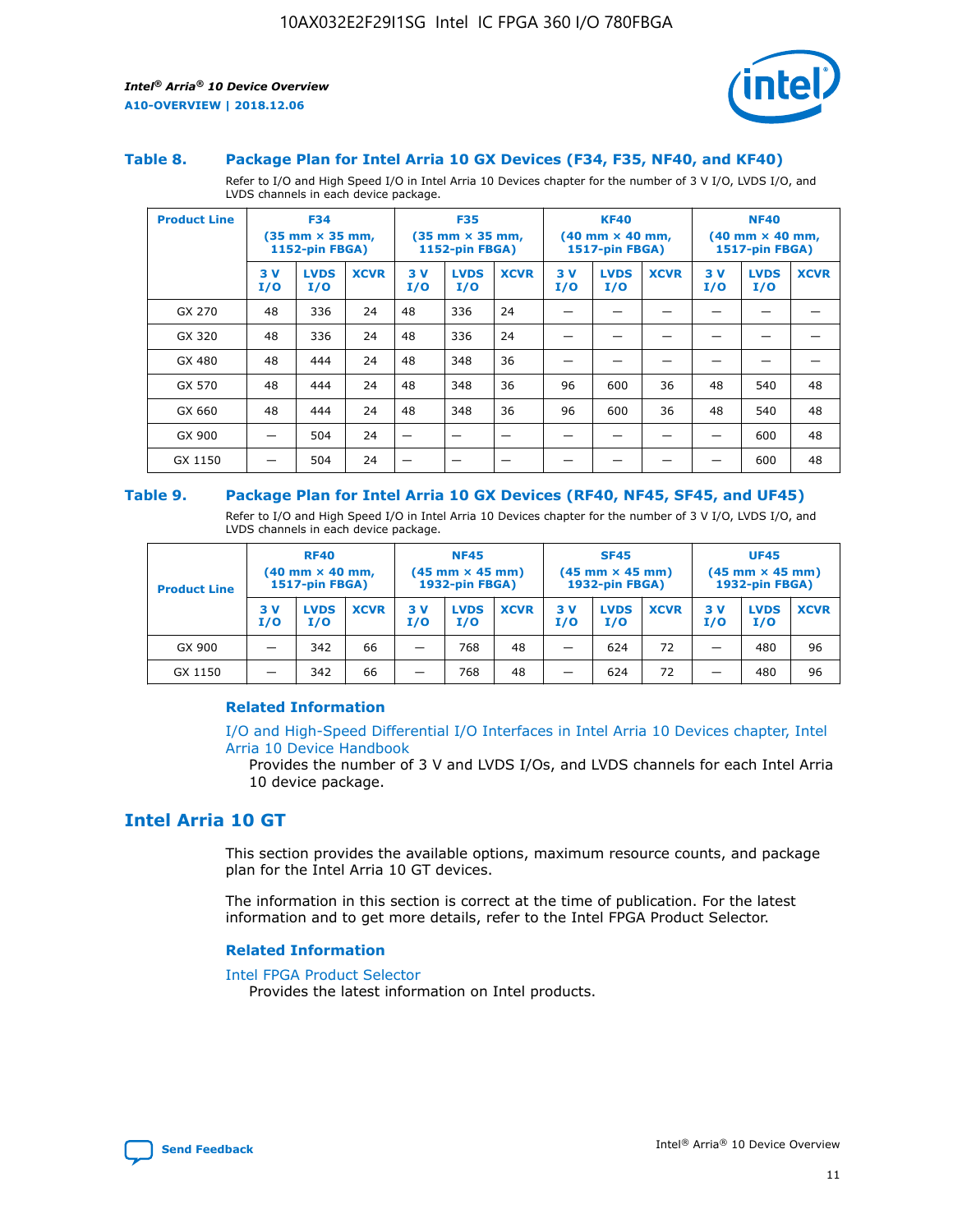

# **Available Options**

# **Figure 2. Sample Ordering Code and Available Options for Intel Arria 10 GT Devices**

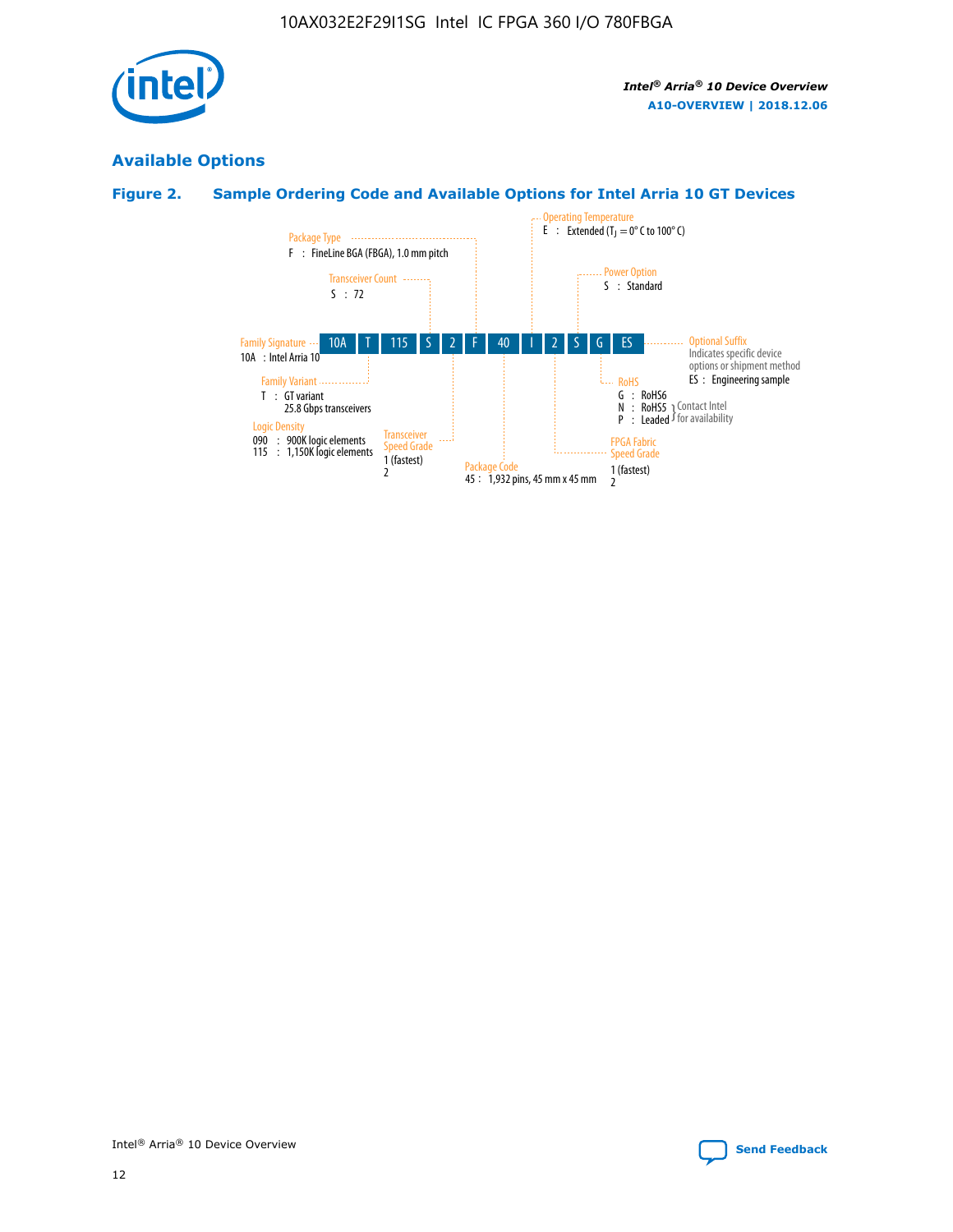

# **Maximum Resources**

#### **Table 10. Maximum Resource Counts for Intel Arria 10 GT Devices**

| <b>Resource</b>              |                      | <b>Product Line</b> |                |  |
|------------------------------|----------------------|---------------------|----------------|--|
|                              |                      | <b>GT 900</b>       | <b>GT 1150</b> |  |
| Logic Elements (LE) (K)      |                      | 900                 | 1,150          |  |
| <b>ALM</b>                   |                      | 339,620             | 427,200        |  |
| Register                     |                      | 1,358,480           | 1,708,800      |  |
| Memory (Kb)                  | M20K                 | 48,460              | 54,260         |  |
|                              | <b>MLAB</b>          | 9,386               | 12,984         |  |
| Variable-precision DSP Block |                      | 1,518               | 1,518          |  |
| 18 x 19 Multiplier           |                      | 3,036               | 3,036          |  |
| PLL                          | Fractional Synthesis | 32                  | 32             |  |
|                              | I/O                  | 16                  | 16             |  |
| Transceiver                  | 17.4 Gbps            | 72(5)               | 72(5)          |  |
|                              | 25.8 Gbps            | 6                   | 6              |  |
| GPIO <sup>(6)</sup>          |                      | 624                 | 624            |  |
| LVDS Pair $(7)$              |                      | 312                 | 312            |  |
| PCIe Hard IP Block           |                      | $\overline{4}$      | $\overline{4}$ |  |
| Hard Memory Controller       |                      | 16                  | 16             |  |

## **Related Information**

#### [Intel Arria 10 GT Channel Usage](https://www.intel.com/content/www/us/en/programmable/documentation/nik1398707230472.html#nik1398707008178)

Configuring GT/GX channels in Intel Arria 10 GT devices.

# **Package Plan**

## **Table 11. Package Plan for Intel Arria 10 GT Devices**

Refer to I/O and High Speed I/O in Intel Arria 10 Devices chapter for the number of 3 V I/O, LVDS I/O, and LVDS channels in each device package.

| <b>Product Line</b> | <b>SF45</b><br>(45 mm × 45 mm, 1932-pin FBGA) |                 |             |  |  |  |
|---------------------|-----------------------------------------------|-----------------|-------------|--|--|--|
|                     | 3 V I/O                                       | <b>LVDS I/O</b> | <b>XCVR</b> |  |  |  |
| GT 900              |                                               | 624             | 72          |  |  |  |
| GT 1150             |                                               | 624             | 72          |  |  |  |

<sup>(7)</sup> Each LVDS I/O pair can be used as differential input or output.



 $(5)$  If all 6 GT channels are in use, 12 of the GX channels are not usable.

<sup>(6)</sup> The number of GPIOs does not include transceiver I/Os. In the Intel Quartus Prime software, the number of user I/Os includes transceiver I/Os.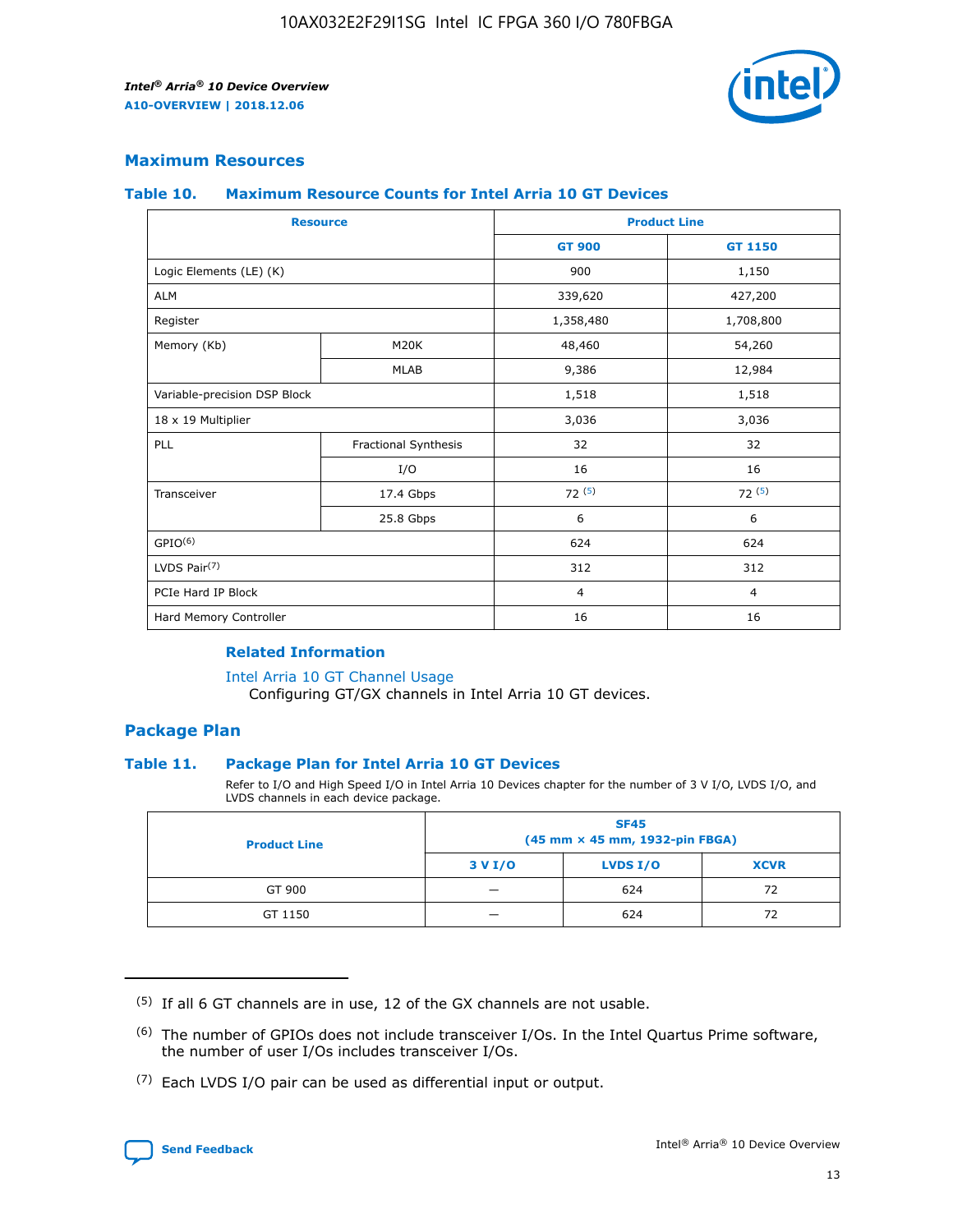

#### **Related Information**

[I/O and High-Speed Differential I/O Interfaces in Intel Arria 10 Devices chapter, Intel](https://www.intel.com/content/www/us/en/programmable/documentation/sam1403482614086.html#sam1403482030321) [Arria 10 Device Handbook](https://www.intel.com/content/www/us/en/programmable/documentation/sam1403482614086.html#sam1403482030321)

Provides the number of 3 V and LVDS I/Os, and LVDS channels for each Intel Arria 10 device package.

# **Intel Arria 10 SX**

This section provides the available options, maximum resource counts, and package plan for the Intel Arria 10 SX devices.

The information in this section is correct at the time of publication. For the latest information and to get more details, refer to the Intel FPGA Product Selector.

#### **Related Information**

[Intel FPGA Product Selector](http://www.altera.com/products/selector/psg-selector.html) Provides the latest information on Intel products.

## **Available Options**

#### **Figure 3. Sample Ordering Code and Available Options for Intel Arria 10 SX Devices**



#### **Related Information**

[Transceiver Performance for Intel Arria 10 GX/SX Devices](https://www.intel.com/content/www/us/en/programmable/documentation/mcn1413182292568.html#mcn1413213965502) Provides more information about the transceiver speed grade.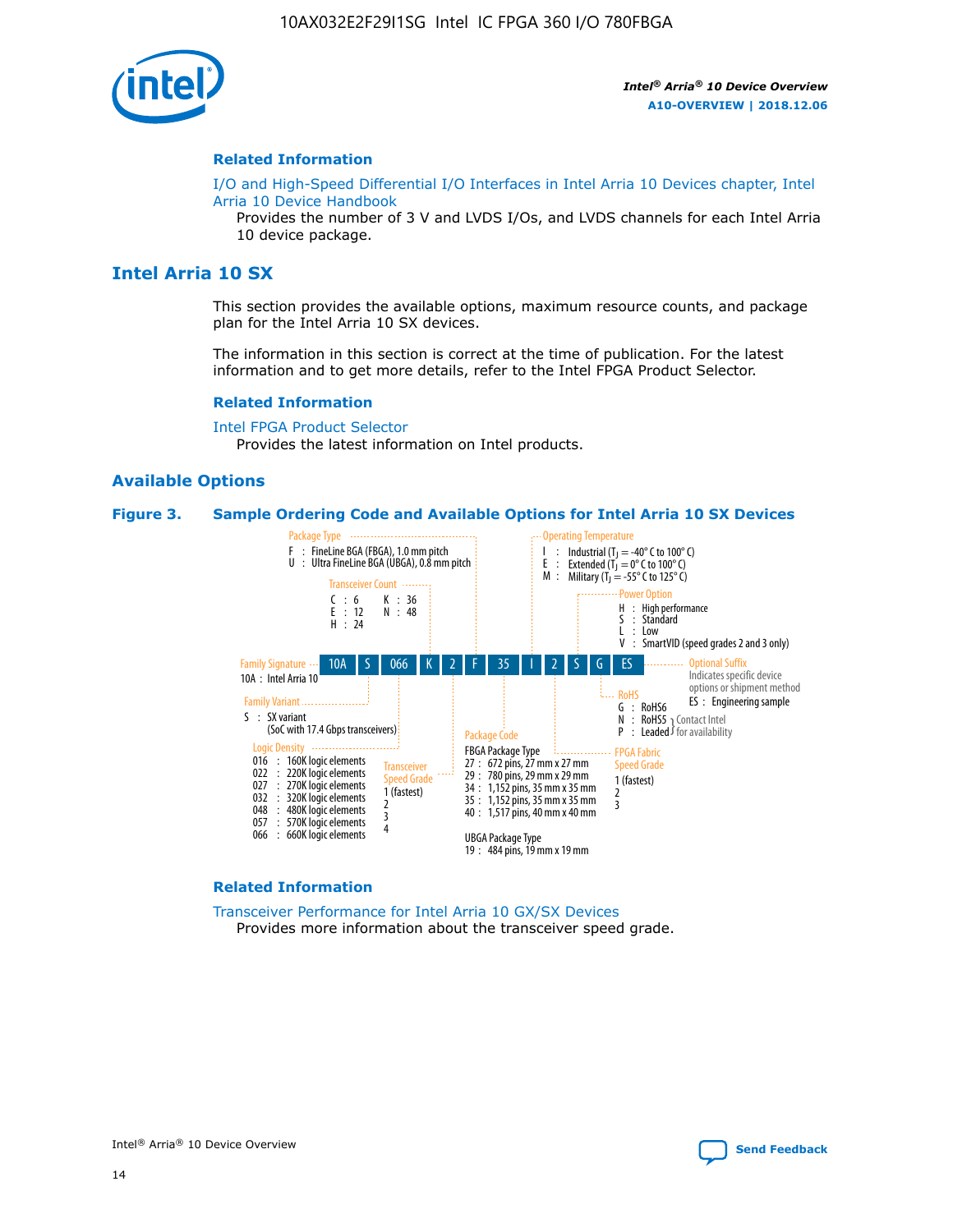

# **Maximum Resources**

#### **Table 12. Maximum Resource Counts for Intel Arria 10 SX Devices**

| <b>Resource</b>                   |                         | <b>Product Line</b> |               |                |                |               |                |               |  |  |  |
|-----------------------------------|-------------------------|---------------------|---------------|----------------|----------------|---------------|----------------|---------------|--|--|--|
|                                   |                         | <b>SX 160</b>       | <b>SX 220</b> | <b>SX 270</b>  | <b>SX 320</b>  | <b>SX 480</b> | <b>SX 570</b>  | <b>SX 660</b> |  |  |  |
| Logic Elements (LE) (K)           |                         | 160                 | 220           | 270            | 320            | 480           | 570            | 660           |  |  |  |
| <b>ALM</b>                        |                         | 61,510              | 80,330        | 101,620        | 119,900        | 183,590       | 217,080        | 251,680       |  |  |  |
| Register                          |                         | 246,040             | 321,320       | 406,480        | 479,600        | 734,360       | 868,320        | 1,006,720     |  |  |  |
| Memory (Kb)                       | M <sub>20</sub> K       | 8,800               | 11,740        | 15,000         | 17,820         | 28,620        | 36,000         | 42,620        |  |  |  |
|                                   | <b>MLAB</b>             | 1,050               | 1,690         | 2,452          | 2,727          | 4,164         | 5,096          | 5,788         |  |  |  |
| Variable-precision DSP Block      |                         | 156                 | 192           | 830            | 985            | 1,368         | 1,523          | 1,687         |  |  |  |
| 18 x 19 Multiplier                |                         | 312                 | 384           | 1,660          | 1,970          | 2,736         | 3,046          | 3,374         |  |  |  |
| PLL                               | Fractional<br>Synthesis | 6                   | 6             | 8              | 8              | 12            | 16             | 16            |  |  |  |
|                                   | I/O                     | 6                   | 6             | 8              | 8              | 12            | 16             | 16            |  |  |  |
| 17.4 Gbps Transceiver             |                         | 12                  | 12            | 24             | 24             | 36            | 48             | 48            |  |  |  |
| GPIO <sup>(8)</sup>               |                         | 288                 | 288           | 384            | 384            | 492           | 696            | 696           |  |  |  |
| LVDS Pair $(9)$                   |                         | 120                 | 120           | 168            | 168            | 174           | 324            | 324           |  |  |  |
| PCIe Hard IP Block                |                         | $\mathbf{1}$        | 1             | $\overline{2}$ | $\overline{2}$ | 2             | $\overline{2}$ | 2             |  |  |  |
| Hard Memory Controller            |                         | 6                   | 6             | 8              | 8              | 12            | 16             | 16            |  |  |  |
| ARM Cortex-A9 MPCore<br>Processor |                         | Yes                 | Yes           | Yes            | Yes            | Yes           | Yes            | Yes           |  |  |  |

# **Package Plan**

## **Table 13. Package Plan for Intel Arria 10 SX Devices (U19, F27, F29, and F34)**

Refer to I/O and High Speed I/O in Intel Arria 10 Devices chapter for the number of 3 V I/O, LVDS I/O, and LVDS channels in each device package.

| <b>Product Line</b> | <b>U19</b><br>$(19 \text{ mm} \times 19 \text{ mm})$<br>484-pin UBGA) |                    |             | <b>F27</b><br>$(27 \text{ mm} \times 27 \text{ mm})$<br>672-pin FBGA) |                    | <b>F29</b><br>$(29 \text{ mm} \times 29 \text{ mm})$<br>780-pin FBGA) |           |                    | <b>F34</b><br>$(35 \text{ mm} \times 35 \text{ mm})$<br><b>1152-pin FBGA)</b> |           |                    |             |
|---------------------|-----------------------------------------------------------------------|--------------------|-------------|-----------------------------------------------------------------------|--------------------|-----------------------------------------------------------------------|-----------|--------------------|-------------------------------------------------------------------------------|-----------|--------------------|-------------|
|                     | 3V<br>I/O                                                             | <b>LVDS</b><br>I/O | <b>XCVR</b> | 3V<br>I/O                                                             | <b>LVDS</b><br>I/O | <b>XCVR</b>                                                           | 3V<br>I/O | <b>LVDS</b><br>I/O | <b>XCVR</b>                                                                   | 3V<br>I/O | <b>LVDS</b><br>I/O | <b>XCVR</b> |
| SX 160              | 48                                                                    | 144                | 6           | 48                                                                    | 192                | 12                                                                    | 48        | 240                | 12                                                                            | -         |                    |             |
| SX 220              | 48                                                                    | 144                | 6           | 48                                                                    | 192                | 12                                                                    | 48        | 240                | 12                                                                            |           |                    |             |
| SX 270              |                                                                       |                    |             | 48                                                                    | 192                | 12                                                                    | 48        | 312                | 12                                                                            | 48        | 336                | 24          |
| SX 320              |                                                                       |                    |             | 48                                                                    | 192                | 12                                                                    | 48        | 312                | 12                                                                            | 48        | 336                | 24          |
|                     |                                                                       |                    |             |                                                                       |                    |                                                                       |           |                    |                                                                               |           |                    | continued   |

 $(8)$  The number of GPIOs does not include transceiver I/Os. In the Intel Quartus Prime software, the number of user I/Os includes transceiver I/Os.

 $(9)$  Each LVDS I/O pair can be used as differential input or output.

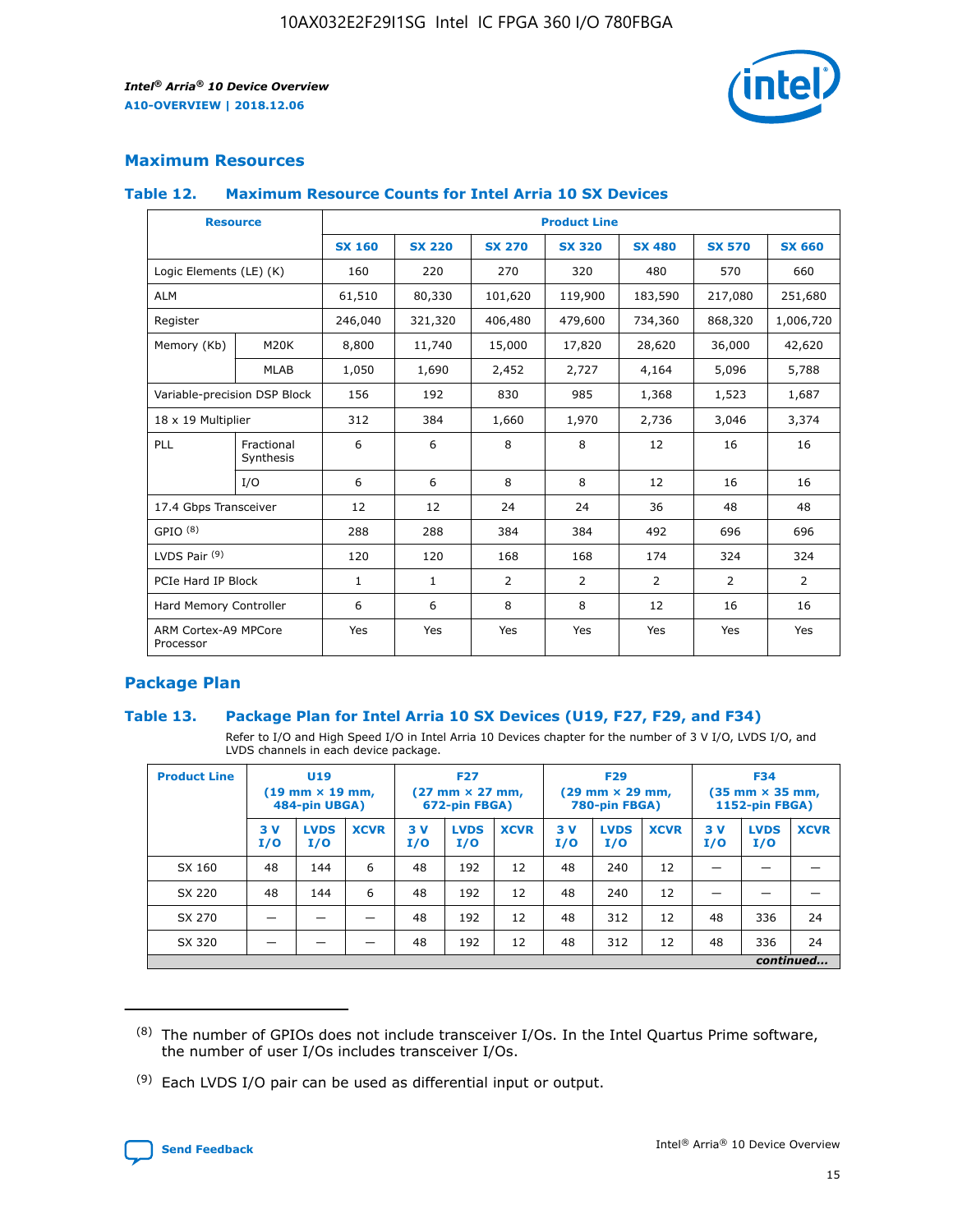

| <b>Product Line</b> | U <sub>19</sub><br>$(19 \text{ mm} \times 19 \text{ mm})$<br>484-pin UBGA) |                    | <b>F27</b><br>$(27 \text{ mm} \times 27 \text{ mm})$<br>672-pin FBGA) |           | <b>F29</b><br>$(29 \text{ mm} \times 29 \text{ mm})$<br>780-pin FBGA) |             |           | <b>F34</b><br>$(35$ mm $\times$ 35 mm,<br><b>1152-pin FBGA)</b> |             |           |                    |             |
|---------------------|----------------------------------------------------------------------------|--------------------|-----------------------------------------------------------------------|-----------|-----------------------------------------------------------------------|-------------|-----------|-----------------------------------------------------------------|-------------|-----------|--------------------|-------------|
|                     | 3V<br>I/O                                                                  | <b>LVDS</b><br>I/O | <b>XCVR</b>                                                           | 3V<br>I/O | <b>LVDS</b><br>I/O                                                    | <b>XCVR</b> | 3V<br>I/O | <b>LVDS</b><br>I/O                                              | <b>XCVR</b> | 3V<br>I/O | <b>LVDS</b><br>I/O | <b>XCVR</b> |
| SX 480              |                                                                            |                    |                                                                       |           |                                                                       |             | 48        | 312                                                             | 12          | 48        | 444                | 24          |
| SX 570              |                                                                            |                    |                                                                       |           |                                                                       |             |           |                                                                 |             | 48        | 444                | 24          |
| SX 660              |                                                                            |                    |                                                                       |           |                                                                       |             |           |                                                                 |             | 48        | 444                | 24          |

## **Table 14. Package Plan for Intel Arria 10 SX Devices (F35, KF40, and NF40)**

Refer to I/O and High Speed I/O in Intel Arria 10 Devices chapter for the number of 3 V I/O, LVDS I/O, and LVDS channels in each device package.

| <b>Product Line</b> | <b>F35</b><br>$(35 \text{ mm} \times 35 \text{ mm})$<br><b>1152-pin FBGA)</b> |          |             |                                           | <b>KF40</b><br>(40 mm × 40 mm,<br>1517-pin FBGA) |    | <b>NF40</b><br>$(40 \text{ mm} \times 40 \text{ mm})$<br>1517-pin FBGA) |          |             |  |
|---------------------|-------------------------------------------------------------------------------|----------|-------------|-------------------------------------------|--------------------------------------------------|----|-------------------------------------------------------------------------|----------|-------------|--|
|                     | 3 V I/O                                                                       | LVDS I/O | <b>XCVR</b> | <b>LVDS I/O</b><br><b>XCVR</b><br>3 V I/O |                                                  |    | 3 V I/O                                                                 | LVDS I/O | <b>XCVR</b> |  |
| SX 270              | 48                                                                            | 336      | 24          |                                           |                                                  |    |                                                                         |          |             |  |
| SX 320              | 48                                                                            | 336      | 24          |                                           |                                                  |    |                                                                         |          |             |  |
| SX 480              | 48                                                                            | 348      | 36          |                                           |                                                  |    |                                                                         |          |             |  |
| SX 570              | 48                                                                            | 348      | 36          | 96<br>36<br>600                           |                                                  | 48 | 540                                                                     | 48       |             |  |
| SX 660              | 48                                                                            | 348      | 36          | 96                                        | 600                                              | 36 | 48                                                                      | 540      | 48          |  |

# **Related Information**

[I/O and High-Speed Differential I/O Interfaces in Intel Arria 10 Devices chapter, Intel](https://www.intel.com/content/www/us/en/programmable/documentation/sam1403482614086.html#sam1403482030321) [Arria 10 Device Handbook](https://www.intel.com/content/www/us/en/programmable/documentation/sam1403482614086.html#sam1403482030321)

Provides the number of 3 V and LVDS I/Os, and LVDS channels for each Intel Arria 10 device package.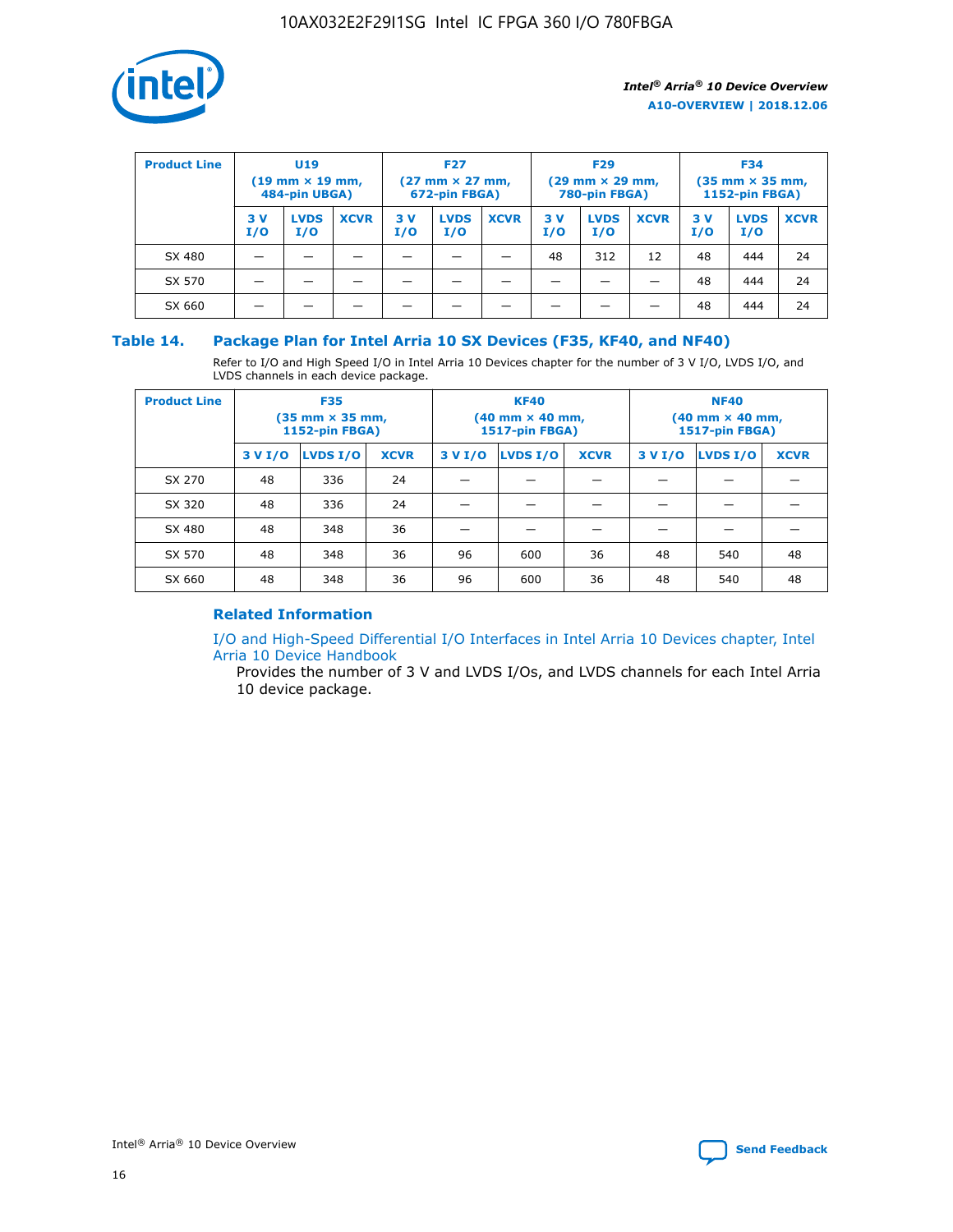

# **I/O Vertical Migration for Intel Arria 10 Devices**

#### **Figure 4. Migration Capability Across Intel Arria 10 Product Lines**

- The arrows indicate the migration paths. The devices included in each vertical migration path are shaded. Devices with fewer resources in the same path have lighter shades.
- To achieve the full I/O migration across product lines in the same migration path, restrict I/Os and transceivers usage to match the product line with the lowest I/O and transceiver counts.
- An LVDS I/O bank in the source device may be mapped to a 3 V I/O bank in the target device. To use memory interface clock frequency higher than 533 MHz, assign external memory interface pins only to banks that are LVDS I/O in both devices.
- There may be nominal 0.15 mm package height difference between some product lines in the same package type.
	- **Variant Product Line Package U19 F27 F29 F34 F35 KF40 NF40 RF40 NF45 SF45 UF45** Intel® Arria® 10 GX GX 160 GX 220 GX 270 GX 320 GX 480 GX 570 GX 660 GX 900 GX 1150 Intel Arria 10 GT GT 900 GT 1150 Intel Arria 10 SX SX 160 SX 220 SX 270 SX 320 SX 480 SX 570 SX 660
- Some migration paths are not shown in the Intel Quartus Prime software **Pin Migration View**.

*Note:* To verify the pin migration compatibility, use the **Pin Migration View** window in the Intel Quartus Prime software Pin Planner.

# **Adaptive Logic Module**

Intel Arria 10 devices use a 20 nm ALM as the basic building block of the logic fabric.

The ALM architecture is the same as the previous generation FPGAs, allowing for efficient implementation of logic functions and easy conversion of IP between the device generations.

The ALM, as shown in following figure, uses an 8-input fracturable look-up table (LUT) with four dedicated registers to help improve timing closure in register-rich designs and achieve an even higher design packing capability than the traditional two-register per LUT architecture.

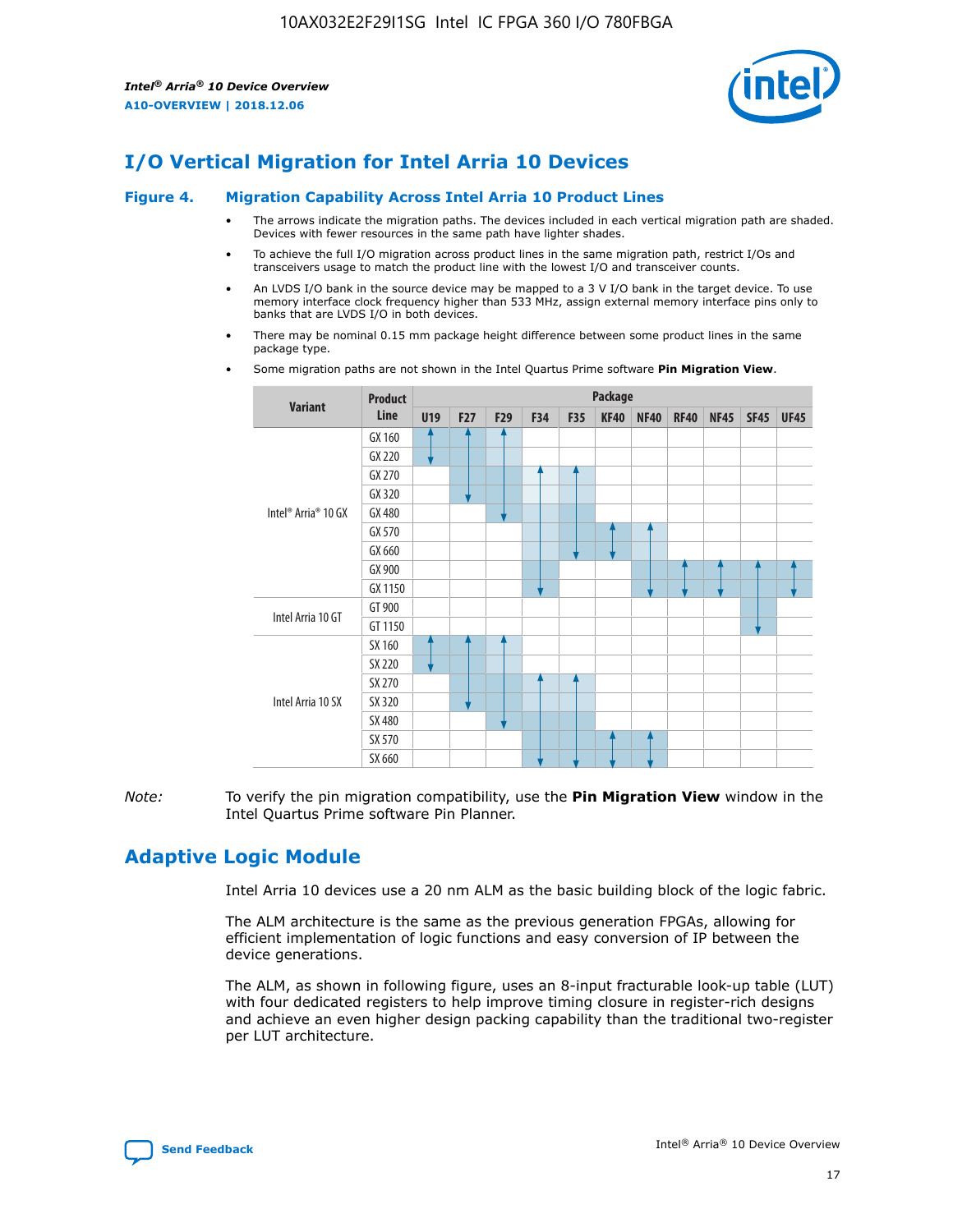

**Figure 5. ALM for Intel Arria 10 Devices**



The Intel Quartus Prime software optimizes your design according to the ALM logic structure and automatically maps legacy designs into the Intel Arria 10 ALM architecture.

# **Variable-Precision DSP Block**

The Intel Arria 10 variable precision DSP blocks support fixed-point arithmetic and floating-point arithmetic.

Features for fixed-point arithmetic:

- High-performance, power-optimized, and fully registered multiplication operations
- 18-bit and 27-bit word lengths
- Two 18 x 19 multipliers or one 27 x 27 multiplier per DSP block
- Built-in addition, subtraction, and 64-bit double accumulation register to combine multiplication results
- Cascading 19-bit or 27-bit when pre-adder is disabled and cascading 18-bit when pre-adder is used to form the tap-delay line for filtering applications
- Cascading 64-bit output bus to propagate output results from one block to the next block without external logic support
- Hard pre-adder supported in 19-bit and 27-bit modes for symmetric filters
- Internal coefficient register bank in both 18-bit and 27-bit modes for filter implementation
- 18-bit and 27-bit systolic finite impulse response (FIR) filters with distributed output adder
- Biased rounding support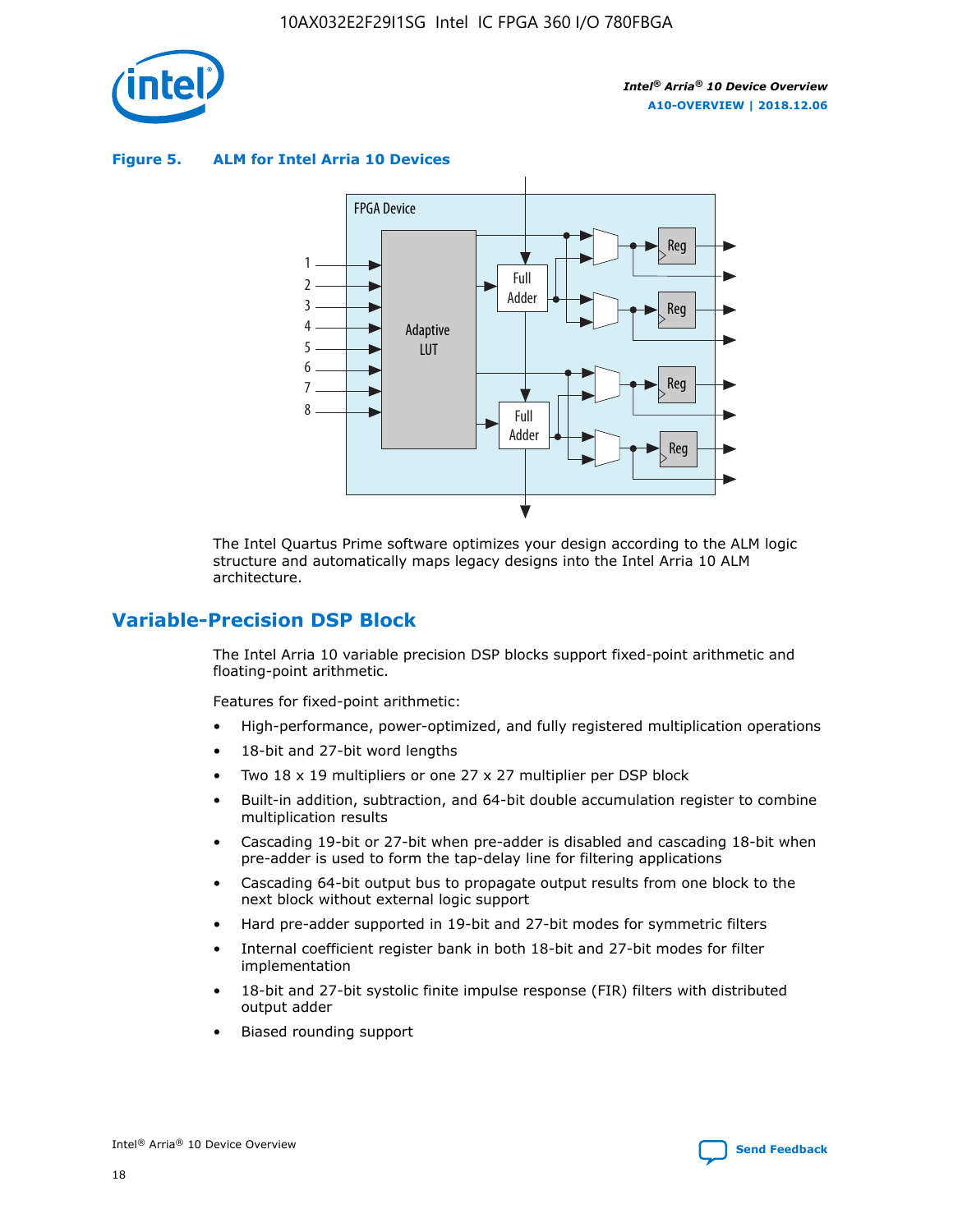

Features for floating-point arithmetic:

- A completely hardened architecture that supports multiplication, addition, subtraction, multiply-add, and multiply-subtract
- Multiplication with accumulation capability and a dynamic accumulator reset control
- Multiplication with cascade summation capability
- Multiplication with cascade subtraction capability
- Complex multiplication
- Direct vector dot product
- Systolic FIR filter

## **Table 15. Variable-Precision DSP Block Configurations for Intel Arria 10 Devices**

| <b>Usage Example</b>                                       | <b>Multiplier Size (Bit)</b>    | <b>DSP Block Resources</b> |
|------------------------------------------------------------|---------------------------------|----------------------------|
| Medium precision fixed point                               | Two 18 x 19                     |                            |
| High precision fixed or Single precision<br>floating point | One 27 x 27                     |                            |
| Fixed point FFTs                                           | One 19 x 36 with external adder |                            |
| Very high precision fixed point                            | One 36 x 36 with external adder |                            |
| Double precision floating point                            | One 54 x 54 with external adder | 4                          |

#### **Table 16. Resources for Fixed-Point Arithmetic in Intel Arria 10 Devices**

The table lists the variable-precision DSP resources by bit precision for each Intel Arria 10 device.

| <b>Variant</b>  | <b>Product Line</b> | <b>Variable-</b><br>precision<br><b>DSP Block</b> | <b>Independent Input and Output</b><br><b>Multiplications Operator</b> |                                     | 18 x 19<br><b>Multiplier</b><br><b>Adder Sum</b> | $18 \times 18$<br><b>Multiplier</b><br><b>Adder</b> |
|-----------------|---------------------|---------------------------------------------------|------------------------------------------------------------------------|-------------------------------------|--------------------------------------------------|-----------------------------------------------------|
|                 |                     |                                                   | 18 x 19<br><b>Multiplier</b>                                           | $27 \times 27$<br><b>Multiplier</b> | <b>Mode</b>                                      | <b>Summed with</b><br>36 bit Input                  |
| AIntel Arria 10 | GX 160              | 156                                               | 312                                                                    | 156                                 | 156                                              | 156                                                 |
| GX              | GX 220              | 192                                               | 384                                                                    | 192                                 | 192                                              | 192                                                 |
|                 | GX 270              | 830                                               | 1,660                                                                  | 830                                 | 830                                              | 830                                                 |
|                 | GX 320              | 984                                               | 1,968                                                                  | 984                                 | 984                                              | 984                                                 |
|                 | GX 480              | 1,368                                             | 2,736                                                                  | 1,368                               | 1,368                                            | 1,368                                               |
|                 | GX 570              | 1,523                                             | 3,046                                                                  | 1,523                               | 1,523                                            | 1,523                                               |
|                 | GX 660              | 1,687                                             | 3,374                                                                  | 1,687                               | 1,687                                            | 1,687                                               |
|                 | GX 900              | 1,518                                             | 3,036                                                                  | 1,518                               | 1,518                                            | 1,518                                               |
|                 | GX 1150             | 1,518                                             | 3,036                                                                  | 1,518                               | 1,518                                            | 1,518                                               |
| Intel Arria 10  | GT 900              | 1,518                                             | 3,036                                                                  | 1,518                               | 1,518                                            | 1,518                                               |
| GT              | GT 1150             | 1,518                                             | 3,036                                                                  | 1,518                               | 1,518                                            | 1,518                                               |
| Intel Arria 10  | SX 160              | 156                                               | 312                                                                    | 156                                 | 156                                              | 156                                                 |
| <b>SX</b>       | SX 220              | 192                                               | 384                                                                    | 192                                 | 192                                              | 192                                                 |
|                 | SX 270              | 830                                               | 1,660                                                                  | 830                                 | 830                                              | 830                                                 |
|                 |                     |                                                   |                                                                        |                                     |                                                  | continued                                           |

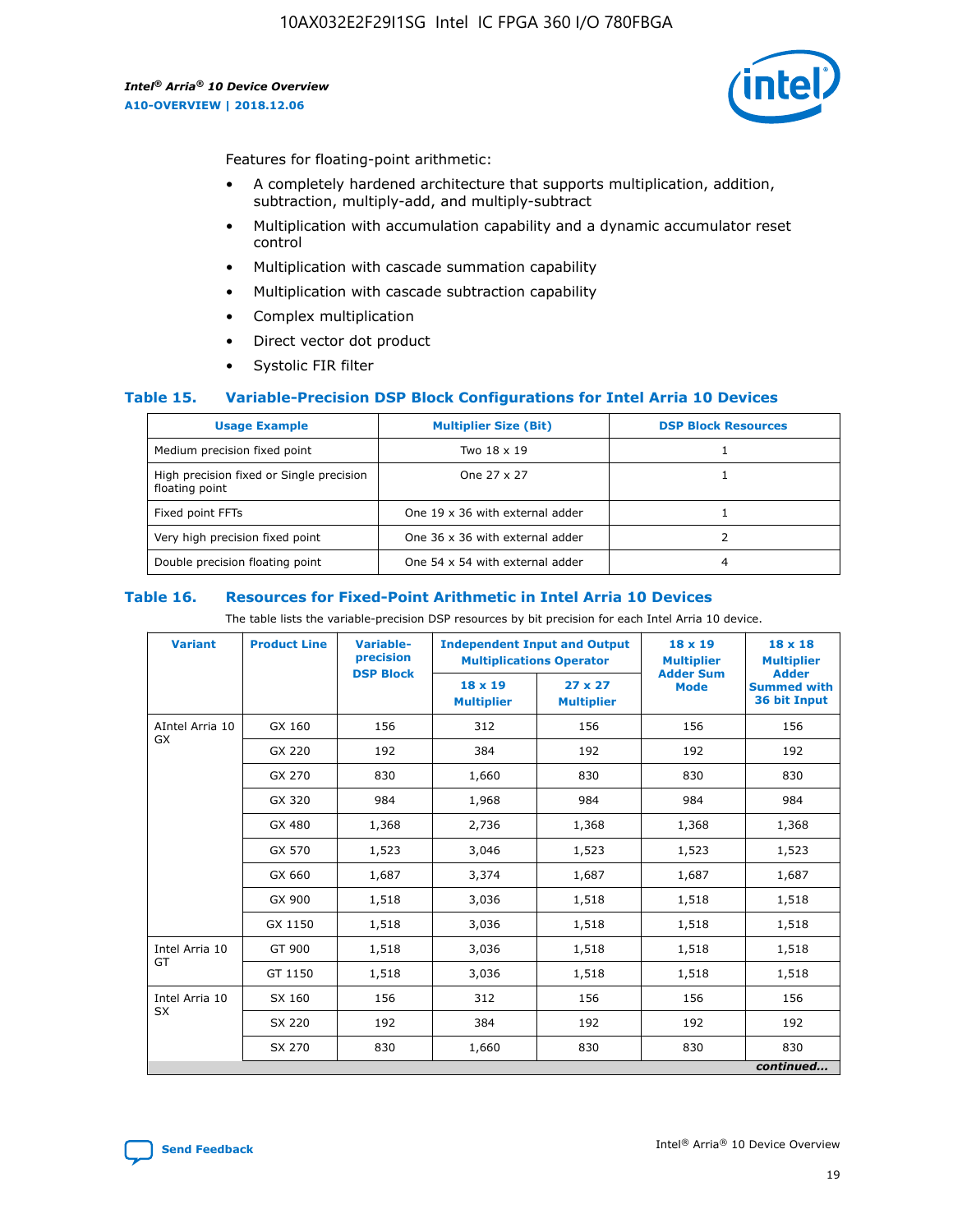

| <b>Variant</b> | <b>Product Line</b> | Variable-<br>precision | <b>Independent Input and Output</b><br><b>Multiplications Operator</b> |                                     | $18 \times 19$<br><b>Multiplier</b> | $18 \times 18$<br><b>Multiplier</b><br><b>Adder</b> |  |
|----------------|---------------------|------------------------|------------------------------------------------------------------------|-------------------------------------|-------------------------------------|-----------------------------------------------------|--|
|                |                     | <b>DSP Block</b>       | $18 \times 19$<br><b>Multiplier</b>                                    | $27 \times 27$<br><b>Multiplier</b> | <b>Adder Sum</b><br><b>Mode</b>     | <b>Summed with</b><br>36 bit Input                  |  |
|                | SX 320              | 984                    | 1,968                                                                  | 984                                 | 984                                 | 984                                                 |  |
|                | SX 480              | 1,368                  | 2,736                                                                  | 1,368                               | 1,368                               | 1,368                                               |  |
|                | SX 570              | 1,523                  | 3,046                                                                  | 1,523                               | 1,523                               | 1,523                                               |  |
|                | SX 660              | 1,687                  | 3,374                                                                  | 1,687                               | 1,687                               | 1,687                                               |  |

# **Table 17. Resources for Floating-Point Arithmetic in Intel Arria 10 Devices**

The table lists the variable-precision DSP resources by bit precision for each Intel Arria 10 device.

| <b>Variant</b> | <b>Product Line</b> | <b>Variable-</b><br>precision<br><b>DSP Block</b> | <b>Single</b><br><b>Precision</b><br><b>Floating-Point</b><br><b>Multiplication</b><br><b>Mode</b> | <b>Single-Precision</b><br><b>Floating-Point</b><br><b>Adder Mode</b> | Single-<br><b>Precision</b><br><b>Floating-Point</b><br><b>Multiply</b><br><b>Accumulate</b><br><b>Mode</b> | <b>Peak</b><br><b>Giga Floating-</b><br><b>Point</b><br><b>Operations</b><br>per Second<br>(GFLOPs) |
|----------------|---------------------|---------------------------------------------------|----------------------------------------------------------------------------------------------------|-----------------------------------------------------------------------|-------------------------------------------------------------------------------------------------------------|-----------------------------------------------------------------------------------------------------|
| Intel Arria 10 | GX 160              | 156                                               | 156                                                                                                | 156                                                                   | 156                                                                                                         | 140                                                                                                 |
| GX             | GX 220              | 192                                               | 192                                                                                                | 192                                                                   | 192                                                                                                         | 173                                                                                                 |
|                | GX 270              | 830                                               | 830                                                                                                | 830                                                                   | 830                                                                                                         | 747                                                                                                 |
|                | GX 320              | 984                                               | 984                                                                                                | 984                                                                   | 984                                                                                                         | 886                                                                                                 |
|                | GX 480              | 1,369                                             | 1,368                                                                                              | 1,368                                                                 | 1,368                                                                                                       | 1,231                                                                                               |
|                | GX 570              | 1,523                                             | 1,523                                                                                              | 1,523                                                                 | 1,523                                                                                                       | 1,371                                                                                               |
|                | GX 660              | 1,687                                             | 1,687                                                                                              | 1,687                                                                 | 1,687                                                                                                       | 1,518                                                                                               |
|                | GX 900              | 1,518                                             | 1,518                                                                                              | 1,518                                                                 | 1,518                                                                                                       | 1,366                                                                                               |
|                | GX 1150             | 1,518                                             | 1,518                                                                                              | 1,518                                                                 | 1,518                                                                                                       | 1,366                                                                                               |
| Intel Arria 10 | GT 900              | 1,518                                             | 1,518                                                                                              | 1,518                                                                 | 1,518                                                                                                       | 1,366                                                                                               |
| GT             | GT 1150             | 1,518                                             | 1,518                                                                                              | 1,518                                                                 | 1,518                                                                                                       | 1,366                                                                                               |
| Intel Arria 10 | SX 160              | 156                                               | 156                                                                                                | 156                                                                   | 156                                                                                                         | 140                                                                                                 |
| <b>SX</b>      | SX 220              | 192                                               | 192                                                                                                | 192                                                                   | 192                                                                                                         | 173                                                                                                 |
|                | SX 270              | 830                                               | 830                                                                                                | 830                                                                   | 830                                                                                                         | 747                                                                                                 |
|                | SX 320              | 984                                               | 984                                                                                                | 984                                                                   | 984                                                                                                         | 886                                                                                                 |
|                | SX 480              | 1,369                                             | 1,368                                                                                              | 1,368                                                                 | 1,368                                                                                                       | 1,231                                                                                               |
|                | SX 570              | 1,523                                             | 1,523                                                                                              | 1,523                                                                 | 1,523                                                                                                       | 1,371                                                                                               |
|                | SX 660              | 1,687                                             | 1,687                                                                                              | 1,687                                                                 | 1,687                                                                                                       | 1,518                                                                                               |

# **Embedded Memory Blocks**

The embedded memory blocks in the devices are flexible and designed to provide an optimal amount of small- and large-sized memory arrays to fit your design requirements.

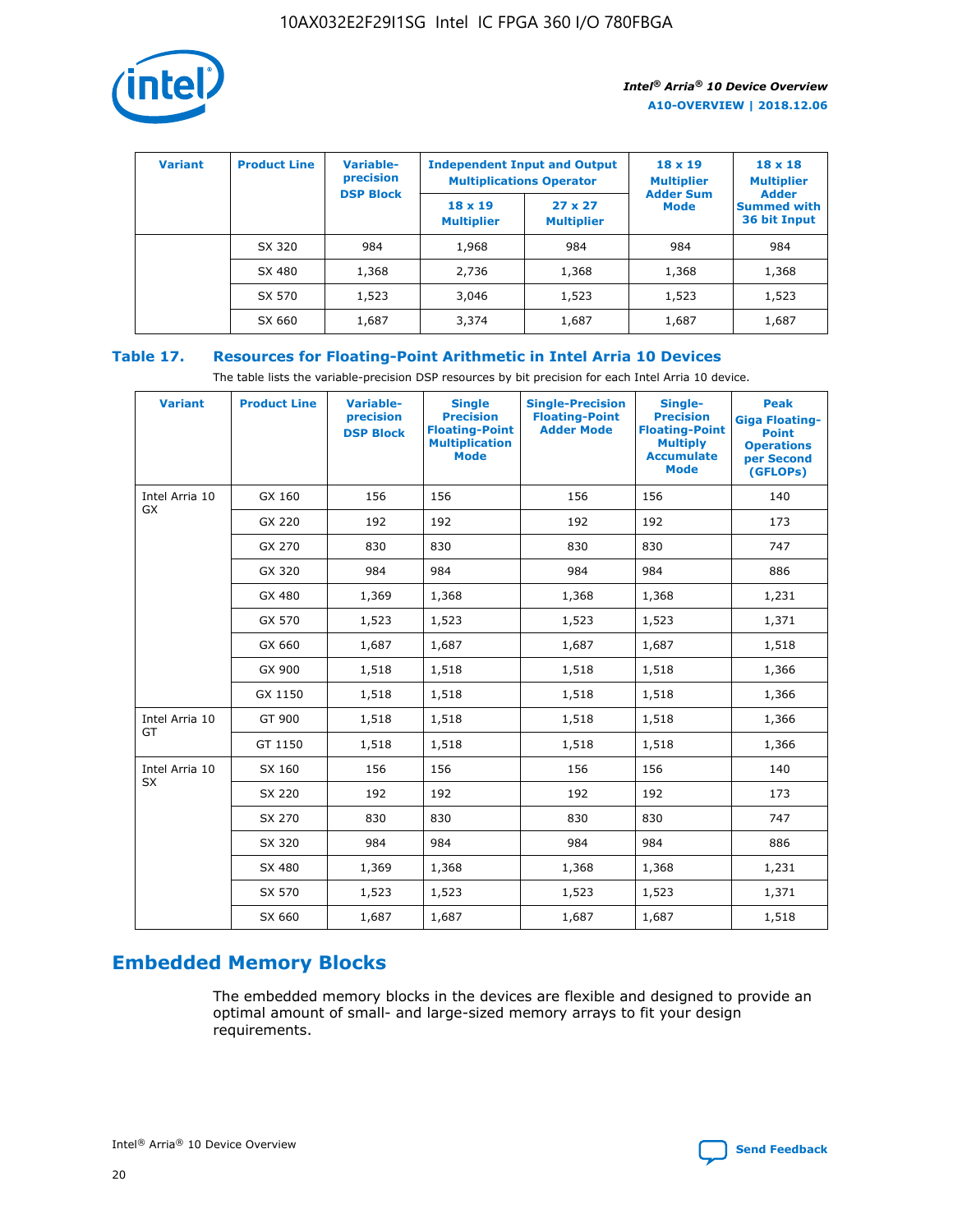

# **Types of Embedded Memory**

The Intel Arria 10 devices contain two types of memory blocks:

- 20 Kb M20K blocks—blocks of dedicated memory resources. The M20K blocks are ideal for larger memory arrays while still providing a large number of independent ports.
- 640 bit memory logic array blocks (MLABs)—enhanced memory blocks that are configured from dual-purpose logic array blocks (LABs). The MLABs are ideal for wide and shallow memory arrays. The MLABs are optimized for implementation of shift registers for digital signal processing (DSP) applications, wide and shallow FIFO buffers, and filter delay lines. Each MLAB is made up of ten adaptive logic modules (ALMs). In the Intel Arria 10 devices, you can configure these ALMs as ten 32 x 2 blocks, giving you one 32 x 20 simple dual-port SRAM block per MLAB.

# **Embedded Memory Capacity in Intel Arria 10 Devices**

|                   | <b>Product</b> |              | <b>M20K</b>         | <b>MLAB</b>  |                     | <b>Total RAM Bit</b> |
|-------------------|----------------|--------------|---------------------|--------------|---------------------|----------------------|
| <b>Variant</b>    | <b>Line</b>    | <b>Block</b> | <b>RAM Bit (Kb)</b> | <b>Block</b> | <b>RAM Bit (Kb)</b> | (Kb)                 |
| Intel Arria 10 GX | GX 160         | 440          | 8,800               | 1,680        | 1,050               | 9,850                |
|                   | GX 220         | 587          | 11,740              | 2,703        | 1,690               | 13,430               |
|                   | GX 270         | 750          | 15,000              | 3,922        | 2,452               | 17,452               |
|                   | GX 320         | 891          | 17,820              | 4,363        | 2,727               | 20,547               |
|                   | GX 480         | 1,431        | 28,620              | 6,662        | 4,164               | 32,784               |
|                   | GX 570         | 1,800        | 36,000              | 8,153        | 5,096               | 41,096               |
|                   | GX 660         | 2,131        | 42,620              | 9,260        | 5,788               | 48,408               |
|                   | GX 900         | 2,423        | 48,460              | 15,017       | 9,386               | 57,846               |
|                   | GX 1150        | 2,713        | 54,260              | 20,774       | 12,984              | 67,244               |
| Intel Arria 10 GT | GT 900         | 2,423        | 48,460              | 15,017       | 9,386               | 57,846               |
|                   | GT 1150        | 2,713        | 54,260              | 20,774       | 12,984              | 67,244               |
| Intel Arria 10 SX | SX 160         | 440          | 8,800               | 1,680        | 1,050               | 9,850                |
|                   | SX 220         | 587          | 11,740              | 2,703        | 1,690               | 13,430               |
|                   | SX 270         | 750          | 15,000              | 3,922        | 2,452               | 17,452               |
|                   | SX 320         | 891          | 17,820              | 4,363        | 2,727               | 20,547               |
|                   | SX 480         | 1,431        | 28,620              | 6,662        | 4,164               | 32,784               |
|                   | SX 570         | 1,800        | 36,000              | 8,153        | 5,096               | 41,096               |
|                   | SX 660         | 2,131        | 42,620              | 9,260        | 5,788               | 48,408               |

#### **Table 18. Embedded Memory Capacity and Distribution in Intel Arria 10 Devices**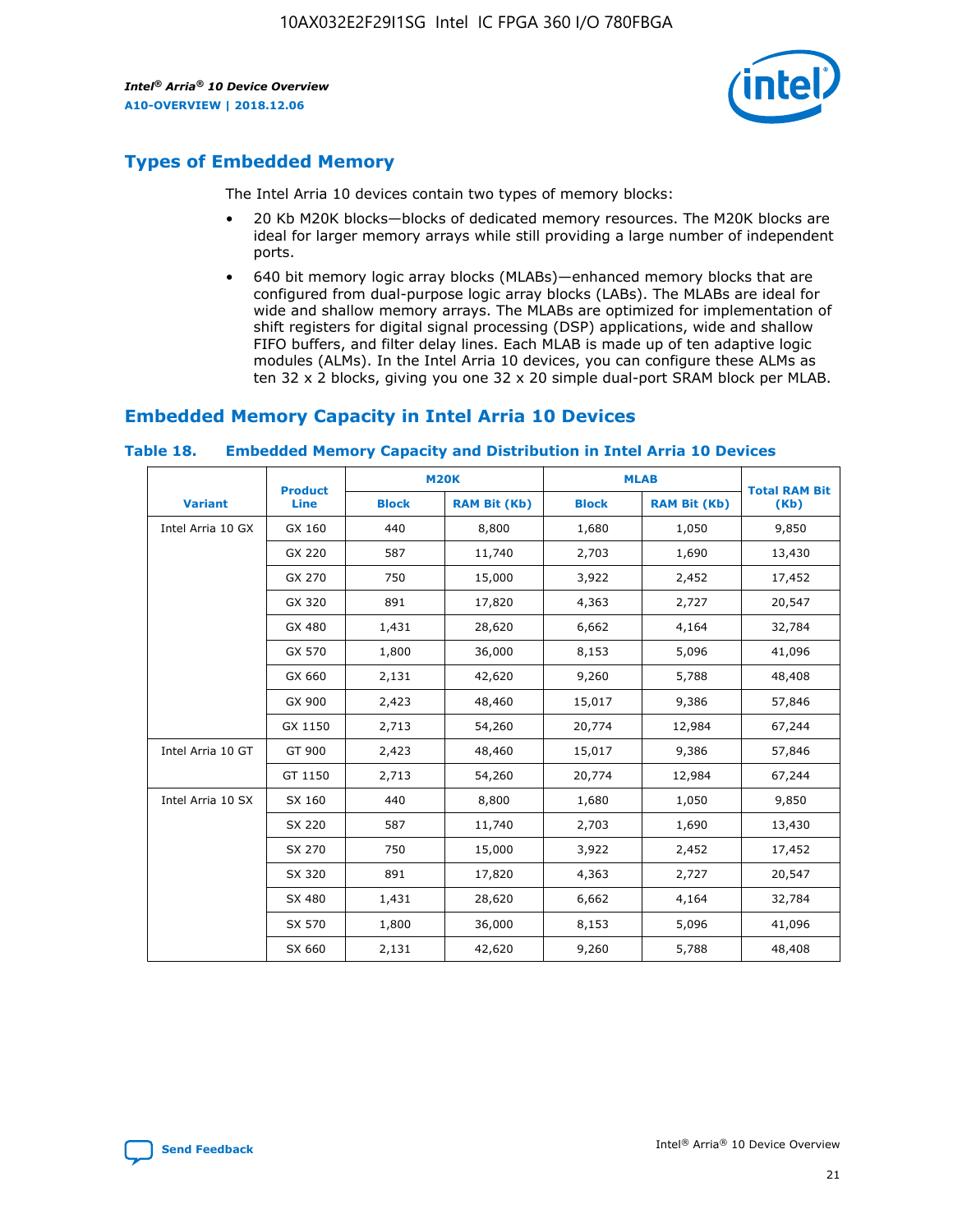

# **Embedded Memory Configurations for Single-port Mode**

#### **Table 19. Single-port Embedded Memory Configurations for Intel Arria 10 Devices**

This table lists the maximum configurations supported for single-port RAM and ROM modes.

| <b>Memory Block</b> | Depth (bits) | <b>Programmable Width</b> |
|---------------------|--------------|---------------------------|
| MLAB                | 32           | x16, x18, or x20          |
|                     | 64(10)       | x8, x9, x10               |
| M20K                | 512          | x40, x32                  |
|                     | 1K           | x20, x16                  |
|                     | 2K           | x10, x8                   |
|                     | 4K           | x5, x4                    |
|                     | 8K           | x2                        |
|                     | 16K          | x1                        |

# **Clock Networks and PLL Clock Sources**

The clock network architecture is based on Intel's global, regional, and peripheral clock structure. This clock structure is supported by dedicated clock input pins, fractional clock synthesis PLLs, and integer I/O PLLs.

# **Clock Networks**

The Intel Arria 10 core clock networks are capable of up to 800 MHz fabric operation across the full industrial temperature range. For the external memory interface, the clock network supports the hard memory controller with speeds up to 2,400 Mbps in a quarter-rate transfer.

To reduce power consumption, the Intel Quartus Prime software identifies all unused sections of the clock network and powers them down.

# **Fractional Synthesis and I/O PLLs**

Intel Arria 10 devices contain up to 32 fractional synthesis PLLs and up to 16 I/O PLLs that are available for both specific and general purpose uses in the core:

- Fractional synthesis PLLs—located in the column adjacent to the transceiver blocks
- I/O PLLs—located in each bank of the 48 I/Os

## **Fractional Synthesis PLLs**

You can use the fractional synthesis PLLs to:

- Reduce the number of oscillators that are required on your board
- Reduce the number of clock pins that are used in the device by synthesizing multiple clock frequencies from a single reference clock source

<sup>(10)</sup> Supported through software emulation and consumes additional MLAB blocks.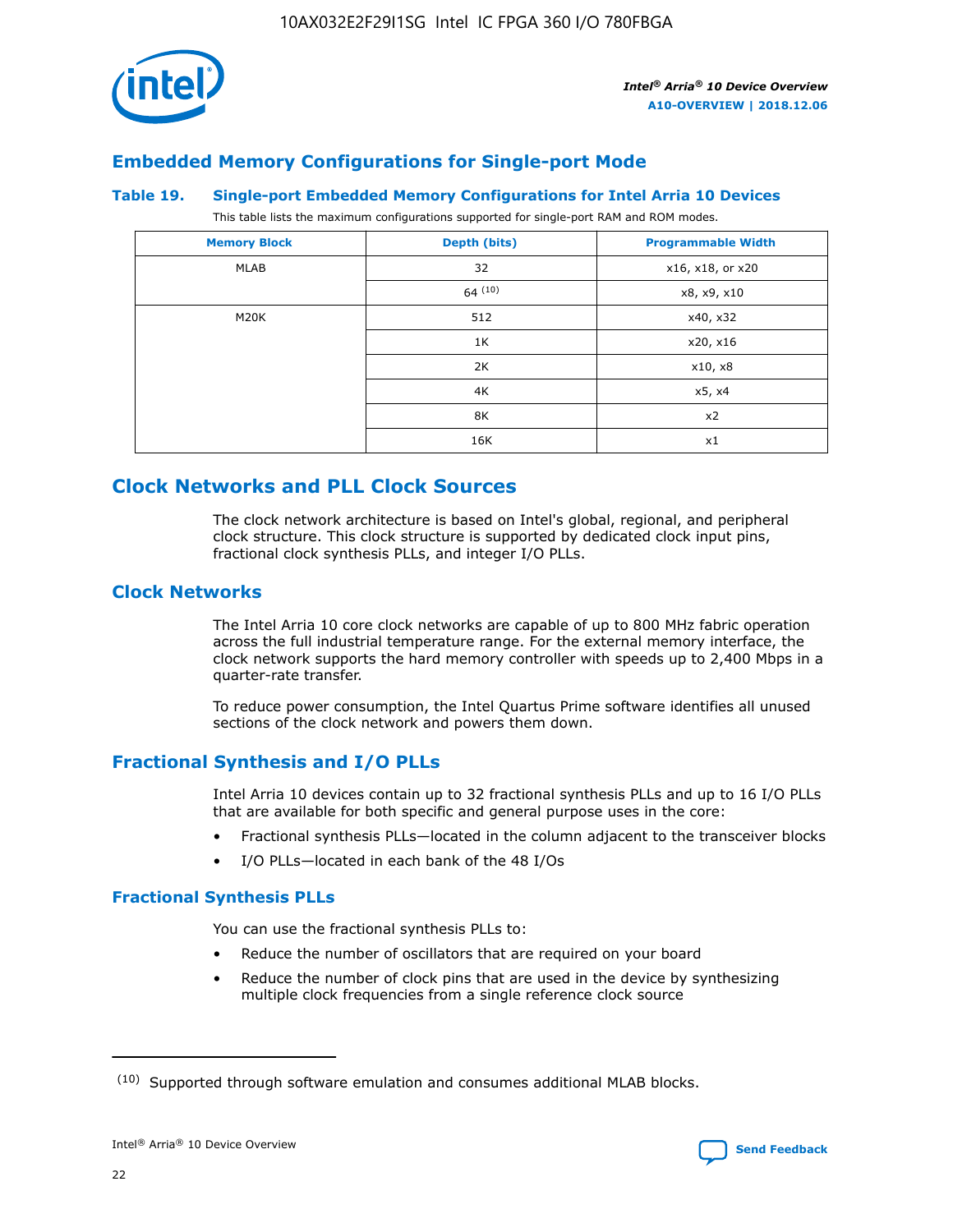10AX032E2F29I1SG Intel IC FPGA 360 I/O 780FBGA

*Intel® Arria® 10 Device Overview* **A10-OVERVIEW | 2018.12.06**



The fractional synthesis PLLs support the following features:

- Reference clock frequency synthesis for transceiver CMU and Advanced Transmit (ATX) PLLs
- Clock network delay compensation
- Zero-delay buffering
- Direct transmit clocking for transceivers
- Independently configurable into two modes:
	- Conventional integer mode equivalent to the general purpose PLL
	- Enhanced fractional mode with third order delta-sigma modulation
- PLL cascading

## **I/O PLLs**

The integer mode I/O PLLs are located in each bank of 48 I/Os. You can use the I/O PLLs to simplify the design of external memory and high-speed LVDS interfaces.

In each I/O bank, the I/O PLLs are adjacent to the hard memory controllers and LVDS SERDES. Because these PLLs are tightly coupled with the I/Os that need to use them, it makes it easier to close timing.

You can use the I/O PLLs for general purpose applications in the core such as clock network delay compensation and zero-delay buffering.

Intel Arria 10 devices support PLL-to-PLL cascading.

# **FPGA General Purpose I/O**

Intel Arria 10 devices offer highly configurable GPIOs. Each I/O bank contains 48 general purpose I/Os and a high-efficiency hard memory controller.

The following list describes the features of the GPIOs:

- Consist of 3 V I/Os for high-voltage application and LVDS I/Os for differential signaling
	- Up to two 3 V I/O banks, available in some devices, that support up to 3 V I/O standards
	- LVDS I/O banks that support up to 1.8 V I/O standards
- Support a wide range of single-ended and differential I/O interfaces
- LVDS speeds up to 1.6 Gbps
- Each LVDS pair of pins has differential input and output buffers, allowing you to configure the LVDS direction for each pair.
- Programmable bus hold and weak pull-up
- Programmable differential output voltage  $(V_{OD})$  and programmable pre-emphasis

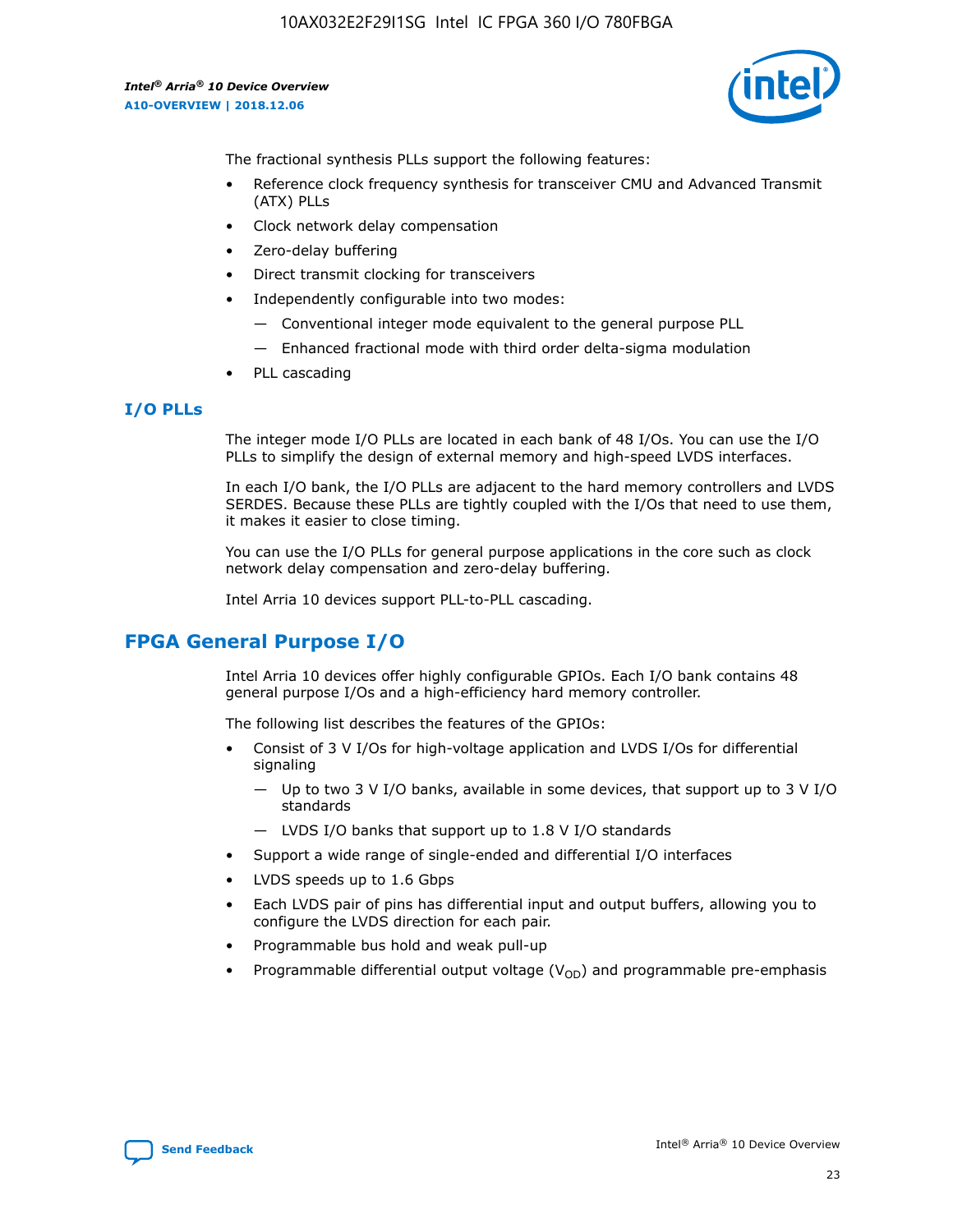

- Series (R<sub>S</sub>) and parallel (R<sub>T</sub>) on-chip termination (OCT) for all I/O banks with OCT calibration to limit the termination impedance variation
- On-chip dynamic termination that has the ability to swap between series and parallel termination, depending on whether there is read or write on a common bus for signal integrity
- Easy timing closure support using the hard read FIFO in the input register path, and delay-locked loop (DLL) delay chain with fine and coarse architecture

# **External Memory Interface**

Intel Arria 10 devices offer massive external memory bandwidth, with up to seven 32 bit DDR4 memory interfaces running at up to 2,400 Mbps. This bandwidth provides additional ease of design, lower power, and resource efficiencies of hardened highperformance memory controllers.

The memory interface within Intel Arria 10 FPGAs and SoCs delivers the highest performance and ease of use. You can configure up to a maximum width of 144 bits when using the hard or soft memory controllers. If required, you can bypass the hard memory controller and use a soft controller implemented in the user logic.

Each I/O contains a hardened DDR read/write path (PHY) capable of performing key memory interface functionality such as read/write leveling, FIFO buffering to lower latency and improve margin, timing calibration, and on-chip termination.

The timing calibration is aided by the inclusion of hard microcontrollers based on Intel's Nios® II technology, specifically tailored to control the calibration of multiple memory interfaces. This calibration allows the Intel Arria 10 device to compensate for any changes in process, voltage, or temperature either within the Intel Arria 10 device itself, or within the external memory device. The advanced calibration algorithms ensure maximum bandwidth and robust timing margin across all operating conditions.

In addition to parallel memory interfaces, Intel Arria 10 devices support serial memory technologies such as the Hybrid Memory Cube (HMC). The HMC is supported by the Intel Arria 10 high-speed serial transceivers which connect up to four HMC links, with each link running at data rates up to 15 Gbps.

## **Related Information**

#### [External Memory Interface Spec Estimator](http://www.altera.com/technology/memory/estimator/mem-emif-index.html)

Provides a parametric tool that allows you to find and compare the performance of the supported external memory interfaces in IntelFPGAs.

# **Memory Standards Supported by Intel Arria 10 Devices**

The I/Os are designed to provide high performance support for existing and emerging external memory standards.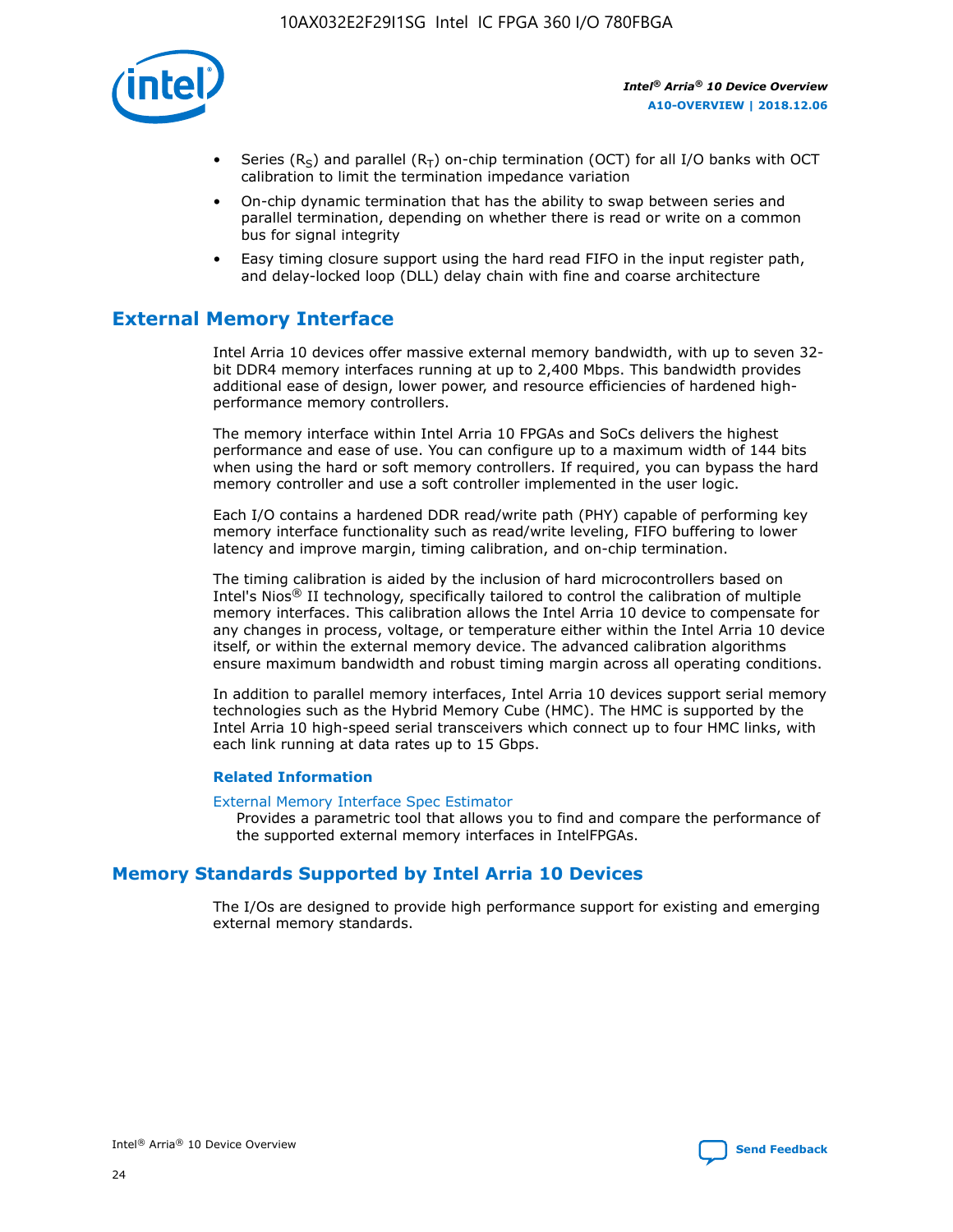

#### **Table 20. Memory Standards Supported by the Hard Memory Controller**

This table lists the overall capability of the hard memory controller. For specific details, refer to the External Memory Interface Spec Estimator and Intel Arria 10 Device Datasheet.

| <b>Memory Standard</b> | <b>Rate Support</b> | <b>Ping Pong PHY Support</b> | <b>Maximum Frequency</b><br>(MHz) |
|------------------------|---------------------|------------------------------|-----------------------------------|
| <b>DDR4 SDRAM</b>      | Quarter rate        | Yes                          | 1,067                             |
|                        |                     |                              | 1,200                             |
| DDR3 SDRAM             | Half rate           | Yes                          | 533                               |
|                        |                     |                              | 667                               |
|                        | Quarter rate        | Yes                          | 1,067                             |
|                        |                     |                              | 1,067                             |
| <b>DDR3L SDRAM</b>     | Half rate           | Yes                          | 533                               |
|                        |                     |                              | 667                               |
|                        | Quarter rate        | Yes                          | 933                               |
|                        |                     |                              | 933                               |
| LPDDR3 SDRAM           | Half rate           |                              | 533                               |
|                        | Quarter rate        |                              | 800                               |

#### **Table 21. Memory Standards Supported by the Soft Memory Controller**

| <b>Memory Standard</b>      | <b>Rate Support</b> | <b>Maximum Frequency</b><br>(MHz) |
|-----------------------------|---------------------|-----------------------------------|
| <b>RLDRAM 3 (11)</b>        | Quarter rate        | 1,200                             |
| ODR IV SRAM <sup>(11)</sup> | Quarter rate        | 1,067                             |
| <b>ODR II SRAM</b>          | Full rate           | 333                               |
|                             | Half rate           | 633                               |
| <b>ODR II+ SRAM</b>         | Full rate           | 333                               |
|                             | Half rate           | 633                               |
| <b>ODR II+ Xtreme SRAM</b>  | Full rate           | 333                               |
|                             | Half rate           | 633                               |

#### **Table 22. Memory Standards Supported by the HPS Hard Memory Controller**

The hard processor system (HPS) is available in Intel Arria 10 SoC devices only.

| <b>Memory Standard</b> | <b>Rate Support</b> | <b>Maximum Frequency</b><br>(MHz) |
|------------------------|---------------------|-----------------------------------|
| <b>DDR4 SDRAM</b>      | Half rate           | 1,200                             |
| <b>DDR3 SDRAM</b>      | Half rate           | 1,067                             |
| <b>DDR3L SDRAM</b>     | Half rate           | 933                               |

<sup>(11)</sup> Intel Arria 10 devices support this external memory interface using hard PHY with soft memory controller.

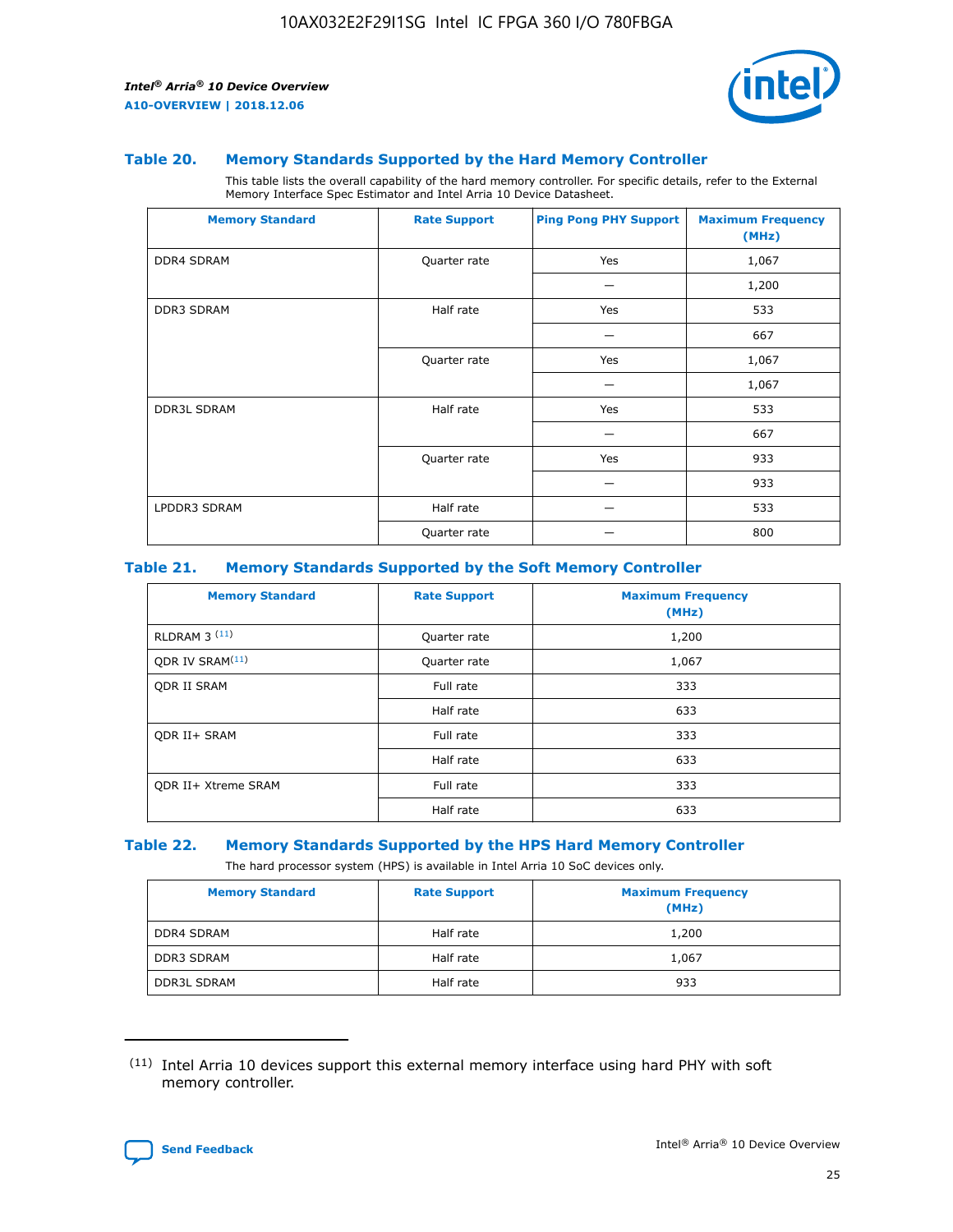

## **Related Information**

#### [Intel Arria 10 Device Datasheet](https://www.intel.com/content/www/us/en/programmable/documentation/mcn1413182292568.html#mcn1413182153340)

Lists the memory interface performance according to memory interface standards, rank or chip select configurations, and Intel Arria 10 device speed grades.

# **PCIe Gen1, Gen2, and Gen3 Hard IP**

Intel Arria 10 devices contain PCIe hard IP that is designed for performance and ease-of-use:

- Includes all layers of the PCIe stack—transaction, data link and physical layers.
- Supports PCIe Gen3, Gen2, and Gen1 Endpoint and Root Port in x1, x2, x4, or x8 lane configuration.
- Operates independently from the core logic—optional configuration via protocol (CvP) allows the PCIe link to power up and complete link training in less than 100 ms while the Intel Arria 10 device completes loading the programming file for the rest of the FPGA.
- Provides added functionality that makes it easier to support emerging features such as Single Root I/O Virtualization (SR-IOV) and optional protocol extensions.
- Provides improved end-to-end datapath protection using ECC.
- Supports FPGA configuration via protocol (CvP) using PCIe at Gen3, Gen2, or Gen1 speed.

#### **Related Information**

PCS Features on page 30

# **Enhanced PCS Hard IP for Interlaken and 10 Gbps Ethernet**

# **Interlaken Support**

The Intel Arria 10 enhanced PCS hard IP provides integrated Interlaken PCS supporting rates up to 25.8 Gbps per lane.

The Interlaken PCS is based on the proven functionality of the PCS developed for Intel's previous generation FPGAs, which demonstrated interoperability with Interlaken ASSP vendors and third-party IP suppliers. The Interlaken PCS is present in every transceiver channel in Intel Arria 10 devices.

## **Related Information**

PCS Features on page 30

# **10 Gbps Ethernet Support**

The Intel Arria 10 enhanced PCS hard IP supports 10GBASE-R PCS compliant with IEEE 802.3 10 Gbps Ethernet (10GbE). The integrated hard IP support for 10GbE and the 10 Gbps transceivers save external PHY cost, board space, and system power.

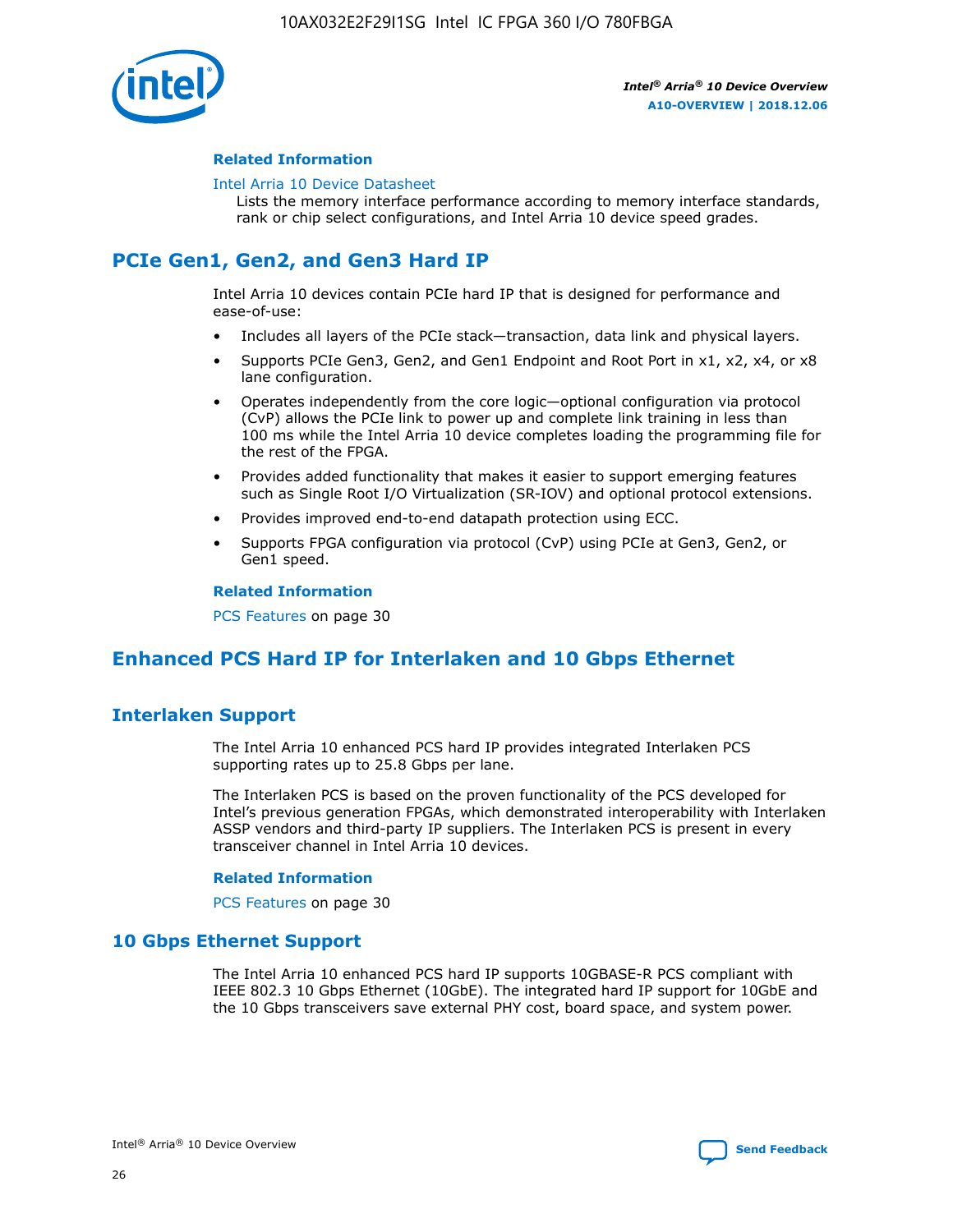

The scalable hard IP supports multiple independent 10GbE ports while using a single PLL for all the 10GBASE-R PCS instantiations, which saves on core logic resources and clock networks:

- Simplifies multiport 10GbE systems compared to XAUI interfaces that require an external XAUI-to-10G PHY.
- Incorporates Electronic Dispersion Compensation (EDC), which enables direct connection to standard 10 Gbps XFP and SFP+ pluggable optical modules.
- Supports backplane Ethernet applications and includes a hard 10GBASE-KR Forward Error Correction (FEC) circuit that you can use for 10 Gbps and 40 Gbps applications.

The 10 Gbps Ethernet PCS hard IP and 10GBASE-KR FEC are present in every transceiver channel.

#### **Related Information**

PCS Features on page 30

# **Low Power Serial Transceivers**

Intel Arria 10 FPGAs and SoCs include lowest power transceivers that deliver high bandwidth, throughput and low latency.

Intel Arria 10 devices deliver the industry's lowest power consumption per transceiver channel:

- 12.5 Gbps transceivers at as low as 242 mW
- 10 Gbps transceivers at as low as 168 mW
- 6 Gbps transceivers at as low as 117 mW

Intel Arria 10 transceivers support various data rates according to application:

- Chip-to-chip and chip-to-module applications—from 1 Gbps up to 25.8 Gbps
- Long reach and backplane applications—from 1 Gbps up to 12.5 with advanced adaptive equalization
- Critical power sensitive applications—from 1 Gbps up to 11.3 Gbps using lower power modes

The combination of 20 nm process technology and architectural advances provide the following benefits:

- Significant reduction in die area and power consumption
- Increase of up to two times in transceiver I/O density compared to previous generation devices while maintaining optimal signal integrity
- Up to 72 total transceiver channels—you can configure up to 6 of these channels to run as fast as 25.8 Gbps
- All channels feature continuous data rate support up to the maximum rated speed

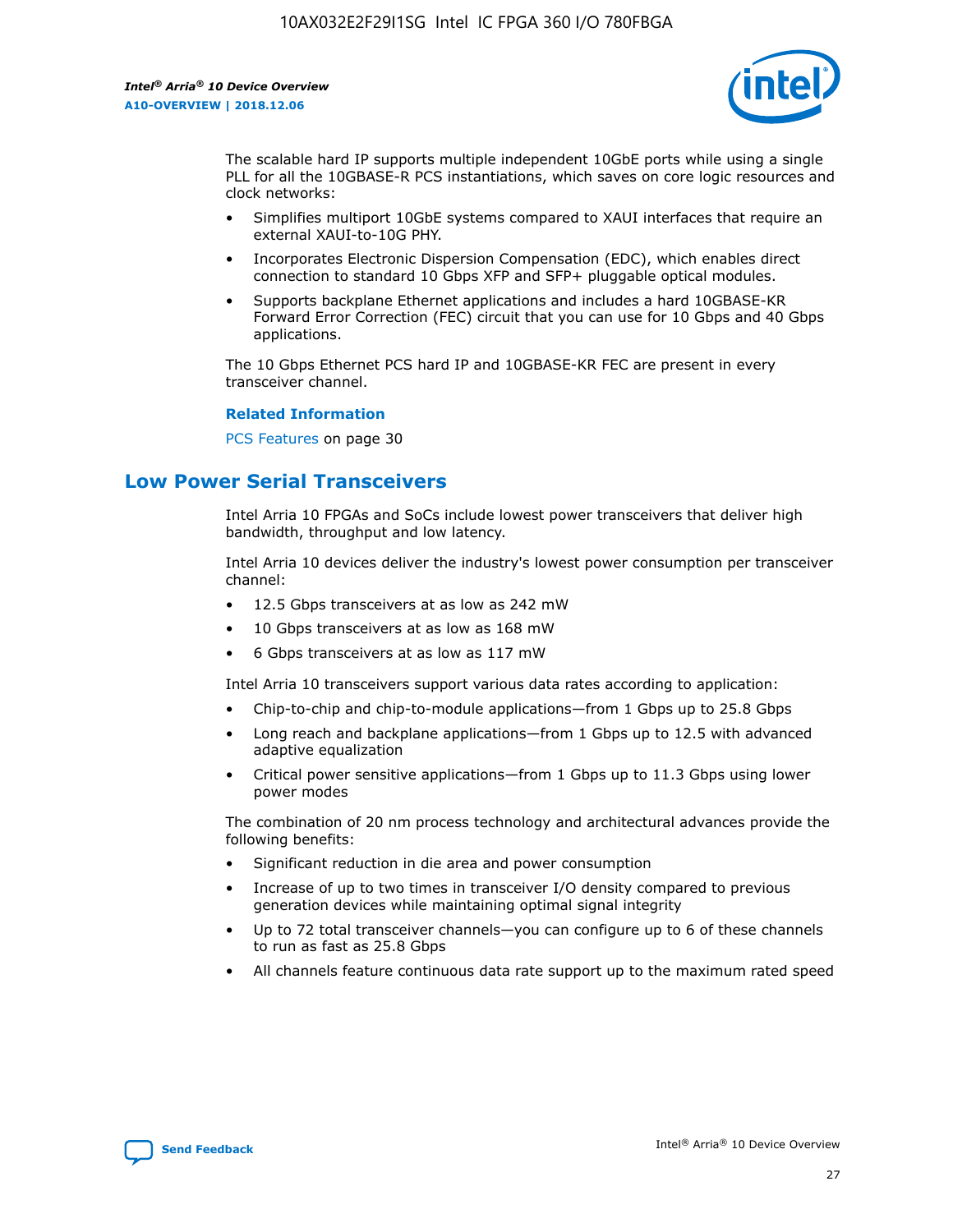

# Transceiver PMA TX/RX PCS ATX PLL Transceiver PMA TX/RX PCS fPLL Network Flexible Clock Distribution Network PCS Transceiver PMA TX/RX FPGA **Clock Distribution** Fabric PCS Transceiver PMA TX/RX ATX Flexible PLL PCS Transceiver PMA TX/RX ▲ fPLL Transceiver PMA TX/RX PCS 4

## **Figure 6. Intel Arria 10 Transceiver Block Architecture**

# **Transceiver Channels**

All transceiver channels feature a dedicated Physical Medium Attachment (PMA) and a hardened Physical Coding Sublayer (PCS).

- The PMA provides primary interfacing capabilities to physical channels.
- The PCS typically handles encoding/decoding, word alignment, and other preprocessing functions before transferring data to the FPGA core fabric.

A transceiver channel consists of a PMA and a PCS block. Most transceiver banks have 6 channels. There are some transceiver banks that contain only 3 channels.

A wide variety of bonded and non-bonded data rate configurations is possible using a highly configurable clock distribution network. Up to 80 independent transceiver data rates can be configured.

The following figures are graphical representations of top views of the silicon die, which correspond to reverse views for flip chip packages. Different Intel Arria 10 devices may have different floorplans than the ones shown in the figures.

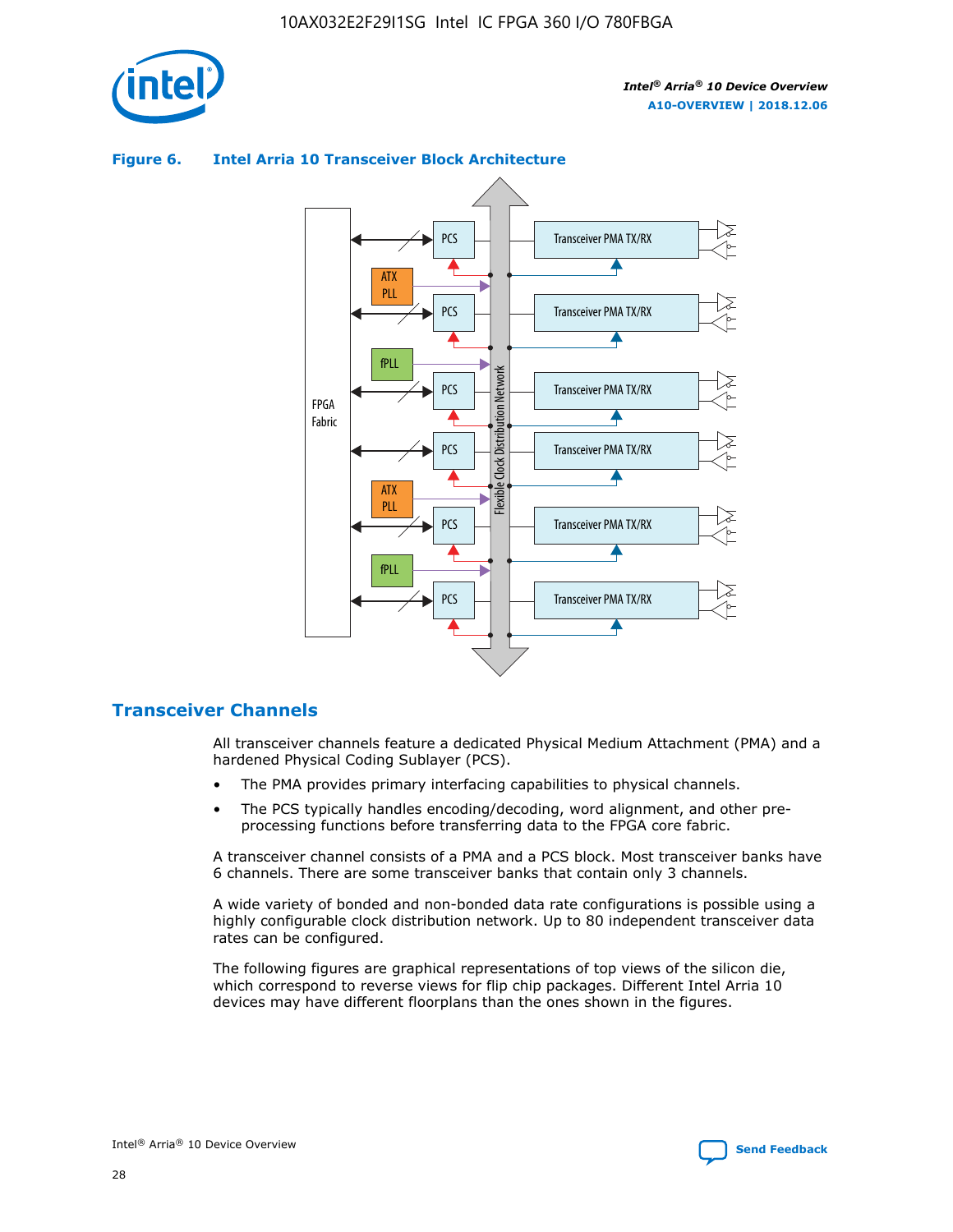

## **Figure 7. Device Chip Overview for Intel Arria 10 GX and GT Devices**





## **PMA Features**

Intel Arria 10 transceivers provide exceptional signal integrity at data rates up to 25.8 Gbps. Clocking options include ultra-low jitter ATX PLLs (LC tank based), clock multiplier unit (CMU) PLLs, and fractional PLLs.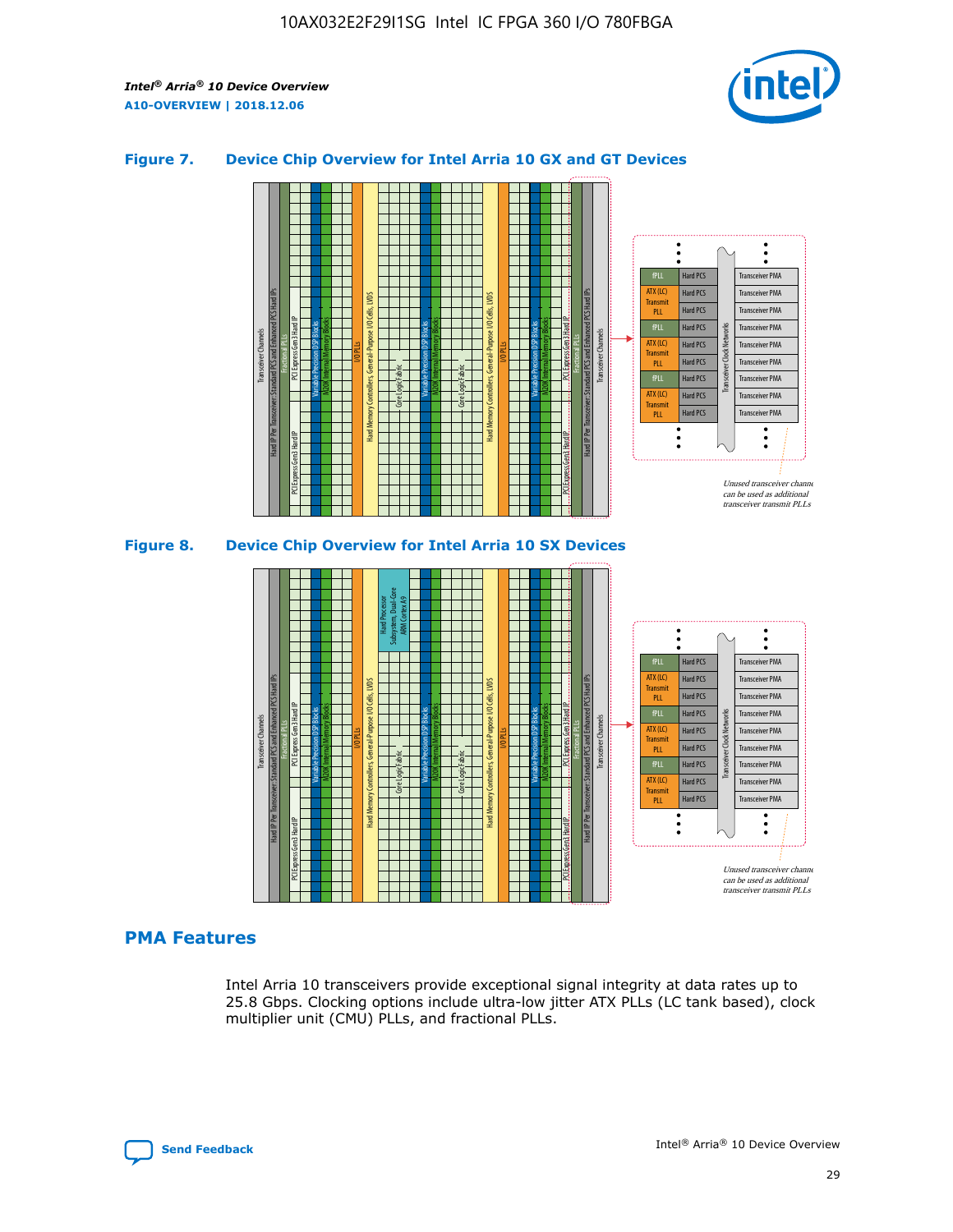

Each transceiver channel contains a channel PLL that can be used as the CMU PLL or clock data recovery (CDR) PLL. In CDR mode, the channel PLL recovers the receiver clock and data in the transceiver channel. Up to 80 independent data rates can be configured on a single Intel Arria 10 device.

## **Table 23. PMA Features of the Transceivers in Intel Arria 10 Devices**

| <b>Feature</b>                                             | <b>Capability</b>                                                                                                                                                                                                             |
|------------------------------------------------------------|-------------------------------------------------------------------------------------------------------------------------------------------------------------------------------------------------------------------------------|
| Chip-to-Chip Data Rates                                    | 1 Gbps to 17.4 Gbps (Intel Arria 10 GX devices)<br>1 Gbps to 25.8 Gbps (Intel Arria 10 GT devices)                                                                                                                            |
| <b>Backplane Support</b>                                   | Drive backplanes at data rates up to 12.5 Gbps                                                                                                                                                                                |
| <b>Optical Module Support</b>                              | SFP+/SFP, XFP, CXP, QSFP/QSFP28, CFP/CFP2/CFP4                                                                                                                                                                                |
| Cable Driving Support                                      | SFP+ Direct Attach, PCI Express over cable, eSATA                                                                                                                                                                             |
| Transmit Pre-Emphasis                                      | 4-tap transmit pre-emphasis and de-emphasis to compensate for system channel loss                                                                                                                                             |
| Continuous Time Linear<br>Equalizer (CTLE)                 | Dual mode, high-gain, and high-data rate, linear receive equalization to compensate for<br>system channel loss                                                                                                                |
| Decision Feedback Equalizer<br>(DFE)                       | 7-fixed and 4-floating tap DFE to equalize backplane channel loss in the presence of<br>crosstalk and noisy environments                                                                                                      |
| Variable Gain Amplifier                                    | Optimizes the signal amplitude prior to the CDR sampling and operates in fixed and<br>adaptive modes                                                                                                                          |
| Altera Digital Adaptive<br>Parametric Tuning (ADAPT)       | Fully digital adaptation engine to automatically adjust all link equalization parameters-<br>including CTLE, DFE, and variable gain amplifier blocks—that provide optimal link margin<br>without intervention from user logic |
| Precision Signal Integrity<br>Calibration Engine (PreSICE) | Hardened calibration controller to quickly calibrate all transceiver control parameters on<br>power-up, which provides the optimal signal integrity and jitter performance                                                    |
| Advanced Transmit (ATX)<br>PLL                             | Low jitter ATX (LC tank based) PLLs with continuous tuning range to cover a wide range of<br>standard and proprietary protocols                                                                                               |
| <b>Fractional PLLs</b>                                     | On-chip fractional frequency synthesizers to replace on-board crystal oscillators and reduce<br>system cost                                                                                                                   |
| Digitally Assisted Analog<br><b>CDR</b>                    | Superior jitter tolerance with fast lock time                                                                                                                                                                                 |
| Dynamic Partial<br>Reconfiguration                         | Allows independent control of the Avalon memory-mapped interface of each transceiver<br>channel for the highest transceiver flexibility                                                                                       |
| Multiple PCS-PMA and PCS-<br>PLD interface widths          | 8-, 10-, 16-, 20-, 32-, 40-, or 64-bit interface widths for flexibility of deserialization width,<br>encoding, and reduced latency                                                                                            |

# **PCS Features**

This table summarizes the Intel Arria 10 transceiver PCS features. You can use the transceiver PCS to support a wide range of protocols ranging from 1 Gbps to 25.8 Gbps.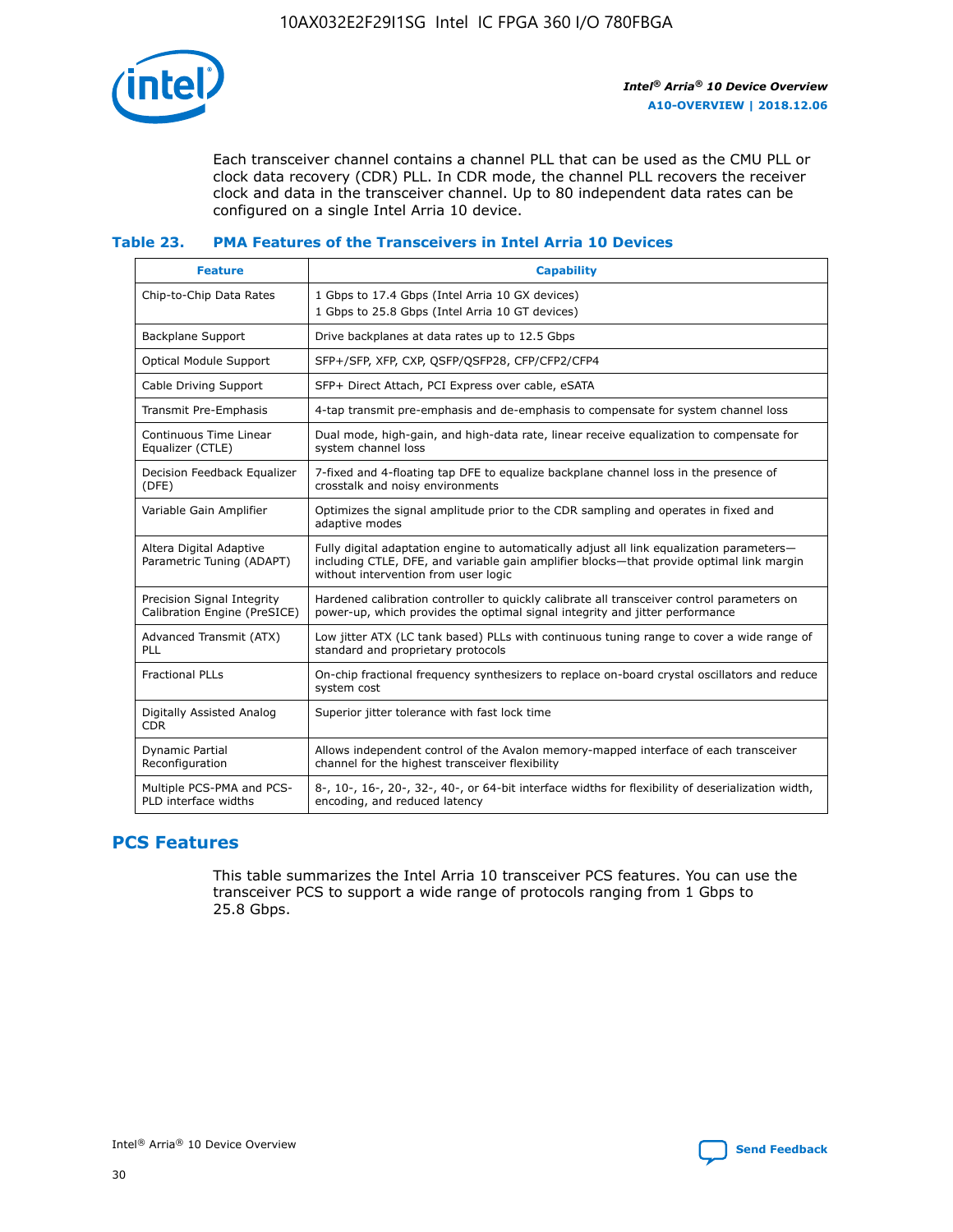

| <b>PCS</b>          | <b>Description</b>                                                                                                                                                                                                                                                                                                                                                                                             |
|---------------------|----------------------------------------------------------------------------------------------------------------------------------------------------------------------------------------------------------------------------------------------------------------------------------------------------------------------------------------------------------------------------------------------------------------|
| Standard PCS        | Operates at a data rate up to 12 Gbps<br>Supports protocols such as PCI-Express, CPRI 4.2+, GigE, IEEE 1588 in Hard PCS<br>Implements other protocols using Basic/Custom (Standard PCS) transceiver<br>configuration rules.                                                                                                                                                                                    |
| <b>Enhanced PCS</b> | Performs functions common to most serial data industry standards, such as word<br>alignment, encoding/decoding, and framing, before data is sent or received off-chip<br>through the PMA<br>• Handles data transfer to and from the FPGA fabric<br>Handles data transfer internally to and from the PMA<br>Provides frequency compensation<br>Performs channel bonding for multi-channel low skew applications |
| PCIe Gen3 PCS       | Supports the seamless switching of Data and Clock between the Gen1, Gen2, and Gen3<br>data rates<br>Provides support for PIPE 3.0 features<br>Supports the PIPE interface with the Hard IP enabled, as well as with the Hard IP<br>bypassed                                                                                                                                                                    |

#### **Related Information**

- PCIe Gen1, Gen2, and Gen3 Hard IP on page 26
- Interlaken Support on page 26
- 10 Gbps Ethernet Support on page 26

# **PCS Protocol Support**

This table lists some of the protocols supported by the Intel Arria 10 transceiver PCS. For more information about the blocks in the transmitter and receiver data paths, refer to the related information.

| <b>Protocol</b>                                 | <b>Data Rate</b><br>(Gbps) | <b>Transceiver IP</b>       | <b>PCS Support</b>                      |
|-------------------------------------------------|----------------------------|-----------------------------|-----------------------------------------|
| PCIe Gen3 x1, x2, x4, x8                        | 8.0                        | Native PHY (PIPE)           | Standard PCS and PCIe<br>Gen3 PCS       |
| PCIe Gen2 x1, x2, x4, x8                        | 5.0                        | Native PHY (PIPE)           | <b>Standard PCS</b>                     |
| PCIe Gen1 x1, x2, x4, x8                        | 2.5                        | Native PHY (PIPE)           | Standard PCS                            |
| 1000BASE-X Gigabit Ethernet                     | 1.25                       | Native PHY                  | <b>Standard PCS</b>                     |
| 1000BASE-X Gigabit Ethernet with<br>IEEE 1588v2 | 1.25                       | Native PHY                  | Standard PCS                            |
| 10GBASE-R                                       | 10.3125                    | Native PHY                  | <b>Enhanced PCS</b>                     |
| 10GBASE-R with IEEE 1588v2                      | 10.3125                    | Native PHY                  | <b>Enhanced PCS</b>                     |
| 10GBASE-R with KR FEC                           | 10.3125                    | Native PHY                  | <b>Enhanced PCS</b>                     |
| 10GBASE-KR and 1000BASE-X                       | 10.3125                    | 1G/10GbE and 10GBASE-KR PHY | Standard PCS and<br><b>Enhanced PCS</b> |
| Interlaken (CEI-6G/11G)                         | 3.125 to 17.4              | Native PHY                  | <b>Enhanced PCS</b>                     |
| SFI-S/SFI-5.2                                   | 11.2                       | Native PHY                  | <b>Enhanced PCS</b>                     |
| $10G$ SDI                                       | 10.692                     | Native PHY                  | <b>Enhanced PCS</b>                     |
|                                                 |                            |                             | continued                               |

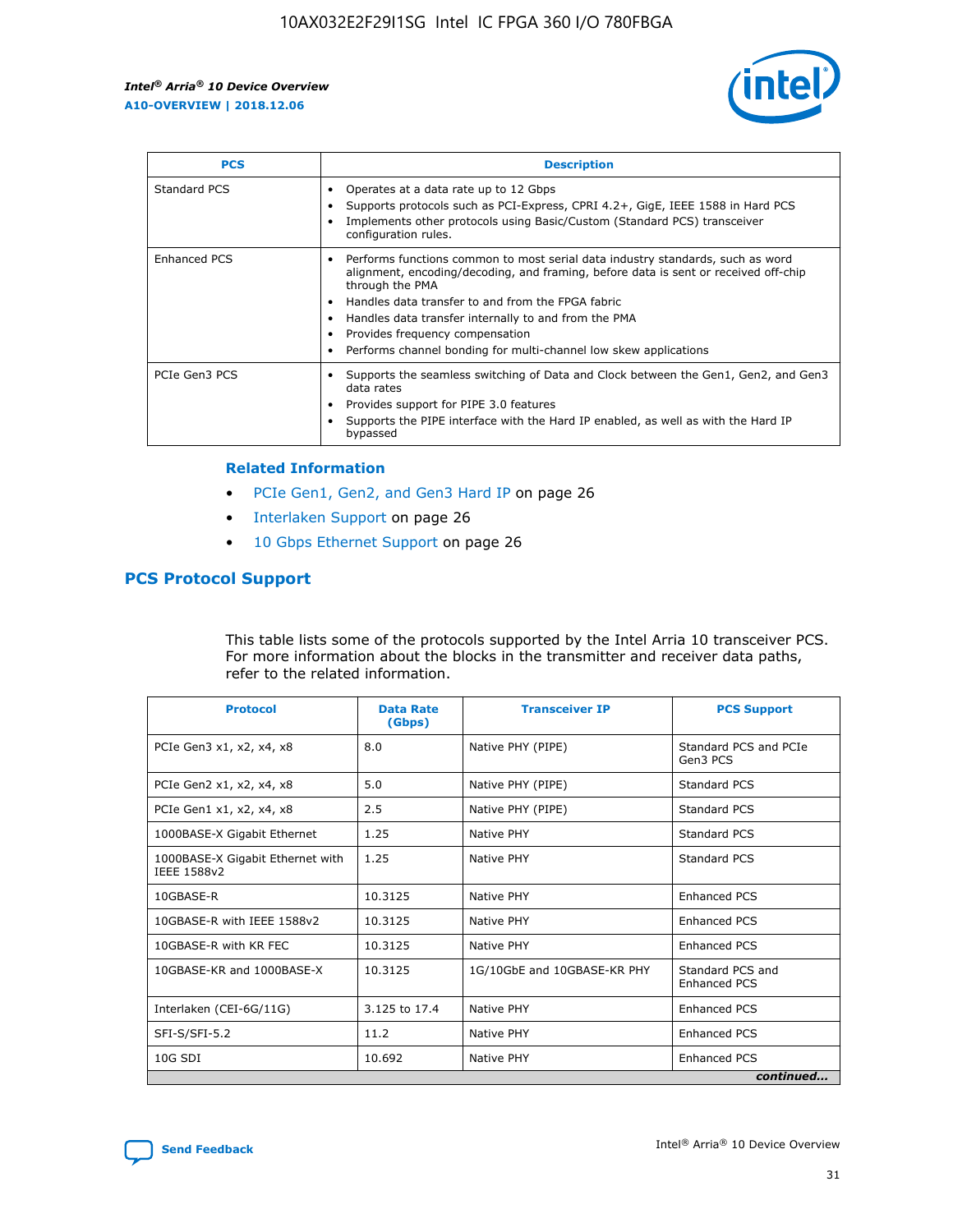

| <b>Protocol</b>      | <b>Data Rate</b><br>(Gbps) | <b>Transceiver IP</b> | <b>PCS Support</b> |
|----------------------|----------------------------|-----------------------|--------------------|
| CPRI 6.0 (64B/66B)   | 0.6144 to<br>10.1376       | Native PHY            | Enhanced PCS       |
| CPRI 4.2 (8B/10B)    | 0.6144 to<br>9.8304        | Native PHY            | Standard PCS       |
| OBSAI RP3 v4.2       | 0.6144 to 6.144            | Native PHY            | Standard PCS       |
| SD-SDI/HD-SDI/3G-SDI | $0.143(12)$ to<br>2.97     | Native PHY            | Standard PCS       |

## **Related Information**

#### [Intel Arria 10 Transceiver PHY User Guide](https://www.intel.com/content/www/us/en/programmable/documentation/nik1398707230472.html#nik1398707091164)

Provides more information about the supported transceiver protocols and PHY IP, the PMA architecture, and the standard, enhanced, and PCIe Gen3 PCS architecture.

# **SoC with Hard Processor System**

Each SoC device combines an FPGA fabric and a hard processor system (HPS) in a single device. This combination delivers the flexibility of programmable logic with the power and cost savings of hard IP in these ways:

- Reduces board space, system power, and bill of materials cost by eliminating a discrete embedded processor
- Allows you to differentiate the end product in both hardware and software, and to support virtually any interface standard
- Extends the product life and revenue through in-field hardware and software updates

 $(12)$  The 0.143 Gbps data rate is supported using oversampling of user logic that you must implement in the FPGA fabric.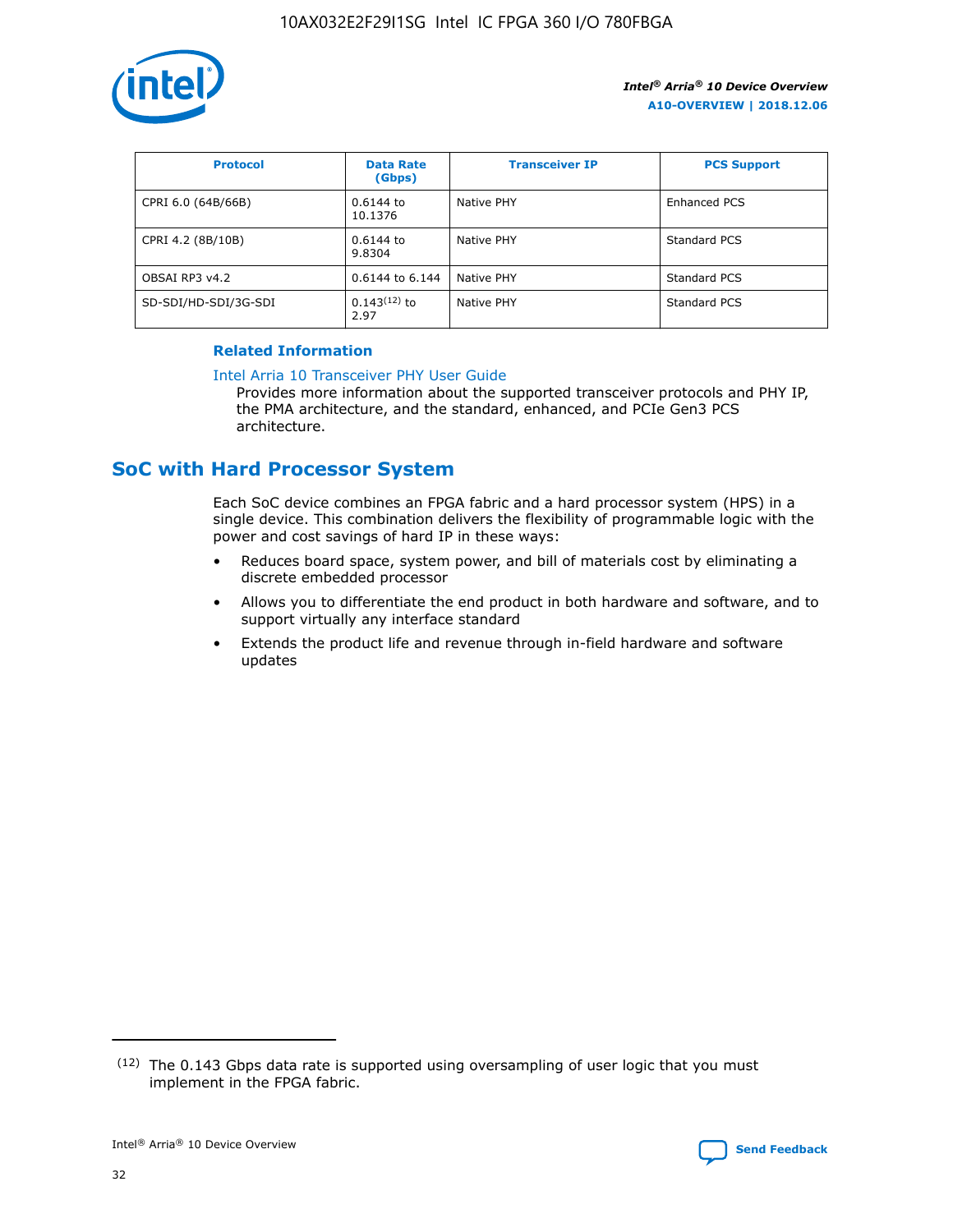

#### **Figure 9. HPS Block Diagram**

This figure shows a block diagram of the HPS with the dual ARM Cortex-A9 MPCore processor.



# **Key Advantages of 20-nm HPS**

The 20-nm HPS strikes a balance between enabling maximum software compatibility with 28-nm SoCs while still improving upon the 28-nm HPS architecture. These improvements address the requirements of the next generation target markets such as wireless and wireline communications, compute and storage equipment, broadcast and military in terms of performance, memory bandwidth, connectivity via backplane and security.

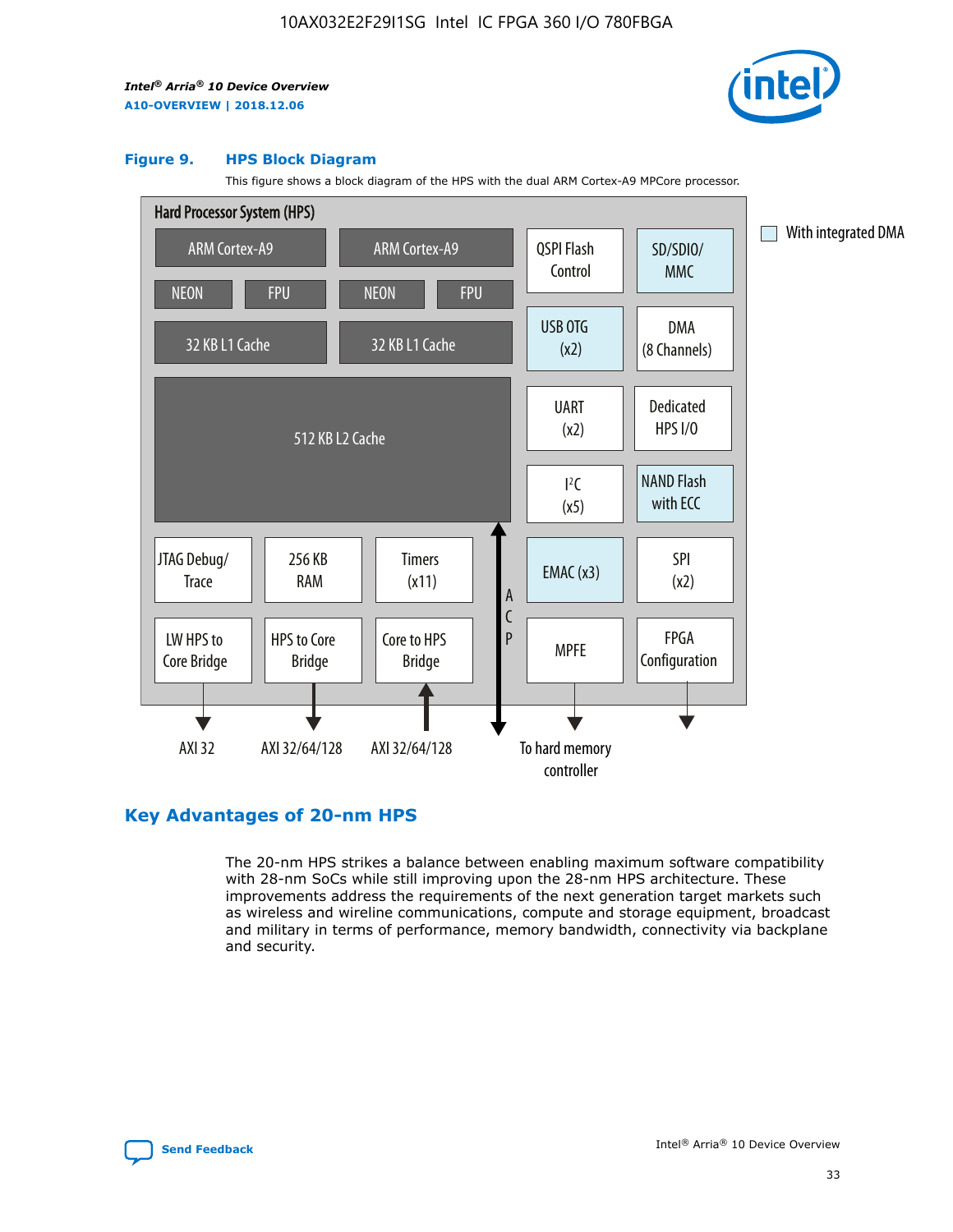

## **Table 24. Improvements in 20 nm HPS**

This table lists the key improvements of the 20 nm HPS compared to the 28 nm HPS.

| Advantages/<br><b>Improvements</b>                          | <b>Description</b>                                                                                                                                                                                                                                                                                                                                                                                                                                                                                                                                                                                                                                                                                                                                                                                                                                                                                                      |
|-------------------------------------------------------------|-------------------------------------------------------------------------------------------------------------------------------------------------------------------------------------------------------------------------------------------------------------------------------------------------------------------------------------------------------------------------------------------------------------------------------------------------------------------------------------------------------------------------------------------------------------------------------------------------------------------------------------------------------------------------------------------------------------------------------------------------------------------------------------------------------------------------------------------------------------------------------------------------------------------------|
| Increased performance and<br>overdrive capability           | While the nominal processor frequency is 1.2 GHz, the 20 nm HPS offers an "overdrive"<br>feature which enables a higher processor operating frequency. This requires a higher supply<br>voltage value that is unique to the HPS and may require a separate regulator.                                                                                                                                                                                                                                                                                                                                                                                                                                                                                                                                                                                                                                                   |
| Increased processor memory<br>bandwidth and DDR4<br>support | Up to 64-bit DDR4 memory at 2,400 Mbps support is available for the processor. The hard<br>memory controller for the HPS comprises a multi-port front end that manages connections<br>to a single port memory controller. The multi-port front end allows logic core and the HPS<br>to share ports and thereby the available bandwidth of the memory controller.                                                                                                                                                                                                                                                                                                                                                                                                                                                                                                                                                        |
| Flexible I/O sharing                                        | An advanced I/O pin muxing scheme allows improved sharing of I/O between the HPS and<br>the core logic. The following types of I/O are available for SoC:<br>17 dedicated I/Os-physically located inside the HPS block and are not accessible to<br>logic within the core. The 17 dedicated I/Os are used for HPS clock, resets, and<br>interfacing with boot devices, QSPI, and SD/MMC.<br>48 direct shared I/O-located closest to the HPS block and are ideal for high speed HPS<br>peripherals such as EMAC, USB, and others. There is one bank of 48 I/Os that supports<br>direct sharing where the 48 I/Os can be shared 12 I/Os at a time.<br>Standard (shared) I/O-all standard I/Os can be shared by the HPS peripherals and any<br>logic within the core. For designs where more than 48 I/Os are required to fully use all<br>the peripherals in the HPS, these I/Os can be connected through the core logic. |
| <b>EMAC</b> core                                            | Three EMAC cores are available in the HPS. The EMAC cores enable an application to<br>support two redundant Ethernet connections; for example, backplane, or two EMAC cores<br>for managing IEEE 1588 time stamp information while allowing a third EMAC core for debug<br>and configuration. All three EMACs can potentially share the same time stamps, simplifying<br>the 1588 time stamping implementation. A new serial time stamp interface allows core<br>logic to access and read the time stamp values. The integrated EMAC controllers can be<br>connected to external Ethernet PHY through the provided MDIO or I <sup>2</sup> C interface.                                                                                                                                                                                                                                                                  |
| On-chip memory                                              | The on-chip memory is updated to 256 KB support and can support larger data sets and<br>real time algorithms.                                                                                                                                                                                                                                                                                                                                                                                                                                                                                                                                                                                                                                                                                                                                                                                                           |
| <b>ECC</b> enhancements                                     | Improvements in L2 Cache ECC management allow identification of errors down to the<br>address level. ECC enhancements also enable improved error injection and status reporting<br>via the introduction of new memory mapped access to syndrome and data signals.                                                                                                                                                                                                                                                                                                                                                                                                                                                                                                                                                                                                                                                       |
| HPS to FPGA Interconnect<br>Backbone                        | Although the HPS and the Logic Core can operate independently, they are tightly coupled<br>via a high-bandwidth system interconnect built from high-performance ARM AMBA AXI bus<br>bridges. IP bus masters in the FPGA fabric have access to HPS bus slaves via the FPGA-to-<br>HPS interconnect. Similarly, HPS bus masters have access to bus slaves in the core fabric<br>via the HPS-to-FPGA bridge. Both bridges are AMBA AXI-3 compliant and support<br>simultaneous read and write transactions. Up to three masters within the core fabric can<br>share the HPS SDRAM controller with the processor. Additionally, the processor can be used<br>to configure the core fabric under program control via a dedicated 32-bit configuration port.                                                                                                                                                                  |
| FPGA configuration and HPS<br>booting                       | The FPGA fabric and HPS in the SoCs are powered independently. You can reduce the clock<br>frequencies or gate the clocks to reduce dynamic power.<br>You can configure the FPGA fabric and boot the HPS independently, in any order, providing<br>you with more design flexibility.                                                                                                                                                                                                                                                                                                                                                                                                                                                                                                                                                                                                                                    |
| Security                                                    | New security features have been introduced for anti-tamper management, secure boot,<br>encryption (AES), and authentication (SHA).                                                                                                                                                                                                                                                                                                                                                                                                                                                                                                                                                                                                                                                                                                                                                                                      |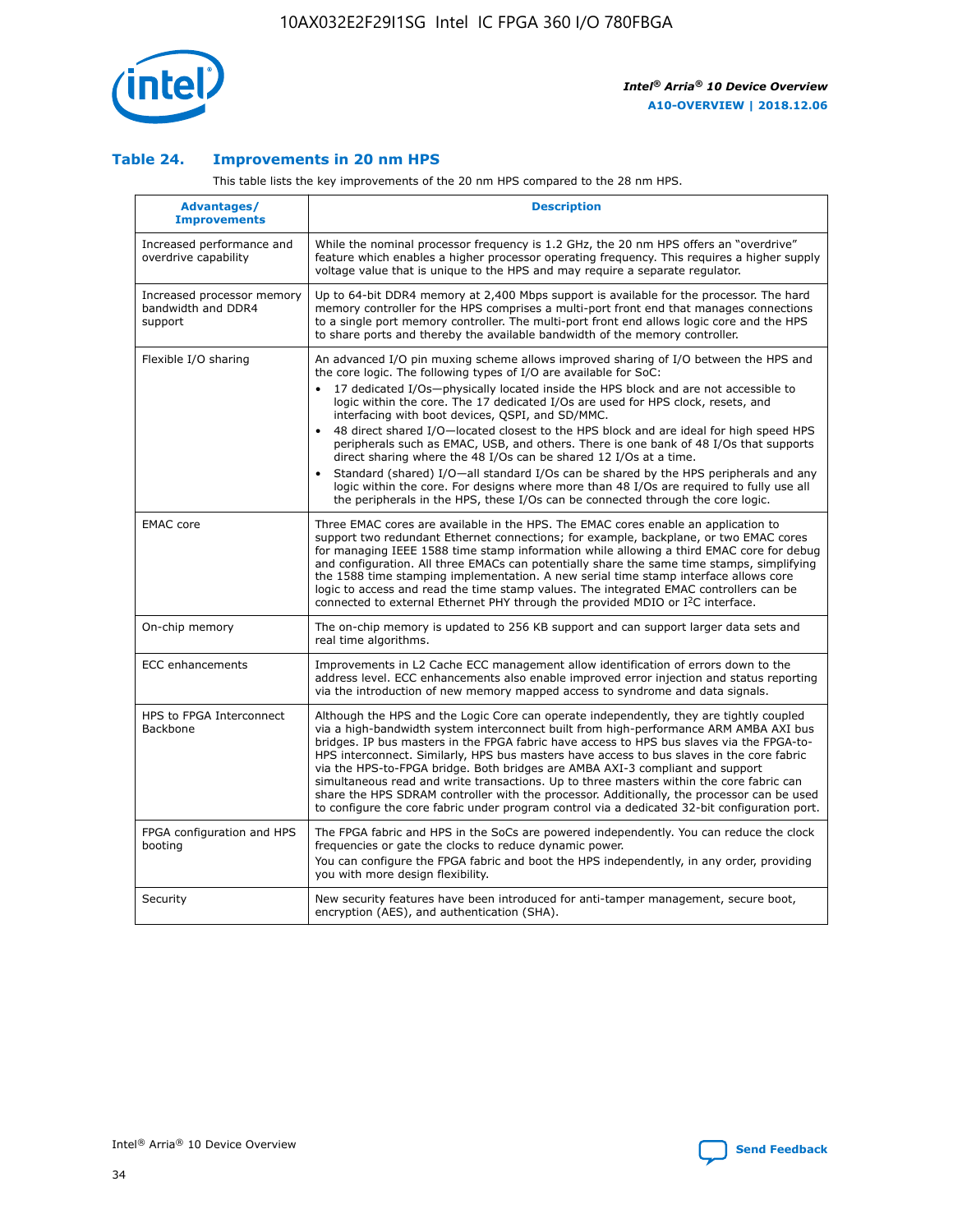

# **Features of the HPS**

The HPS has the following features:

- 1.2-GHz, dual-core ARM Cortex-A9 MPCore processor with up to 1.5-GHz via overdrive
	- ARMv7-A architecture that runs 32-bit ARM instructions, 16-bit and 32-bit Thumb instructions, and 8-bit Java byte codes in Jazelle style
	- Superscalar, variable length, out-of-order pipeline with dynamic branch prediction
	- Instruction Efficiency 2.5 MIPS/MHz, which provides total performance of 7500 MIPS at 1.5 GHz
- Each processor core includes:
	- 32 KB of L1 instruction cache, 32 KB of L1 data cache
	- Single- and double-precision floating-point unit and NEON media engine
	- CoreSight debug and trace technology
	- Snoop Control Unit (SCU) and Acceleration Coherency Port (ACP)
- 512 KB of shared L2 cache
- 256 KB of scratch RAM
- Hard memory controller with support for DDR3, DDR4 and optional error correction code (ECC) support
- Multiport Front End (MPFE) Scheduler interface to the hard memory controller
- 8-channel direct memory access (DMA) controller
- QSPI flash controller with SIO, DIO, QIO SPI Flash support
- NAND flash controller (ONFI 1.0 or later) with DMA and ECC support, updated to support 8 and 16-bit Flash devices and new command DMA to offload CPU for fast power down recovery
- Updated SD/SDIO/MMC controller to eMMC 4.5 with DMA with CE-ATA digital command support
- 3 10/100/1000 Ethernet media access control (MAC) with DMA
- 2 USB On-the-Go (OTG) controllers with DMA
- $\bullet$  5 I<sup>2</sup>C controllers (3 can be used by EMAC for MIO to external PHY)
- 2 UART 16550 Compatible controllers
- 4 serial peripheral interfaces (SPI) (2 Master, 2 Slaves)
- 62 programmable general-purpose I/Os, which includes 48 direct share I/Os that allows the HPS peripherals to connect directly to the FPGA I/Os
- 7 general-purpose timers
- 4 watchdog timers
- Anti-tamper, Secure Boot, Encryption (AES) and Authentication (SHA)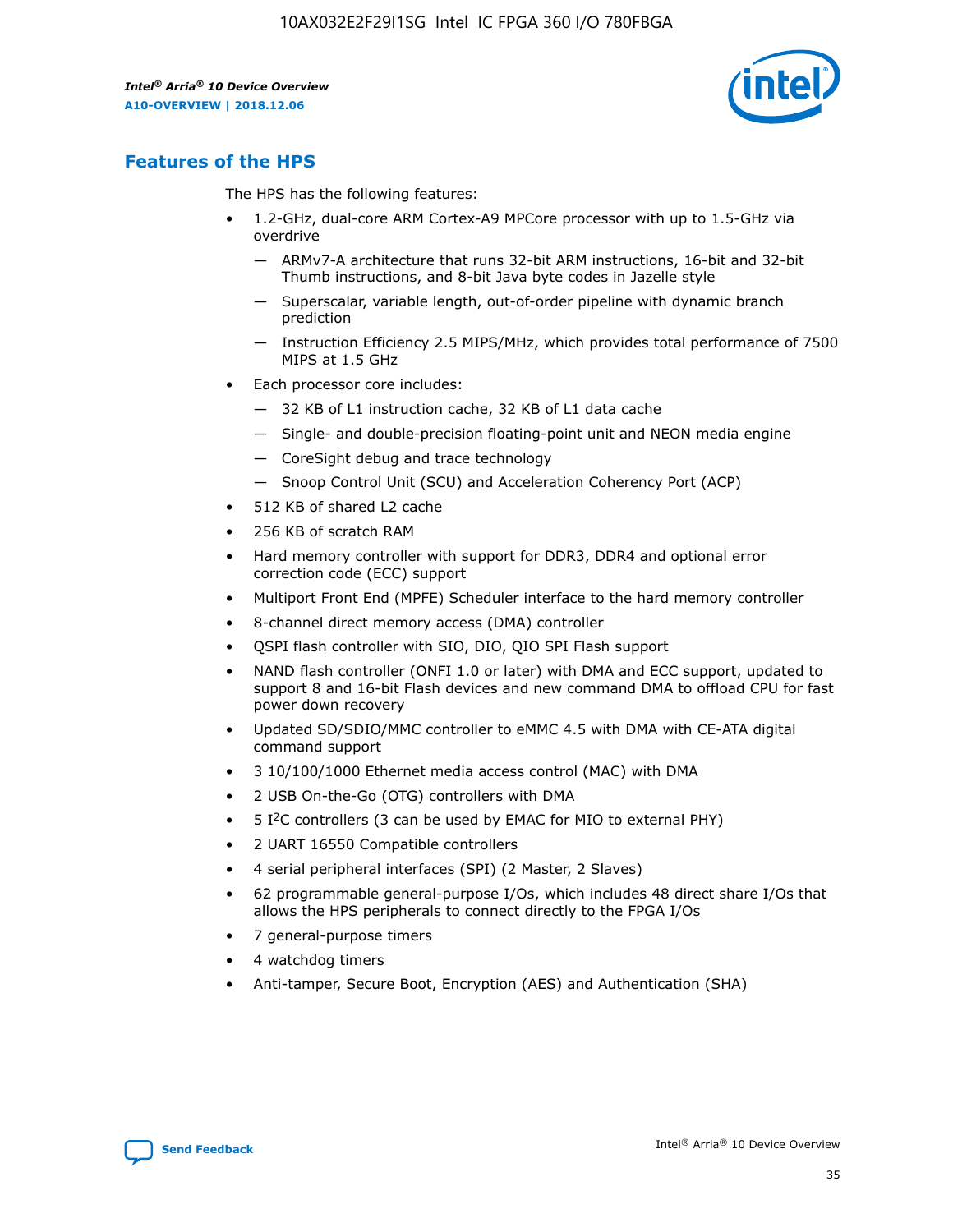

# **System Peripherals and Debug Access Port**

Each Ethernet MAC, USB OTG, NAND flash controller, and SD/MMC controller module has an integrated DMA controller. For modules without an integrated DMA controller, an additional DMA controller module provides up to eight channels of high-bandwidth data transfers. Peripherals that communicate off-chip are multiplexed with other peripherals at the HPS pin level. This allows you to choose which peripherals interface with other devices on your PCB.

The debug access port provides interfaces to industry standard JTAG debug probes and supports ARM CoreSight debug and core traces to facilitate software development.

#### **HPS–FPGA AXI Bridges**

The HPS–FPGA bridges, which support the Advanced Microcontroller Bus Architecture (AMBA) Advanced eXtensible Interface (AXI™) specifications, consist of the following bridges:

- FPGA-to-HPS AMBA AXI bridge—a high-performance bus supporting 32, 64, and 128 bit data widths that allows the FPGA fabric to issue transactions to slaves in the HPS.
- HPS-to-FPGA Avalon/AMBA AXI bridge—a high-performance bus supporting 32, 64, and 128 bit data widths that allows the HPS to issue transactions to slaves in the FPGA fabric.
- Lightweight HPS-to-FPGA AXI bridge—a lower latency 32 bit width bus that allows the HPS to issue transactions to soft peripherals in the FPGA fabric. This bridge is primarily used for control and status register (CSR) accesses to peripherals in the FPGA fabric.

The HPS–FPGA AXI bridges allow masters in the FPGA fabric to communicate with slaves in the HPS logic, and vice versa. For example, the HPS-to-FPGA AXI bridge allows you to share memories instantiated in the FPGA fabric with one or both microprocessors in the HPS, while the FPGA-to-HPS AXI bridge allows logic in the FPGA fabric to access the memory and peripherals in the HPS.

Each HPS–FPGA bridge also provides asynchronous clock crossing for data transferred between the FPGA fabric and the HPS.

#### **HPS SDRAM Controller Subsystem**

The HPS SDRAM controller subsystem contains a multiport SDRAM controller and DDR PHY that are shared between the FPGA fabric (through the FPGA-to-HPS SDRAM interface), the level 2 (L2) cache, and the level 3 (L3) system interconnect. The FPGA-to-HPS SDRAM interface supports AMBA AXI and Avalon® Memory-Mapped (Avalon-MM) interface standards, and provides up to six individual ports for access by masters implemented in the FPGA fabric.

The HPS SDRAM controller supports up to 3 masters (command ports), 3x 64-bit read data ports and 3x 64-bit write data ports.

To maximize memory performance, the SDRAM controller subsystem supports command and data reordering, deficit round-robin arbitration with aging, and high-priority bypass features.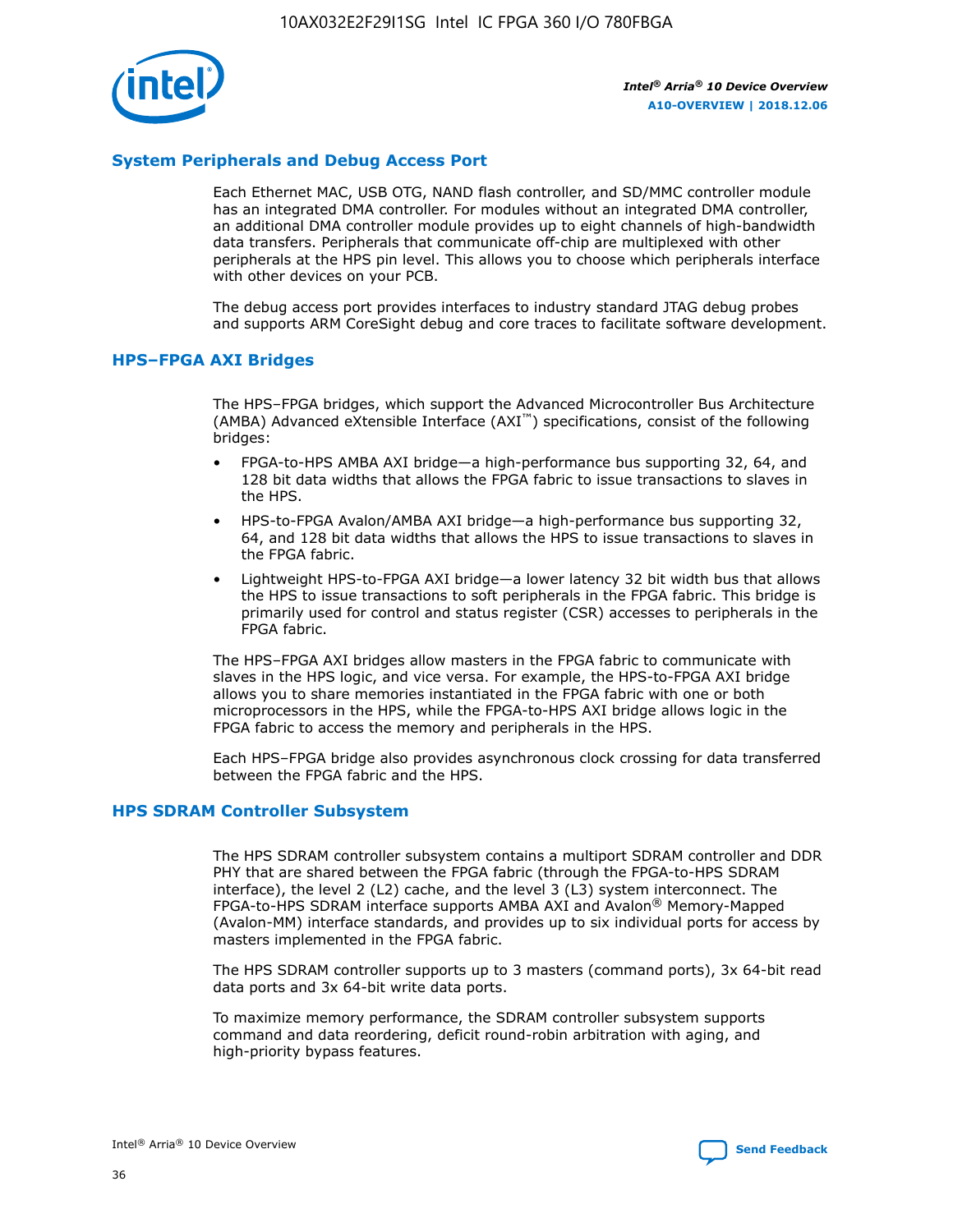

# **FPGA Configuration and HPS Booting**

The FPGA fabric and HPS in the SoC FPGA must be powered at the same time. You can reduce the clock frequencies or gate the clocks to reduce dynamic power.

Once powered, the FPGA fabric and HPS can be configured independently thus providing you with more design flexibility:

- You can boot the HPS independently. After the HPS is running, the HPS can fully or partially reconfigure the FPGA fabric at any time under software control. The HPS can also configure other FPGAs on the board through the FPGA configuration controller.
- Configure the FPGA fabric first, and then boot the HPS from memory accessible to the FPGA fabric.

# **Hardware and Software Development**

For hardware development, you can configure the HPS and connect your soft logic in the FPGA fabric to the HPS interfaces using the Platform Designer system integration tool in the Intel Quartus Prime software.

For software development, the ARM-based SoC FPGA devices inherit the rich software development ecosystem available for the ARM Cortex-A9 MPCore processor. The software development process for Intel SoC FPGAs follows the same steps as those for other SoC devices from other manufacturers. Support for Linux\*, VxWorks\*, and other operating systems are available for the SoC FPGAs. For more information on the operating systems support availability, contact the Intel FPGA sales team.

You can begin device-specific firmware and software development on the Intel SoC FPGA Virtual Target. The Virtual Target is a fast PC-based functional simulation of a target development system—a model of a complete development board. The Virtual Target enables the development of device-specific production software that can run unmodified on actual hardware.

# **Dynamic and Partial Reconfiguration**

The Intel Arria 10 devices support dynamic and partial reconfiguration. You can use dynamic and partial reconfiguration simultaneously to enable seamless reconfiguration of both the device core and transceivers.

# **Dynamic Reconfiguration**

You can reconfigure the PMA and PCS blocks while the device continues to operate. This feature allows you to change the data rates, protocol, and analog settings of a channel in a transceiver bank without affecting on-going data transfer in other transceiver banks. This feature is ideal for applications that require dynamic multiprotocol or multirate support.

# **Partial Reconfiguration**

Using partial reconfiguration, you can reconfigure some parts of the device while keeping the device in operation.

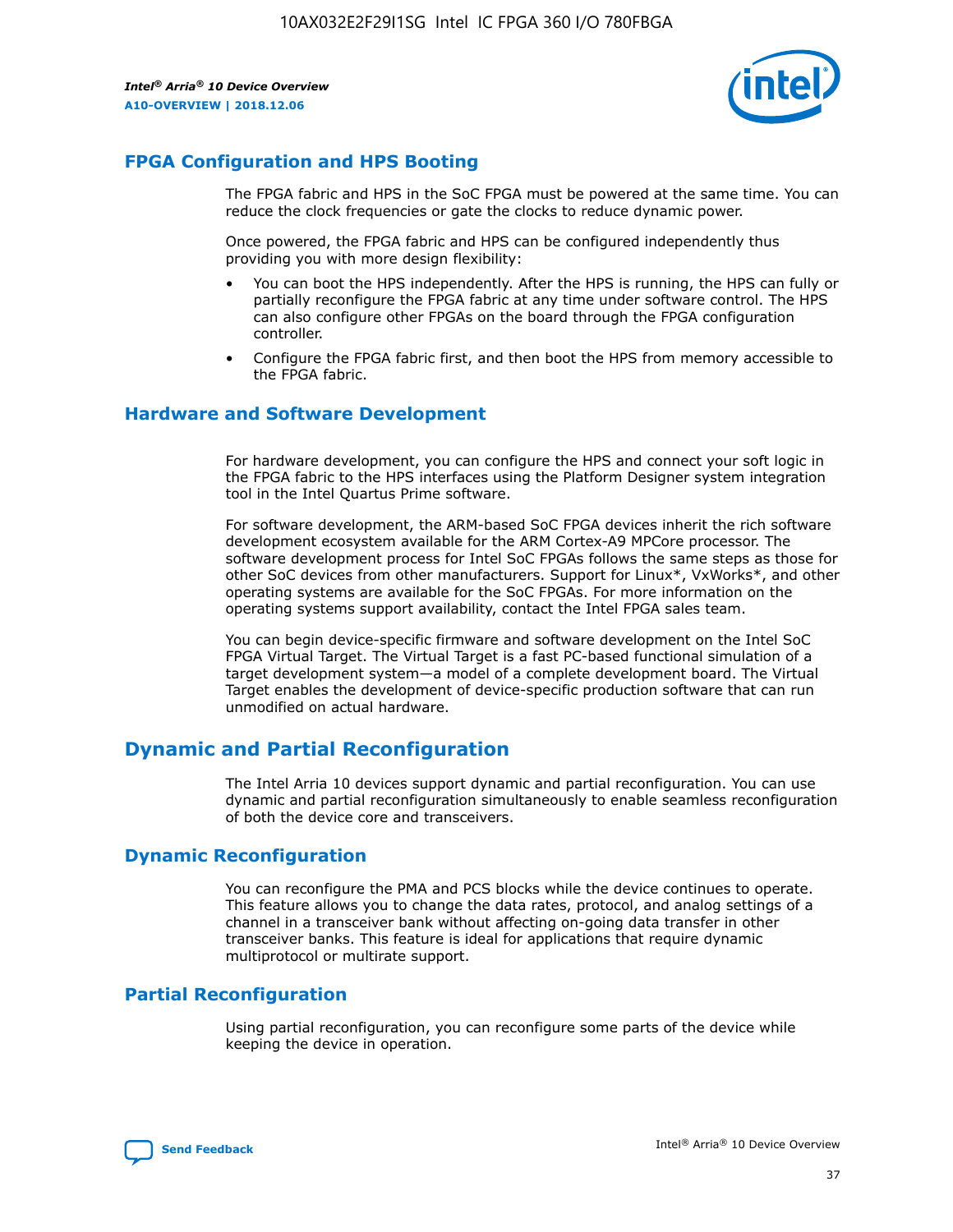

Instead of placing all device functions in the FPGA fabric, you can store some functions that do not run simultaneously in external memory and load them only when required. This capability increases the effective logic density of the device, and lowers cost and power consumption.

In the Intel solution, you do not have to worry about intricate device architecture to perform a partial reconfiguration. The partial reconfiguration capability is built into the Intel Quartus Prime design software, making such time-intensive task simple.

Intel Arria 10 devices support partial reconfiguration in the following configuration options:

- Using an internal host:
	- All supported configuration modes where the FPGA has access to external memory devices such as serial and parallel flash memory.
	- Configuration via Protocol [CvP (PCIe)]
- Using an external host—passive serial (PS), fast passive parallel (FPP) x8, FPP x16, and FPP x32 I/O interface.

# **Enhanced Configuration and Configuration via Protocol**

## **Table 25. Configuration Schemes and Features of Intel Arria 10 Devices**

Intel Arria 10 devices support 1.8 V programming voltage and several configuration schemes.

| <b>Scheme</b>                                                          | <b>Data</b><br><b>Width</b> | <b>Max Clock</b><br>Rate<br>(MHz) | <b>Max Data</b><br>Rate<br>(Mbps)<br>(13) | <b>Decompression</b> | <b>Design</b><br>Security <sup>(1</sup><br>4) | <b>Partial</b><br><b>Reconfiguration</b><br>(15) | <b>Remote</b><br><b>System</b><br><b>Update</b> |
|------------------------------------------------------------------------|-----------------------------|-----------------------------------|-------------------------------------------|----------------------|-----------------------------------------------|--------------------------------------------------|-------------------------------------------------|
| <b>JTAG</b>                                                            | 1 bit                       | 33                                | 33                                        |                      |                                               | Yes(16)                                          |                                                 |
| Active Serial (AS)<br>through the<br>EPCO-L<br>configuration<br>device | 1 bit,<br>4 bits            | 100                               | 400                                       | Yes                  | Yes                                           | Yes(16)                                          | Yes                                             |
| Passive serial (PS)<br>through CPLD or<br>external<br>microcontroller  | 1 bit                       | 100                               | 100                                       | Yes                  | Yes                                           | Yes <sup>(16)</sup>                              | Parallel<br>Flash<br>Loader<br>(PFL) IP<br>core |
|                                                                        |                             |                                   |                                           |                      |                                               |                                                  | continued                                       |

<sup>(13)</sup> Enabling either compression or design security features affects the maximum data rate. Refer to the Intel Arria 10 Device Datasheet for more information.

<sup>(14)</sup> Encryption and compression cannot be used simultaneously.

 $(15)$  Partial reconfiguration is an advanced feature of the device family. If you are interested in using partial reconfiguration, contact Intel for support.

 $(16)$  Partial configuration can be performed only when it is configured as internal host.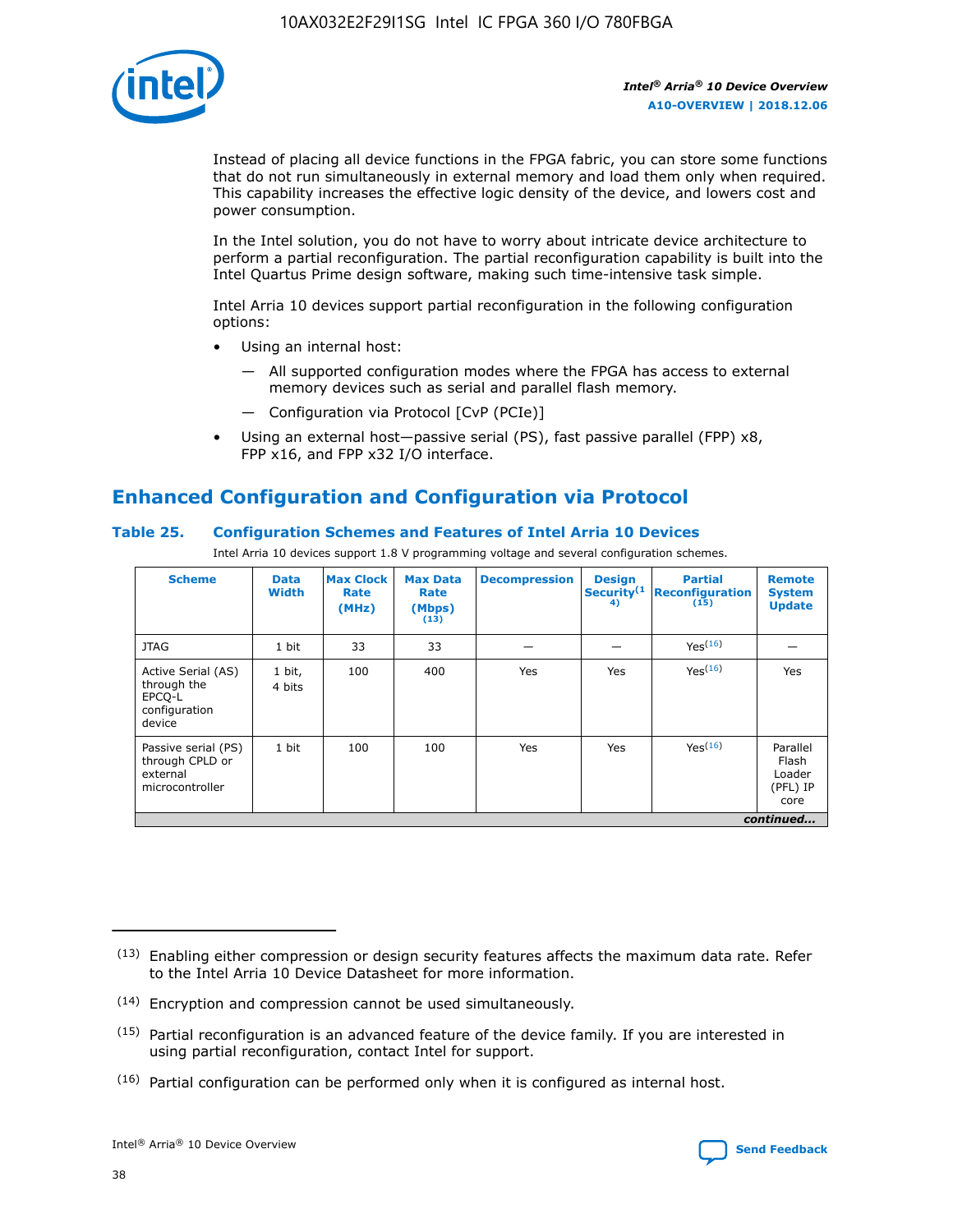

| <b>Scheme</b>                                   | <b>Data</b><br><b>Width</b> | <b>Max Clock</b><br>Rate<br>(MHz) | <b>Max Data</b><br>Rate<br>(Mbps)<br>(13) | <b>Decompression</b> | <b>Design</b><br>Security <sup>(1</sup><br>4) | <b>Partial</b><br><b>Reconfiguration</b><br>(15) | <b>Remote</b><br><b>System</b><br><b>Update</b> |
|-------------------------------------------------|-----------------------------|-----------------------------------|-------------------------------------------|----------------------|-----------------------------------------------|--------------------------------------------------|-------------------------------------------------|
| Fast passive                                    | 8 bits                      | 100                               | 3200                                      | Yes                  | Yes                                           | Yes(17)                                          | PFL IP                                          |
| parallel (FPP)<br>through CPLD or               | 16 bits                     |                                   |                                           | Yes                  | Yes                                           |                                                  | core                                            |
| external<br>microcontroller                     | 32 bits                     |                                   |                                           | Yes                  | Yes                                           |                                                  |                                                 |
| Configuration via                               | 16 bits                     | 100                               | 3200                                      | Yes                  | Yes                                           | Yes <sup>(17)</sup>                              |                                                 |
| <b>HPS</b>                                      | 32 bits                     |                                   |                                           | Yes                  | Yes                                           |                                                  |                                                 |
| Configuration via<br>Protocol [CvP<br>$(PCIe*)$ | x1, x2,<br>x4, x8<br>lanes  |                                   | 8000                                      | Yes                  | Yes                                           | Yes <sup>(16)</sup>                              |                                                 |

You can configure Intel Arria 10 devices through PCIe using Configuration via Protocol (CvP). The Intel Arria 10 CvP implementation conforms to the PCIe 100 ms power-up-to-active time requirement.

#### **Related Information**

[Configuration via Protocol \(CvP\) Implementation in Intel FPGAs User Guide](https://www.intel.com/content/www/us/en/programmable/documentation/dsu1441819344145.html#dsu1442269728522) Provides more information about the CvP configuration scheme.

# **SEU Error Detection and Correction**

Intel Arria 10 devices offer robust and easy-to-use single-event upset (SEU) error detection and correction circuitry.

The detection and correction circuitry includes protection for Configuration RAM (CRAM) programming bits and user memories. The CRAM is protected by a continuously running CRC error detection circuit with integrated ECC that automatically corrects one or two errors and detects higher order multi-bit errors. When more than two errors occur, correction is available through reloading of the core programming file, providing a complete design refresh while the FPGA continues to operate.

The physical layout of the Intel Arria 10 CRAM array is optimized to make the majority of multi-bit upsets appear as independent single-bit or double-bit errors which are automatically corrected by the integrated CRAM ECC circuitry. In addition to the CRAM protection, the M20K memory blocks also include integrated ECC circuitry and are layout-optimized for error detection and correction. The MLAB does not have ECC.

(14) Encryption and compression cannot be used simultaneously.

<sup>(17)</sup> Supported at a maximum clock rate of 100 MHz.



 $(13)$  Enabling either compression or design security features affects the maximum data rate. Refer to the Intel Arria 10 Device Datasheet for more information.

 $(15)$  Partial reconfiguration is an advanced feature of the device family. If you are interested in using partial reconfiguration, contact Intel for support.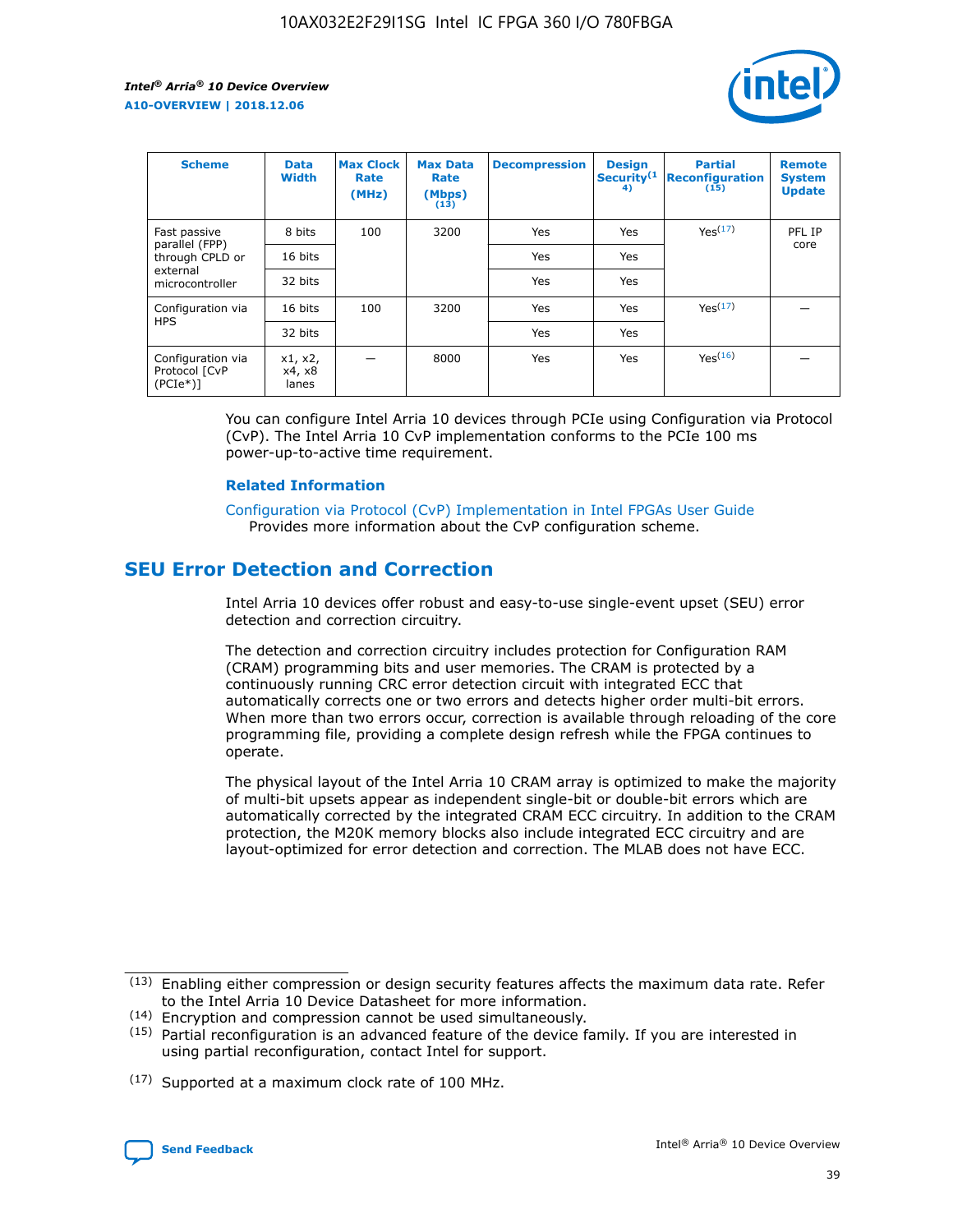

# **Power Management**

Intel Arria 10 devices leverage the advanced 20 nm process technology, a low 0.9 V core power supply, an enhanced core architecture, and several optional power reduction techniques to reduce total power consumption by as much as 40% compared to Arria V devices and as much as 60% compared to Stratix V devices.

The optional power reduction techniques in Intel Arria 10 devices include:

- **SmartVID**—a code is programmed into each device during manufacturing that allows a smart regulator to operate the device at lower core  $V_{CC}$  while maintaining performance
- **Programmable Power Technology**—non-critical timing paths are identified by the Intel Quartus Prime software and the logic in these paths is biased for low power instead of high performance
- **Low Static Power Options**—devices are available with either standard static power or low static power while maintaining performance

Furthermore, Intel Arria 10 devices feature Intel's industry-leading low power transceivers and include a number of hard IP blocks that not only reduce logic resources but also deliver substantial power savings compared to soft implementations. In general, hard IP blocks consume up to 90% less power than the equivalent soft logic implementations.

# **Incremental Compilation**

The Intel Quartus Prime software incremental compilation feature reduces compilation time and helps preserve performance to ease timing closure. The incremental compilation feature enables the partial reconfiguration flow for Intel Arria 10 devices.

Incremental compilation supports top-down, bottom-up, and team-based design flows. This feature facilitates modular, hierarchical, and team-based design flows where different designers compile their respective design sections in parallel. Furthermore, different designers or IP providers can develop and optimize different blocks of the design independently. These blocks can then be imported into the top level project.

# **Document Revision History for Intel Arria 10 Device Overview**

| <b>Document</b><br><b>Version</b> | <b>Changes</b>                                                                                                                                                                                                                                                              |
|-----------------------------------|-----------------------------------------------------------------------------------------------------------------------------------------------------------------------------------------------------------------------------------------------------------------------------|
| 2018.12.06                        | Added links to Intel Arria 10 device errata documents.<br>Removed automotive temperature option from the Intel Arria 10 GX devices.<br>Removed -3 fabric speed grade from the Intel Arria 10 GT devices.<br>Updated power options for the Intel Arria 10 GX and GT devices. |
| 2018.04.09                        | Updated the lowest $V_{CC}$ from 0.83 V to 0.82 V in the topic listing a summary of the device features.                                                                                                                                                                    |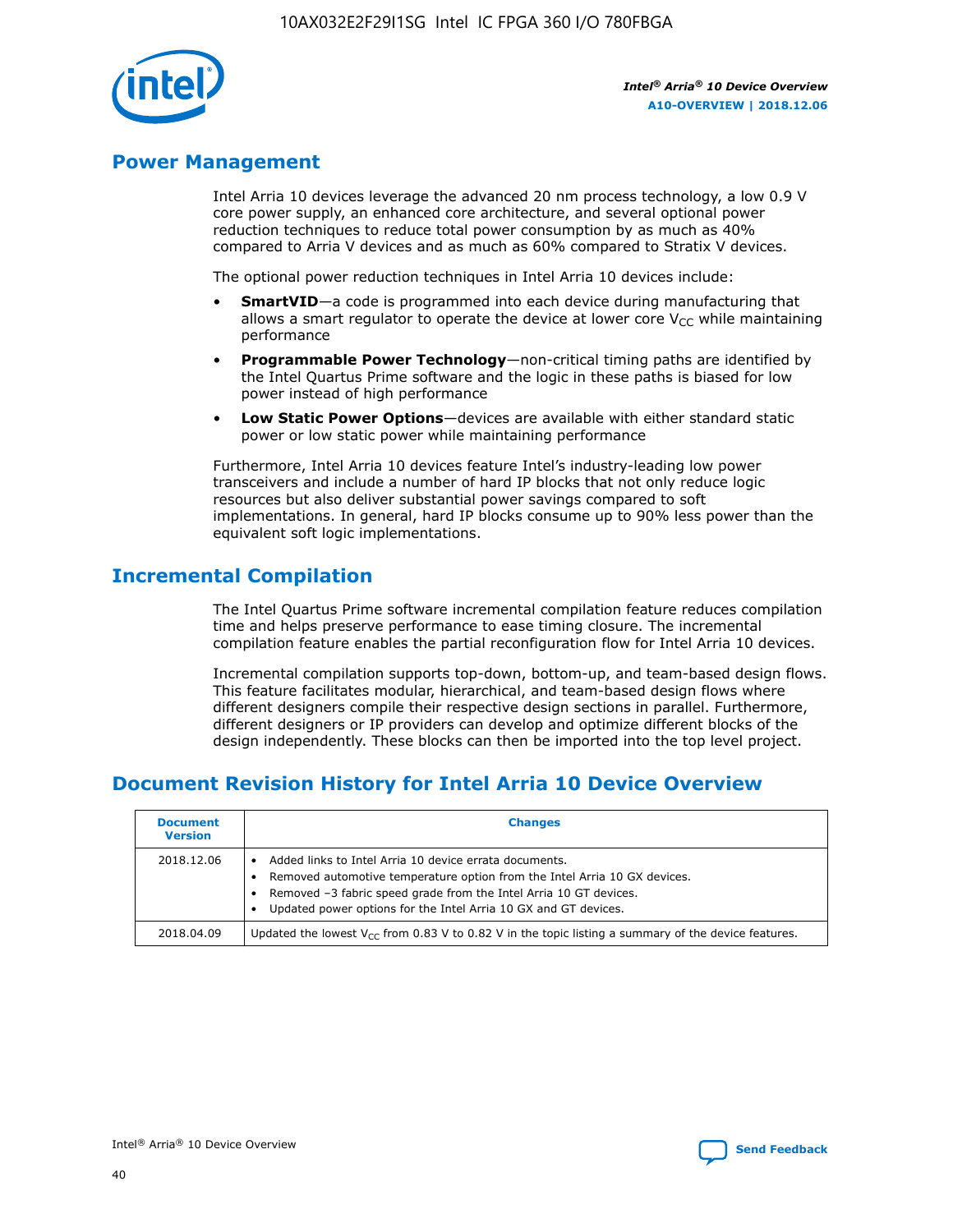F

 $\mathsf{r}$ 



| January 2018<br>Updated the maximum data rate for HPS (Intel Arria 10 SX devices<br>2018.01.17<br>$\bullet$<br>external memory interface DDR3 controller from 2,166 Mbps to 2,133<br>Mbps.<br>Updated maximum frequency supported for half rate QDRII and QDRII<br>$\bullet$<br>+ SRAM to 633 MHz in Memory Standards Supported by the Soft<br>Memory Controller table.<br>Updated transceiver backplane capability to 12.5 Gbps.<br>$\bullet$<br>Removed transceiver speed grade 5 in Sample Ordering Core and<br>٠<br>Available Options for Intel Arria 10 GX Devices figure.<br>Removed package code 40, low static power, SmartVID, industrial, and<br>$\bullet$<br>military operating temperature support from Sample Ordering Core and<br>Available Options for Intel Arria 10 GT Devices figure.<br>Updated short reach transceiver rate for Intel Arria 10 GT devices to<br>$\bullet$<br>25.8 Gbps.<br>Removed On-Die Instrumentation - EyeQ and Jitter Margin Tool<br>support from PMA Features of the Transceivers in Intel Arria 10 Devices<br>table.<br>September 2017<br>2017.09.20<br>Updated the maximum speed of the DDR4 external memory interface from<br>1,333 MHz/2,666 Mbps to 1,200 MHz/2,400 Mbps.<br>July 2017<br>2017.07.13<br>Corrected the automotive temperature range in the figure showing the<br>available options for the Intel Arria 10 GX devices from "-40°C to 100°C"<br>to "-40°C to 125°C".<br>July 2017<br>2017.07.06<br>Added automotive temperature option to Intel Arria 10 GX device family.<br>May 2017<br>2017.05.08<br>Corrected protocol names with "1588" to "IEEE 1588v2".<br>$\bullet$<br>Updated the vertical migration table to remove vertical migration<br>$\bullet$<br>between Intel Arria 10 GX and Intel Arria 10 SX device variants.<br>Removed all "Preliminary" marks.<br>$\bullet$<br>March 2017<br>2017.03.15<br>Removed the topic about migration from Intel Arria 10 to Intel Stratix<br>$\bullet$<br>10 devices.<br>Rebranded as Intel.<br>$\bullet$<br>October 2016<br>2016.10.31<br>Removed package F36 from Intel Arria 10 GX devices.<br>$\bullet$<br>Updated Intel Arria 10 GT sample ordering code and maximum GX<br>$\bullet$<br>transceiver count. Intel Arria 10 GT devices are available only in the<br>SF45 package option with a maximum of 72 transceivers.<br>May 2016<br>2016.05.02<br>Updated the FPGA Configuration and HPS Booting topic.<br>$\bullet$<br>Remove $V_{CC}$ PowerManager from the Summary of Features, Power<br>$\bullet$<br>Management and Arria 10 Device Variants and packages topics. This<br>feature is no longer supported in Arria 10 devices.<br>Removed LPDDR3 from the Memory Standards Supported by the HPS<br>Hard Memory Controller table in the Memory Standards Supported by<br>Intel Arria 10 Devices topic. This standard is only supported by the<br>FPGA.<br>Removed transceiver speed grade 5 from the Device Variants and<br>Packages topic for Arria 10 GX and SX devices.<br>Changed the maximum Arria 10 GT datarate to 25.8 Gbps and the<br>February 2016<br>2016.02.11<br>$\bullet$<br>minimum datarate to 1 Gbps globally.<br>Revised the state for Core clock networks in the Summary of Features<br>$\bullet$<br>topic.<br>• Changed the transceiver parameters in the "Summary of Features for<br>Arria 10 Devices" table.<br>Changed the transceiver parameters in the "Maximum Resource Counts<br>for Arria 10 GT Devices" table.<br>• Changed the package availability for GT devices in the "Package Plan<br>for Arria 10 GT Devices" table.<br>Changed the package configurations for GT devices in the "Migration"<br>Capability Across Arria 10 Product Lines" figure. | <b>Date</b> | <b>Version</b> | <b>Changes</b> |
|--------------------------------------------------------------------------------------------------------------------------------------------------------------------------------------------------------------------------------------------------------------------------------------------------------------------------------------------------------------------------------------------------------------------------------------------------------------------------------------------------------------------------------------------------------------------------------------------------------------------------------------------------------------------------------------------------------------------------------------------------------------------------------------------------------------------------------------------------------------------------------------------------------------------------------------------------------------------------------------------------------------------------------------------------------------------------------------------------------------------------------------------------------------------------------------------------------------------------------------------------------------------------------------------------------------------------------------------------------------------------------------------------------------------------------------------------------------------------------------------------------------------------------------------------------------------------------------------------------------------------------------------------------------------------------------------------------------------------------------------------------------------------------------------------------------------------------------------------------------------------------------------------------------------------------------------------------------------------------------------------------------------------------------------------------------------------------------------------------------------------------------------------------------------------------------------------------------------------------------------------------------------------------------------------------------------------------------------------------------------------------------------------------------------------------------------------------------------------------------------------------------------------------------------------------------------------------------------------------------------------------------------------------------------------------------------------------------------------------------------------------------------------------------------------------------------------------------------------------------------------------------------------------------------------------------------------------------------------------------------------------------------------------------------------------------------------------------------------------------------------------------------------------------------------------------------------------------------------------------------------------------------------------------------------------------------------------------------------------------------------------------------------------------------------------------------------------------------------------------------------------------------------------------------------------------------------------------------------------------------------------------------------------------------------------------------------------------|-------------|----------------|----------------|
|                                                                                                                                                                                                                                                                                                                                                                                                                                                                                                                                                                                                                                                                                                                                                                                                                                                                                                                                                                                                                                                                                                                                                                                                                                                                                                                                                                                                                                                                                                                                                                                                                                                                                                                                                                                                                                                                                                                                                                                                                                                                                                                                                                                                                                                                                                                                                                                                                                                                                                                                                                                                                                                                                                                                                                                                                                                                                                                                                                                                                                                                                                                                                                                                                                                                                                                                                                                                                                                                                                                                                                                                                                                                                                              |             |                |                |
|                                                                                                                                                                                                                                                                                                                                                                                                                                                                                                                                                                                                                                                                                                                                                                                                                                                                                                                                                                                                                                                                                                                                                                                                                                                                                                                                                                                                                                                                                                                                                                                                                                                                                                                                                                                                                                                                                                                                                                                                                                                                                                                                                                                                                                                                                                                                                                                                                                                                                                                                                                                                                                                                                                                                                                                                                                                                                                                                                                                                                                                                                                                                                                                                                                                                                                                                                                                                                                                                                                                                                                                                                                                                                                              |             |                |                |
|                                                                                                                                                                                                                                                                                                                                                                                                                                                                                                                                                                                                                                                                                                                                                                                                                                                                                                                                                                                                                                                                                                                                                                                                                                                                                                                                                                                                                                                                                                                                                                                                                                                                                                                                                                                                                                                                                                                                                                                                                                                                                                                                                                                                                                                                                                                                                                                                                                                                                                                                                                                                                                                                                                                                                                                                                                                                                                                                                                                                                                                                                                                                                                                                                                                                                                                                                                                                                                                                                                                                                                                                                                                                                                              |             |                |                |
|                                                                                                                                                                                                                                                                                                                                                                                                                                                                                                                                                                                                                                                                                                                                                                                                                                                                                                                                                                                                                                                                                                                                                                                                                                                                                                                                                                                                                                                                                                                                                                                                                                                                                                                                                                                                                                                                                                                                                                                                                                                                                                                                                                                                                                                                                                                                                                                                                                                                                                                                                                                                                                                                                                                                                                                                                                                                                                                                                                                                                                                                                                                                                                                                                                                                                                                                                                                                                                                                                                                                                                                                                                                                                                              |             |                |                |
|                                                                                                                                                                                                                                                                                                                                                                                                                                                                                                                                                                                                                                                                                                                                                                                                                                                                                                                                                                                                                                                                                                                                                                                                                                                                                                                                                                                                                                                                                                                                                                                                                                                                                                                                                                                                                                                                                                                                                                                                                                                                                                                                                                                                                                                                                                                                                                                                                                                                                                                                                                                                                                                                                                                                                                                                                                                                                                                                                                                                                                                                                                                                                                                                                                                                                                                                                                                                                                                                                                                                                                                                                                                                                                              |             |                |                |
|                                                                                                                                                                                                                                                                                                                                                                                                                                                                                                                                                                                                                                                                                                                                                                                                                                                                                                                                                                                                                                                                                                                                                                                                                                                                                                                                                                                                                                                                                                                                                                                                                                                                                                                                                                                                                                                                                                                                                                                                                                                                                                                                                                                                                                                                                                                                                                                                                                                                                                                                                                                                                                                                                                                                                                                                                                                                                                                                                                                                                                                                                                                                                                                                                                                                                                                                                                                                                                                                                                                                                                                                                                                                                                              |             |                |                |
|                                                                                                                                                                                                                                                                                                                                                                                                                                                                                                                                                                                                                                                                                                                                                                                                                                                                                                                                                                                                                                                                                                                                                                                                                                                                                                                                                                                                                                                                                                                                                                                                                                                                                                                                                                                                                                                                                                                                                                                                                                                                                                                                                                                                                                                                                                                                                                                                                                                                                                                                                                                                                                                                                                                                                                                                                                                                                                                                                                                                                                                                                                                                                                                                                                                                                                                                                                                                                                                                                                                                                                                                                                                                                                              |             |                |                |
|                                                                                                                                                                                                                                                                                                                                                                                                                                                                                                                                                                                                                                                                                                                                                                                                                                                                                                                                                                                                                                                                                                                                                                                                                                                                                                                                                                                                                                                                                                                                                                                                                                                                                                                                                                                                                                                                                                                                                                                                                                                                                                                                                                                                                                                                                                                                                                                                                                                                                                                                                                                                                                                                                                                                                                                                                                                                                                                                                                                                                                                                                                                                                                                                                                                                                                                                                                                                                                                                                                                                                                                                                                                                                                              |             |                |                |
|                                                                                                                                                                                                                                                                                                                                                                                                                                                                                                                                                                                                                                                                                                                                                                                                                                                                                                                                                                                                                                                                                                                                                                                                                                                                                                                                                                                                                                                                                                                                                                                                                                                                                                                                                                                                                                                                                                                                                                                                                                                                                                                                                                                                                                                                                                                                                                                                                                                                                                                                                                                                                                                                                                                                                                                                                                                                                                                                                                                                                                                                                                                                                                                                                                                                                                                                                                                                                                                                                                                                                                                                                                                                                                              |             |                | continued      |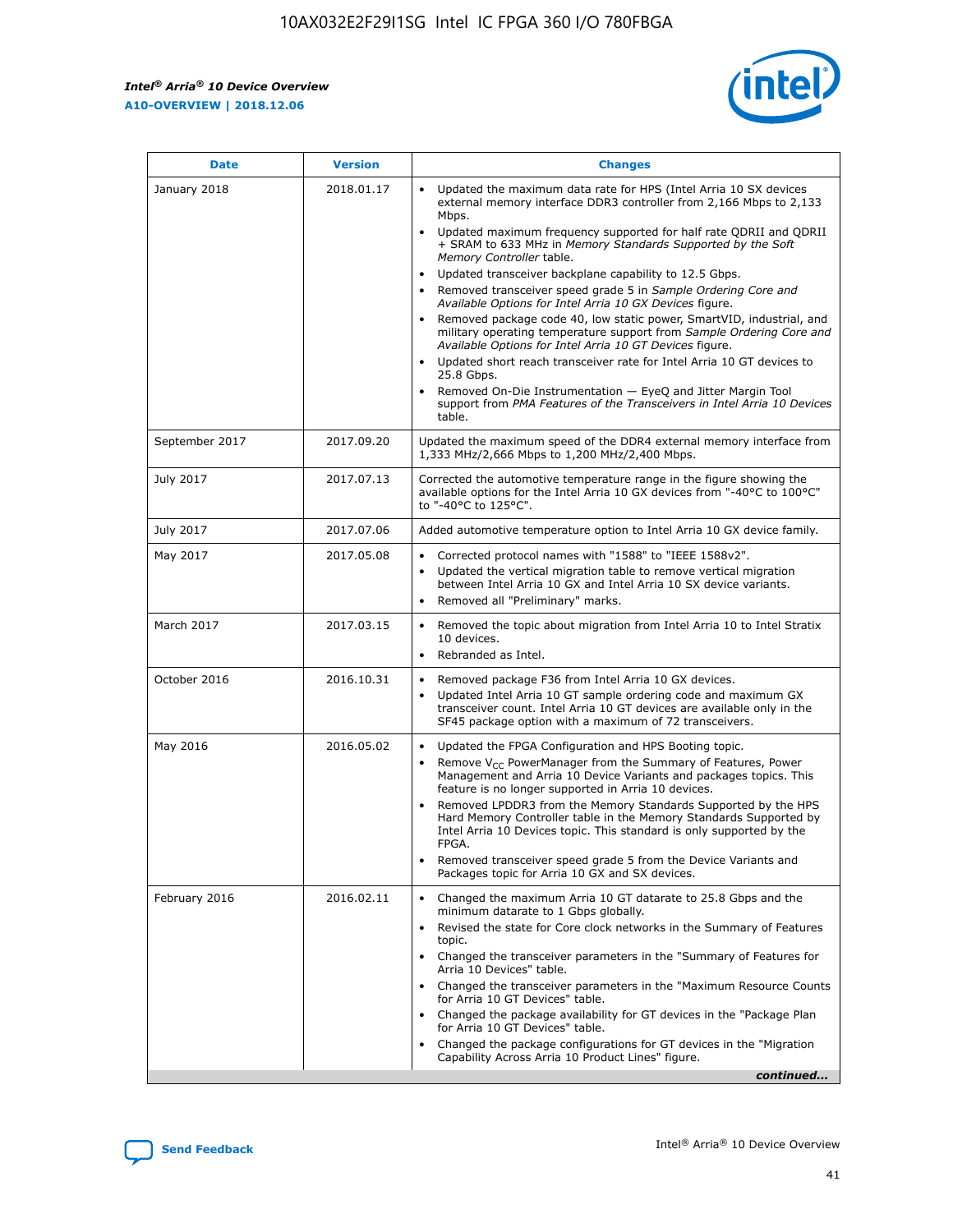

| <b>Date</b>   | <b>Version</b> | <b>Changes</b>                                                                                                                                                               |
|---------------|----------------|------------------------------------------------------------------------------------------------------------------------------------------------------------------------------|
|               |                | • Changed transceiver parameters in the "Low Power Serial Transceivers"<br>section.                                                                                          |
|               |                | Changed the transceiver descriptions in the "Device Variants for the<br>Arria 10 Device Family" table.                                                                       |
|               |                | Changed the "Sample Ordering Code and Available Options for Arria 10<br>GT Devices" figure.                                                                                  |
|               |                | Changed the datarates for GT devices in the "PMA Features" section.                                                                                                          |
|               |                | Changed the datarates for GT devices in the "PCS Features" section.                                                                                                          |
| December 2015 | 2015.12.14     | Updated the number of M20K memory blocks for Arria 10 GX 660 from<br>2133 to 2131 and corrected the total RAM bit from 48,448 Kb to<br>48,408 Kb.                            |
|               |                | Corrected the number of DSP blocks for Arria 10 GX 660 from 1688 to<br>$\bullet$<br>1687 in the table listing floating-point arithmetic resources.                           |
| November 2015 | 2015.11.02     | Updated the maximum resources for Arria 10 GX 220, GX 320, GX 480,<br>GX 660, SX 220, SX 320, SX 480, and SX 660.                                                            |
|               |                | • Updated resource count for Arria 10 GX 320, GX 480, GX 660, SX 320,<br>SX 480, a SX 660 devices in Number of Multipliers in Intel Arria 10<br><b>Devices</b> table.        |
|               |                | Updated the available options for Arria 10 GX, GT, and SX.                                                                                                                   |
|               |                | Changed instances of Quartus II to Quartus Prime.<br>$\bullet$                                                                                                               |
| June 2015     | 2015.06.15     | Corrected label for Intel Arria 10 GT product lines in the vertical migration<br>figure.                                                                                     |
| May 2015      | 2015.05.15     | Corrected the DDR3 half rate and quarter rate maximum frequencies in the<br>table that lists the memory standards supported by the Intel Arria 10 hard<br>memory controller. |
| May 2015      | 2015.05.04     | • Added support for 13.5G JESD204b in the Summary of Features table.<br>Added a link to Arria 10 GT Channel Usage in the Arria 10 GT Package<br>$\bullet$<br>Plan topic.     |
|               |                | • Added a note to the table, Maximum Resource Counts for Arria 10 GT<br>devices.                                                                                             |
|               |                | • Updated the power requirements of the transceivers in the Low Power<br>Serial Transceivers topic.                                                                          |
| January 2015  | 2015.01.23     | • Added floating point arithmetic features in the Summary of Features<br>table.                                                                                              |
|               |                | • Updated the total embedded memory from 38.38 megabits (Mb) to<br>65.6 Mb.                                                                                                  |
|               |                | • Updated the table that lists the memory standards supported by Intel<br>Arria 10 devices.                                                                                  |
|               |                | Removed support for DDR3U, LPDDR3 SDRAM, RLDRAM 2, and DDR2.                                                                                                                 |
|               |                | Moved RLDRAM 3 support from hard memory controller to soft memory<br>controller. RLDRAM 3 support uses hard PHY with soft memory<br>controller.                              |
|               |                | Added soft memory controller support for QDR IV.<br>$\bullet$                                                                                                                |
|               |                | Updated the maximum resource count table to include the number of<br>$\bullet$<br>hard memory controllers available in each device variant.                                  |
|               |                | Updated the transceiver PCS data rate from 12.5 Gbps to 12 Gbps.<br>$\bullet$                                                                                                |
|               |                | Updated the max clock rate of PS, FPP x8, FPP x16, and Configuration<br>via HPS from 125 MHz to 100 MHz.                                                                     |
|               |                | Added a feature for fractional synthesis PLLs: PLL cascading.<br>$\bullet$                                                                                                   |
|               |                | Updated the HPS programmable general-purpose I/Os from 54 to 62.                                                                                                             |
|               |                | continued                                                                                                                                                                    |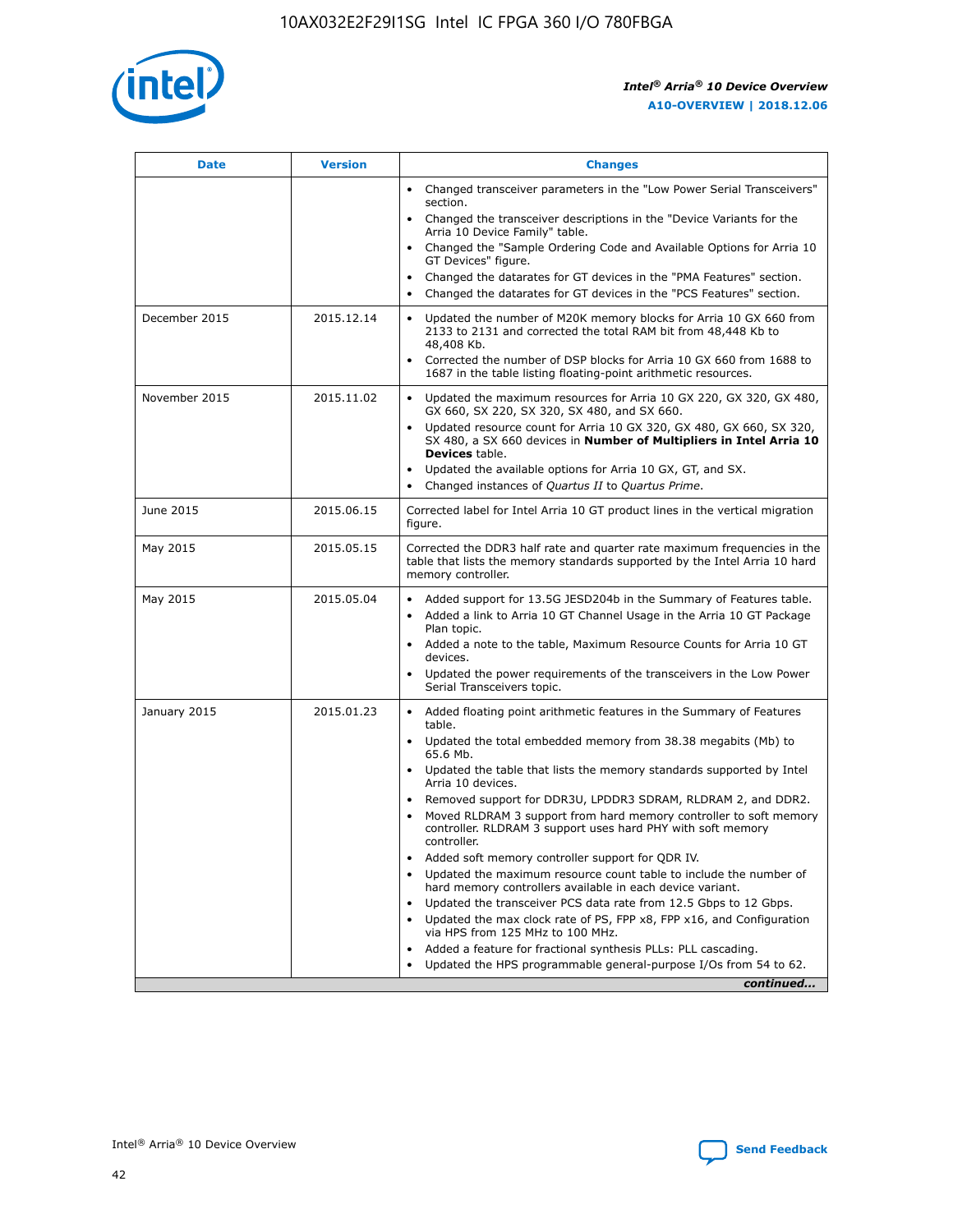

| <b>Date</b>    | <b>Version</b> | <b>Changes</b>                                                                                                                                                                                                                                                                                                                                                                                                                                                                                                                                                   |
|----------------|----------------|------------------------------------------------------------------------------------------------------------------------------------------------------------------------------------------------------------------------------------------------------------------------------------------------------------------------------------------------------------------------------------------------------------------------------------------------------------------------------------------------------------------------------------------------------------------|
| September 2014 | 2014.09.30     | Corrected the 3 V I/O and LVDS I/O counts for F35 and F36 packages<br>$\bullet$<br>of Arria 10 GX.<br>Corrected the 3 V I/O, LVDS I/O, and transceiver counts for the NF40<br>$\bullet$<br>package of the Arria GX 570 and 660.<br>Removed 3 V I/O, LVDS I/O, and transceiver counts for the NF40<br>$\bullet$<br>package of the Arria GX 900 and 1150. The NF40 package is not<br>available for Arria 10 GX 900 and 1150.                                                                                                                                       |
| August 2014    | 2014.08.18     | Updated Memory (Kb) M20K maximum resources for Arria 10 GX 660<br>$\bullet$<br>devices from 42,660 to 42,620.<br>Added GPIO columns consisting of LVDS I/O Bank and 3V I/O Bank in<br>$\bullet$<br>the Package Plan table.<br>Added how to use memory interface clock frequency higher than 533<br>$\bullet$<br>MHz in the I/O vertical migration.<br>Added information to clarify that RLDRAM3 support uses hard PHY with<br>$\bullet$<br>soft memory controller.<br>Added variable precision DSP blocks support for floating-point<br>$\bullet$<br>arithmetic. |
| June 2014      | 2014.06.19     | Updated number of dedicated I/Os in the HPS block to 17.                                                                                                                                                                                                                                                                                                                                                                                                                                                                                                         |
| February 2014  | 2014.02.21     | Updated transceiver speed grade options for GT devices in Figure 2.                                                                                                                                                                                                                                                                                                                                                                                                                                                                                              |
| February 2014  | 2014.02.06     | Updated data rate for Arria 10 GT devices from 28.1 Gbps to 28.3 Gbps.                                                                                                                                                                                                                                                                                                                                                                                                                                                                                           |
| December 2013  | 2013.12.10     | Updated the HPS memory standards support from LPDDR2 to LPDDR3.<br>٠<br>Updated HPS block diagram to include dedicated HPS I/O and FPGA<br>$\bullet$<br>Configuration blocks as well as repositioned SD/SDIO/MMC, DMA, SPI<br>and NAND Flash with ECC blocks.                                                                                                                                                                                                                                                                                                    |
| December 2013  | 2013.12.02     | Initial release.                                                                                                                                                                                                                                                                                                                                                                                                                                                                                                                                                 |